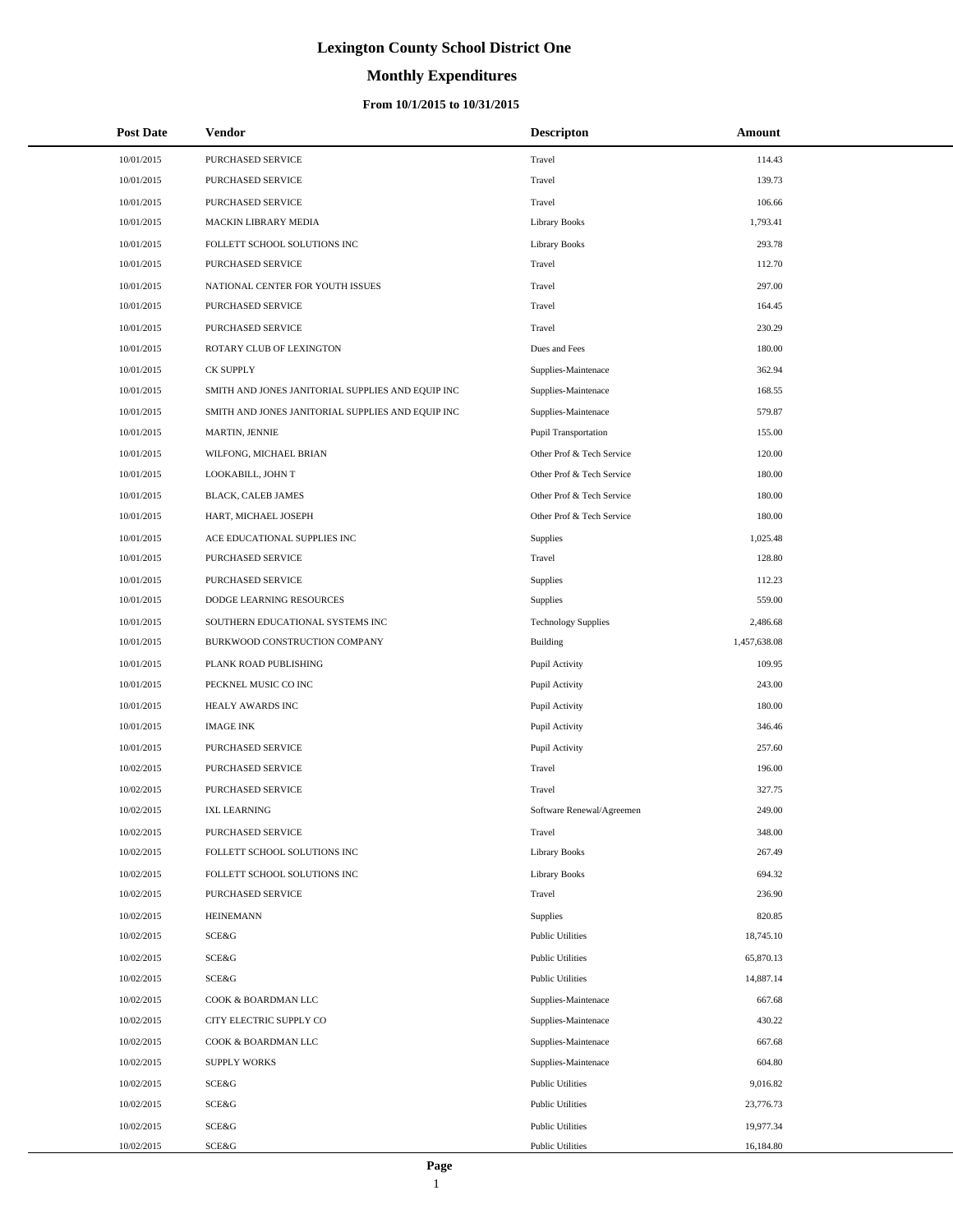# **Monthly Expenditures**

### **From 10/1/2015 to 10/31/2015**

| <b>Post Date</b> | <b>Vendor</b>                               | <b>Descripton</b>             | Amount    |
|------------------|---------------------------------------------|-------------------------------|-----------|
| 10/02/2015       | SCE&G                                       | <b>Public Utilities</b>       | 14,017.90 |
| 10/02/2015       | SCE&G                                       | <b>Public Utilities</b>       | 20,030.47 |
| 10/02/2015       | COOK & BOARDMAN LLC                         | Supplies-Maintenace           | 667.68    |
| 10/02/2015       | <b>SUPPLY WORKS</b>                         | Supplies-Maintenace           | 176.02    |
| 10/02/2015       | <b>SUPPLY WORKS</b>                         | Supplies-Maintenace           | 328.23    |
| 10/02/2015       | SCE&G                                       | <b>Public Utilities</b>       | 236.43    |
| 10/02/2015       | SCE&G                                       | <b>Public Utilities</b>       | 142.21    |
| 10/02/2015       | FERGUSON ENTERPRISES INC FEI 27             | Supplies-Maintenace           | 102.33    |
| 10/02/2015       | <b>SUPPLY WORKS</b>                         | Supplies-Maintenace           | 243.84    |
| 10/02/2015       | SCE&G                                       | <b>Public Utilities</b>       | 11,389.65 |
| 10/02/2015       | SCE&G                                       | <b>Public Utilities</b>       | 108.20    |
| 10/02/2015       | OSWALD WHOLESALE LUMBER INC                 | Supplies-Maintenace           | 336.84    |
| 10/02/2015       | <b>BATCHLER, NICHOLE</b>                    | Pupil Transportation          | 851.00    |
| 10/02/2015       | COLE, SUSAN                                 | Pupil Transportation          | 700.35    |
| 10/02/2015       | FOGLE, PAM                                  | Pupil Transportation          | 368.00    |
| 10/02/2015       | GARDNER, BARBARA                            | <b>Pupil Transportation</b>   | 415.15    |
| 10/02/2015       | HAMMOND, ROSE                               | Pupil Transportation          | 241.50    |
| 10/02/2015       | KEMP, LISA                                  | Pupil Transportation          | 362.25    |
| 10/02/2015       | LEAPHART, IVELISS                           | Pupil Transportation          | 209.30    |
| 10/02/2015       | PURCHASED SERVICE                           | <b>Pupil Transportation</b>   | 724.50    |
| 10/02/2015       | PEARCE, TIM                                 | Pupil Transportation          | 990.15    |
| 10/02/2015       | SABBAGHA, THERESA                           | Pupil Transportation          | 273.70    |
| 10/02/2015       | PURCHASED SERVICE                           | Pupil Transportation          | 181.13    |
| 10/02/2015       | PURCHASED SERVICE                           | Pupil Transportation          | 240.35    |
| 10/02/2015       | VAUGHN, DANA                                | Pupil Transportation          | 983.25    |
| 10/02/2015       | STAPLES ADVANTAGE                           | Supplies                      | 588.29    |
| 10/02/2015       | PURCHASED SERVICE                           | Travel                        | 190.90    |
| 10/02/2015       | <b>MAK SOLUTIONS</b>                        | Other Prof & Tech Service     | 411.25    |
| 10/02/2015       | DTC WORLDWIDE                               | Supplies                      | 472.50    |
| 10/02/2015       | <b>INTERNETWORK ENGINEERING</b>             | <b>Technology Supplies</b>    | 803.68    |
| 10/02/2015       | <b>CRISIS PREVENTION INSTITUTE</b>          | Dues and Fees                 | 150.00    |
| 10/02/2015       | FASHION NEWS WORLD INC                      | Supplies                      | 990.00    |
| 10/02/2015       | COLLINS SPORTS MEDICINE                     | Supplies                      | 2,449.00  |
| 10/02/2015       | SC DEPARTMENT OF REVENUE (SALES TAX RETURN) | Supplies                      | 159.18    |
| 10/02/2015       | CAROLINA BIOLOGICAL SUPPLY CO               | Supplies                      | 398.39    |
| 10/02/2015       | <b>INTERNETWORK ENGINEERING</b>             | <b>Technology Supplies</b>    | 16,988.93 |
| 10/02/2015       | <b>US FOODS</b>                             | Food                          | 13,182.88 |
| 10/02/2015       | <b>US FOODS</b>                             | Food                          | 3,444.96  |
| 10/02/2015       | <b>US FOODS</b>                             | Commodity Distribution Charge | $-2.12$   |
| 10/02/2015       | <b>US FOODS</b>                             | Food                          | 5,216.62  |
| 10/02/2015       | <b>US FOODS</b>                             | Food                          | 7,753.39  |
| 10/02/2015       | <b>US FOODS</b>                             | Food                          | 5,423.79  |
| 10/02/2015       | <b>US FOODS</b>                             | Commodity Distribution Charge | $-2.12$   |
| 10/02/2015       | <b>US FOODS</b>                             | Food                          | 7,228.98  |
| 10/02/2015       | <b>US FOODS</b>                             | Food                          | 2,558.72  |
| 10/02/2015       | <b>US FOODS</b>                             | Commodity Distribution Charge | $-20.00$  |
| 10/02/2015       | <b>US FOODS</b>                             | Food                          | 4,710.18  |
| 10/02/2015       | <b>US FOODS</b>                             | Food                          | 4,383.07  |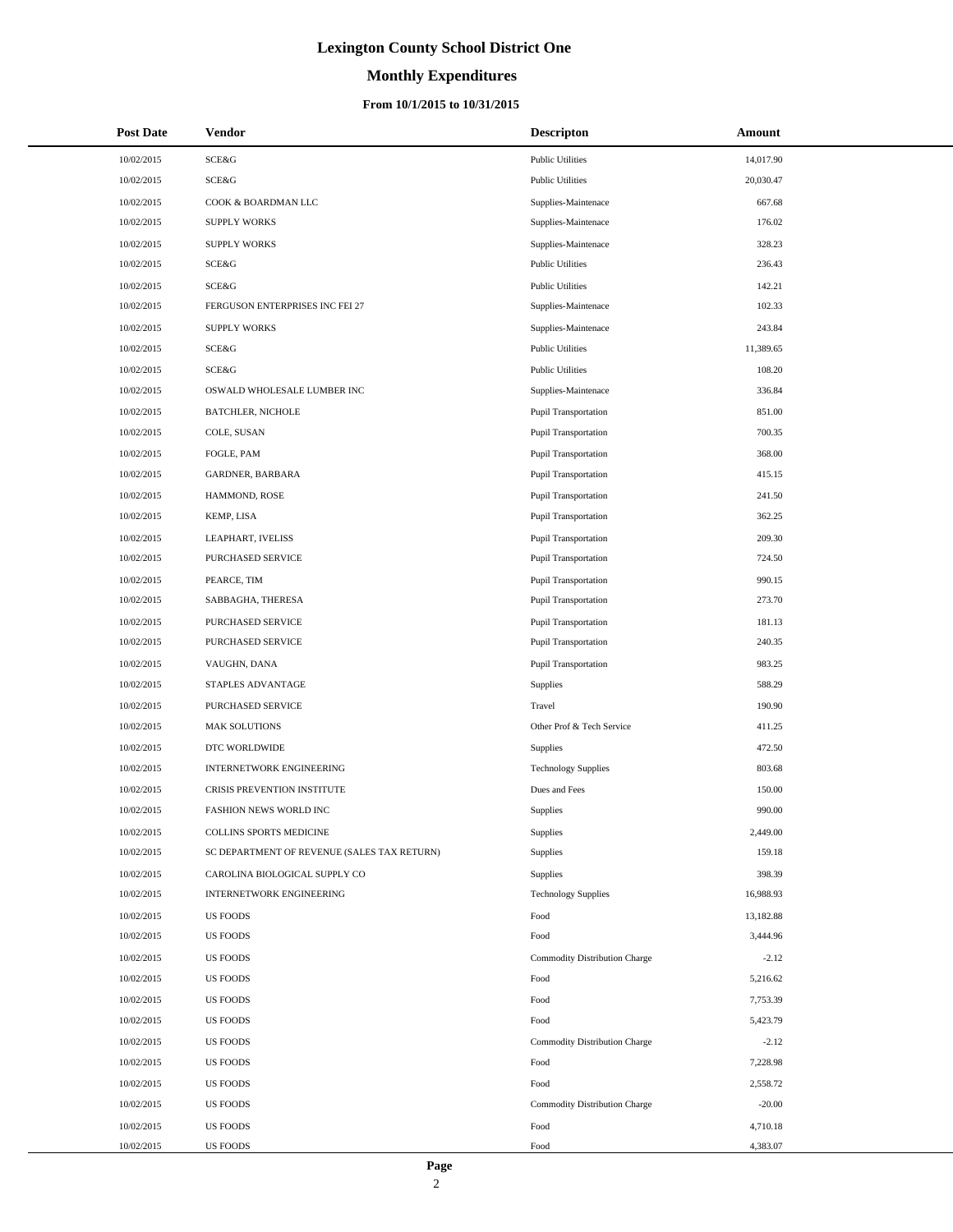### **Monthly Expenditures**

### **From 10/1/2015 to 10/31/2015**

| <b>Post Date</b> | Vendor                                          | <b>Descripton</b>              | Amount    |
|------------------|-------------------------------------------------|--------------------------------|-----------|
| 10/02/2015       | <b>US FOODS</b>                                 | Food                           | 8,562.24  |
| 10/02/2015       | <b>US FOODS</b>                                 | Food                           | 8,498.95  |
| 10/02/2015       | <b>US FOODS</b>                                 | Food                           | 5,641.49  |
| 10/02/2015       | <b>US FOODS</b>                                 | Food                           | 6,112.40  |
| 10/02/2015       | <b>US FOODS</b>                                 | Commodity Distribution Charge  | $-10.60$  |
| 10/02/2015       | <b>US FOODS</b>                                 | Food                           | 15,119.46 |
| 10/02/2015       | <b>US FOODS</b>                                 | Food                           | 3,236.22  |
| 10/02/2015       | <b>US FOODS</b>                                 | Food                           | 6,152.05  |
| 10/02/2015       | <b>US FOODS</b>                                 | Commodity Distribution Charge  | $-6.36$   |
| 10/02/2015       | <b>US FOODS</b>                                 | Food                           | 4,631.55  |
| 10/02/2015       | <b>US FOODS</b>                                 | Food                           | 2,799.23  |
| 10/02/2015       | <b>US FOODS</b>                                 | Food                           | 7,275.85  |
| 10/02/2015       | <b>US FOODS</b>                                 | Food                           | 5,739.88  |
| 10/02/2015       | <b>US FOODS</b>                                 | Food                           | 3,639.40  |
| 10/02/2015       | <b>US FOODS</b>                                 | Food                           | 8,737.43  |
| 10/02/2015       | <b>US FOODS</b>                                 | Food                           | 5,736.61  |
| 10/02/2015       | <b>US FOODS</b>                                 | Commodity Distribution Charge  | $-8.48$   |
| 10/02/2015       | <b>US FOODS</b>                                 | Food                           | 5,493.59  |
| 10/02/2015       | <b>US FOODS</b>                                 | Food                           | 3,453.14  |
| 10/02/2015       | <b>US FOODS</b>                                 | Food                           | 4,778.25  |
| 10/02/2015       | <b>US FOODS</b>                                 | Food                           | 8,453.73  |
| 10/02/2015       | <b>US FOODS</b>                                 | Food                           | 8,589.51  |
| 10/02/2015       | <b>US FOODS</b>                                 | Food                           | 8,122.09  |
| 10/02/2015       | <b>US FOODS</b>                                 | Food                           | 2,969.28  |
| 10/02/2015       | SCHOLASTIC CLASSROOM MAGAZINE                   | Pupil Activity                 | 475.20    |
| 10/02/2015       | WHITE KNOLL HIGH SCHOOL                         | Pupil Act-Fee/Collection Refnd | 502.00    |
| 10/02/2015       | SCHOOL SPECIALTY INC                            | Pupil Activity                 | 120.74    |
| 10/02/2015       | CAROLINA BIOLOGICAL SUPPLY CO                   | Pupil Activity                 | 689.48    |
| 10/02/2015       | THE ATHLETIC SHOP INC                           | Pupil Activity                 | 697.50    |
| 10/02/2015       | ROCHESTER 100 INC                               | Pupil Activity                 | 795.00    |
| 10/02/2015       | TOTAL STRENGTH AND SPEED                        | Pupil Activity                 | 513.60    |
| 10/02/2015       | <b>HUDL</b>                                     | Pupil Activity                 | 1,599.00  |
| 10/02/2015       | <b>BSN SPORTS</b>                               | Pupil Activity                 | 462.34    |
| 10/02/2015       | WHITE KNOLL HIGH SCHOOL                         | Pupil Activity                 | 250.00    |
| 10/06/2015       | NEWBERRY COUNTY SCHOOLS                         | Tuition-LEA                    | 1,361.50  |
| 10/06/2015       | PURCHASED SERVICE                               | Travel                         | 435.20    |
| 10/06/2015       | PURCHASED SERVICE                               | Travel                         | 196.00    |
| 10/06/2015       | NEWBERRY COUNTY SCHOOLS                         | Tuition-LEA                    | 310.59    |
| 10/06/2015       | TRISTATE PUMP AND CONTROL INC                   | Supplies-Maintenace            | 128.98    |
| 10/06/2015       | SPIVEY, STEPHEN J                               | Other Prof & Tech Service      | 180.00    |
| 10/06/2015       | FINLEY, STEPHEN CRAIG                           | Other Prof & Tech Service      | 180.00    |
| 10/06/2015       | HINZ, BRIAN E                                   | Other Prof & Tech Service      | 180.00    |
| 10/06/2015       | PURCHASED SERVICE                               | Travel                         | 427.15    |
| 10/06/2015       | <b>LENOVO US</b>                                | <b>Technology Supplies</b>     | 1,585.74  |
| 10/08/2015       | LCJMWANDSC (LEX CTY JOINT WATER AND SEWER COMMI | <b>Public Utilities</b>        | 136.99    |
| 10/08/2015       | TOWN OF LEXINGTON                               | <b>Public Utilities</b>        | 461.43    |
| 10/08/2015       | LCJMWANDSC (LEX CTY JOINT WATER AND SEWER COMMI | <b>Public Utilities</b>        | 5,778.67  |
| 10/08/2015       | TOWN OF LEXINGTON                               | <b>Public Utilities</b>        | 10,211.64 |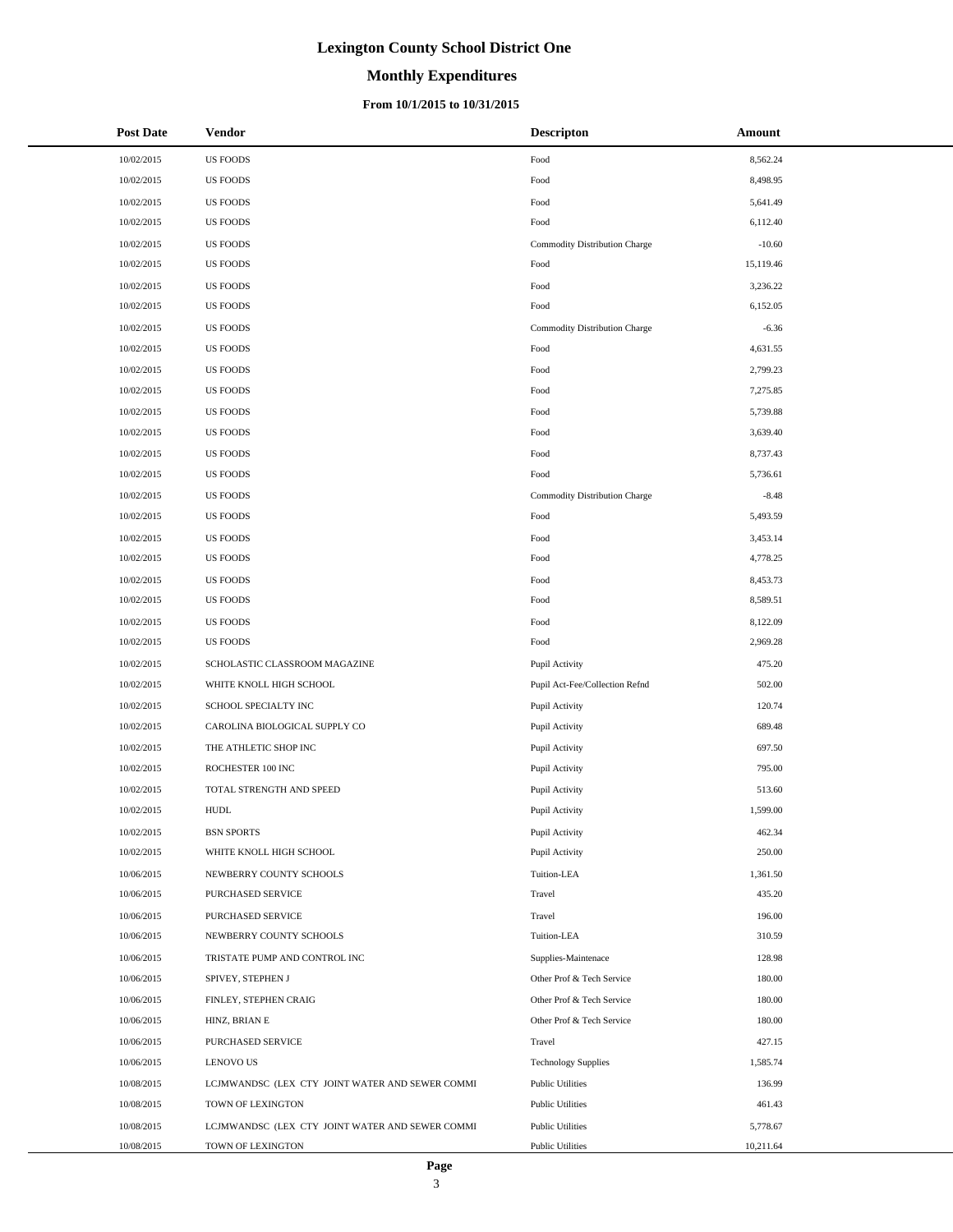# **Monthly Expenditures**

### **From 10/1/2015 to 10/31/2015**

| <b>Post Date</b> | Vendor                                          | <b>Descripton</b>          | Amount   |  |
|------------------|-------------------------------------------------|----------------------------|----------|--|
| 10/08/2015       | TOWN OF LEXINGTON                               | <b>Public Utilities</b>    | 1,446.96 |  |
| 10/08/2015       | GILBERTSUMMIT RURAL WATER DISTRICT              | <b>Public Utilities</b>    | 1,241.23 |  |
| 10/08/2015       | GILBERTSUMMIT RURAL WATER DISTRICT              | <b>Public Utilities</b>    | 882.02   |  |
| 10/08/2015       | LCJMWANDSC (LEX CTY JOINT WATER AND SEWER COMMI | <b>Public Utilities</b>    | 1,245.30 |  |
| 10/08/2015       | LCJMWANDSC (LEX CTY JOINT WATER AND SEWER COMMI | <b>Public Utilities</b>    | 1,312.72 |  |
| 10/08/2015       | TOWN OF LEXINGTON                               | <b>Public Utilities</b>    | 417.76   |  |
| 10/08/2015       | TOWN OF LEXINGTON                               | <b>Public Utilities</b>    | 1,010.09 |  |
| 10/08/2015       | LCJMWANDSC (LEX CTY JOINT WATER AND SEWER COMMI | <b>Public Utilities</b>    | 1,832.43 |  |
| 10/08/2015       | LCJMWANDSC (LEX CTY JOINT WATER AND SEWER COMMI | <b>Public Utilities</b>    | 2,577.55 |  |
| 10/08/2015       | LCJMWANDSC (LEX CTY JOINT WATER AND SEWER COMMI | <b>Public Utilities</b>    | 6,082.98 |  |
| 10/08/2015       | TOWN OF LEXINGTON                               | <b>Public Utilities</b>    | 768.30   |  |
| 10/08/2015       | GILBERTSUMMIT RURAL WATER DISTRICT              | <b>Public Utilities</b>    | 444.90   |  |
| 10/08/2015       | LCJMWANDSC (LEX CTY JOINT WATER AND SEWER COMMI | <b>Public Utilities</b>    | 445.23   |  |
| 10/08/2015       | LCJMWANDSC (LEX CTY JOINT WATER AND SEWER COMMI | <b>Public Utilities</b>    | 459.26   |  |
| 10/08/2015       | TOWN OF LEXINGTON                               | <b>Public Utilities</b>    | 508.88   |  |
| 10/08/2015       | GILBERTSUMMIT RURAL WATER DISTRICT              | <b>Public Utilities</b>    | 1,109.51 |  |
| 10/08/2015       | LCJMWANDSC (LEX CTY JOINT WATER AND SEWER COMMI | <b>Public Utilities</b>    | 511.36   |  |
| 10/08/2015       | TOWN OF LEXINGTON                               | <b>Public Utilities</b>    | 597.36   |  |
| 10/08/2015       | LCJMWANDSC (LEX CTY JOINT WATER AND SEWER COMMI | <b>Public Utilities</b>    | 573.88   |  |
| 10/08/2015       | TOWN OF LEXINGTON                               | <b>Public Utilities</b>    | 686.70   |  |
| 10/08/2015       | LCJMWANDSC (LEX CTY JOINT WATER AND SEWER COMMI | <b>Public Utilities</b>    | 1,074.65 |  |
| 10/08/2015       | LCJMWANDSC (LEX CTY JOINT WATER AND SEWER COMMI | <b>Public Utilities</b>    | 764.15   |  |
| 10/08/2015       | LCJMWANDSC (LEX CTY JOINT WATER AND SEWER COMMI | <b>Public Utilities</b>    | 819.35   |  |
| 10/08/2015       | LCJMWANDSC (LEX CTY JOINT WATER AND SEWER COMMI | <b>Public Utilities</b>    | 589.74   |  |
| 10/08/2015       | TOWN OF LEXINGTON                               | <b>Public Utilities</b>    | 527.78   |  |
| 10/08/2015       | GILBERTSUMMIT RURAL WATER DISTRICT              | <b>Public Utilities</b>    | 476.56   |  |
| 10/08/2015       | LCJMWANDSC (LEX CTY JOINT WATER AND SEWER COMMI | <b>Public Utilities</b>    | 215.00   |  |
| 10/08/2015       | TOWN OF LEXINGTON                               | <b>Public Utilities</b>    | 490.84   |  |
| 10/08/2015       | TOWN OF LEXINGTON                               | <b>Public Utilities</b>    | 2,904.63 |  |
| 10/08/2015       | TOWN OF LEXINGTON                               | <b>Public Utilities</b>    | 2,719.93 |  |
| 10/08/2015       | TOWN OF LEXINGTON                               | <b>Public Utilities</b>    | 3,777.25 |  |
| 10/08/2015       | LCJMWANDSC (LEX CTY JOINT WATER AND SEWER COMMI | <b>Public Utilities</b>    | 2,208.23 |  |
| 10/08/2015       | REED, JOHN MARCUS                               | Pupil Activity             | 130.00   |  |
| 10/08/2015       | MARCHANT, WAYNE H                               | Pupil Activity             | 144.20   |  |
| 10/08/2015       | MILLER, GLENN R                                 | Pupil Activity             | 153.20   |  |
| 10/08/2015       | O'KEEFE, DENNIS                                 | Pupil Activity             | 110.90   |  |
| 10/08/2015       | SANFORD, BERT H                                 | Pupil Activity             | 149.60   |  |
| 10/08/2015       | STILES, JAMES M                                 | Pupil Activity             | 106.40   |  |
| 10/09/2015       | <b>DELL COMPUTERS</b>                           | Supplies                   | 859.89   |  |
| 10/09/2015       | DELL COMPUTERS                                  | Supplies                   | 3,473.02 |  |
| 10/09/2015       | <b>DELL COMPUTERS</b>                           | Supplies                   | 2,154.88 |  |
| 10/09/2015       | DELL COMPUTERS                                  | Supplies                   | 320.99   |  |
| 10/09/2015       | BARNES & NOBLE BOOKSELLERS INC                  | Supplies                   | 1,751.38 |  |
| 10/09/2015       | HEWLETT PACKARD BUSINESS STORE                  | <b>Technology Supplies</b> | 180.83   |  |
| 10/09/2015       | DELL COMPUTERS                                  | Supplies                   | 171.19   |  |
| 10/09/2015       | FOLLETT SCHOOL SOLUTIONS INC                    | <b>Library Books</b>       | 1,025.97 |  |
| 10/09/2015       | NATIONAL CENTER FOR YOUTH ISSUES                | Supplies                   | 656.53   |  |
| 10/09/2015       | DELL COMPUTERS                                  | Supplies                   | 414.70   |  |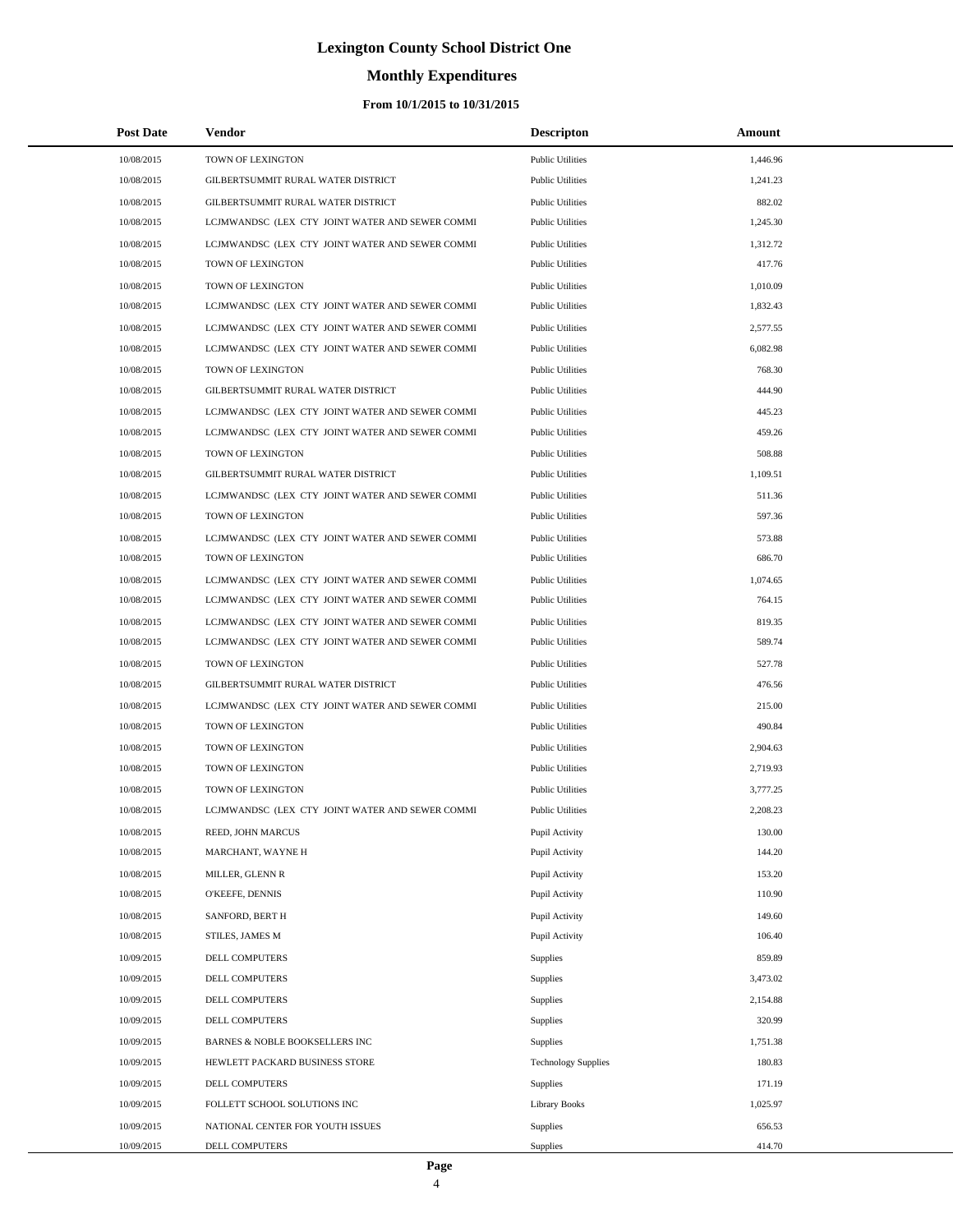# **Monthly Expenditures**

### **From 10/1/2015 to 10/31/2015**

| <b>Post Date</b> | Vendor                                          | <b>Descripton</b>          | Amount    |
|------------------|-------------------------------------------------|----------------------------|-----------|
| 10/09/2015       | PALMETTO PROPANE                                | Energy                     | 931.93    |
| 10/09/2015       | COOK & BOARDMAN LLC                             | Supplies-Maintenace        | 642.00    |
| 10/09/2015       | CAROLINA WATER SERVICE INC                      | <b>Public Utilities</b>    | 2,756.15  |
| 10/09/2015       | <b>CITY OF CAYCE</b>                            | <b>Public Utilities</b>    | 6,039.57  |
| 10/09/2015       | <b>CITY OF CAYCE</b>                            | <b>Public Utilities</b>    | 4,598.98  |
| 10/09/2015       | DADE PAPER AND BAG CO                           | Supplies-Maintenace        | 465.99    |
| 10/09/2015       | CITY OF WEST COLUMBIA WATER COLLECTION DIVISION | <b>Public Utilities</b>    | 920.50    |
| 10/09/2015       | <b>BELCO</b>                                    | Supplies-Maintenace        | 159.43    |
| 10/09/2015       | GATEWAY SUPPLY CO INC                           | Supplies-Maintenace        | 113.14    |
| 10/09/2015       | <b>BELCO</b>                                    | Supplies-Maintenace        | 217.21    |
| 10/09/2015       | <b>COMPORIUM</b>                                | Communication              | 13,140.57 |
| 10/09/2015       | EDUCATION MANAGEMENT SYSTEMS INC                | Software Renewal/Agreemen  | 2,973.25  |
| 10/09/2015       | SC DEPARTMENT OF REVENUE (SALES TAX RETURN)     | Software Renewal/Agreemen  | 208.13    |
| 10/09/2015       | DTC WORLDWIDE                                   | <b>Technology Supplies</b> | 444.00    |
| 10/09/2015       | <b>COMPORIUM</b>                                | Communication              | 5,997.70  |
| 10/09/2015       | <b>COMPORIUM</b>                                | Communication              | 2,046.93  |
| 10/09/2015       | <b>COMPORIUM</b>                                | Communication              | 4,025.99  |
| 10/09/2015       | <b>COMPORIUM</b>                                | Communication              | 2,053.99  |
| 10/09/2015       | <b>COMPORIUM</b>                                | Communication              | 3,067.31  |
| 10/09/2015       | <b>COMPORIUM</b>                                | Communication              | 2,604.19  |
| 10/09/2015       | <b>ACCUTECH INC</b>                             | <b>Technology Supplies</b> | 532.86    |
| 10/09/2015       | RAPTOR TECHNOLOGIES LLC                         | <b>Technology Supplies</b> | 495.00    |
| 10/09/2015       | <b>COMPORIUM</b>                                | Communication              | 1,266.39  |
| 10/09/2015       | <b>COMPORIUM</b>                                | Communication              | 2,880.95  |
| 10/09/2015       | <b>COMPORIUM</b>                                | Communication              | 1,895.69  |
| 10/09/2015       | <b>COMPORIUM</b>                                | Communication              | 2,001.47  |
| 10/09/2015       | <b>COMPORIUM</b>                                | Communication              | 2,029.47  |
| 10/09/2015       | <b>COMPORIUM</b>                                | Communication              | 2,334.88  |
| 10/09/2015       | <b>COMPORIUM</b>                                | Communication              | 2,233.59  |
| 10/09/2015       | <b>COMPORIUM</b>                                | Communication              | 2,866.57  |
| 10/09/2015       | <b>COMPORIUM</b>                                | Communication              | 5,738.65  |
| 10/09/2015       | <b>COMPORIUM</b>                                | Communication              | 2,344.86  |
| 10/09/2015       | <b>COMPORIUM</b>                                | Communication              | 2,458.67  |
| 10/09/2015       | <b>COMPORIUM</b>                                | Communication              | 2,362.03  |
| 10/09/2015       | <b>COMPORIUM</b>                                | Communication              | 2,244.46  |
| 10/09/2015       | <b>COMPORIUM</b>                                | Communication              | 2,512.40  |
| 10/09/2015       | <b>COMPORIUM</b>                                | Communication              | 3,097.16  |
| 10/09/2015       | <b>COMPORIUM</b>                                | Communication              | 2,516.71  |
| 10/09/2015       | <b>COMPORIUM</b>                                | Communication              | 2,409.22  |
| 10/09/2015       | <b>COMPORIUM</b>                                | Communication              | 2,474.57  |
| 10/09/2015       | <b>COMPORIUM</b>                                | Communication              | 1,938.48  |
| 10/09/2015       | <b>COMPORIUM</b>                                | Communication              | 1,829.93  |
| 10/09/2015       | <b>COMPORIUM</b>                                | Communication              | 2,025.87  |
| 10/09/2015       | <b>COMPORIUM</b>                                | Communication              | 2,197.68  |
| 10/09/2015       | <b>COMPORIUM</b>                                | Communication              | 2,714.05  |
| 10/09/2015       | <b>COMPORIUM</b>                                | Communication              | 7,296.56  |
| 10/09/2015       | <b>COMPORIUM</b>                                | Communication              | 2,677.69  |
| 10/09/2015       | FOLLETT SCHOOL SOLUTIONS INC                    | Supplies                   | 6,378.38  |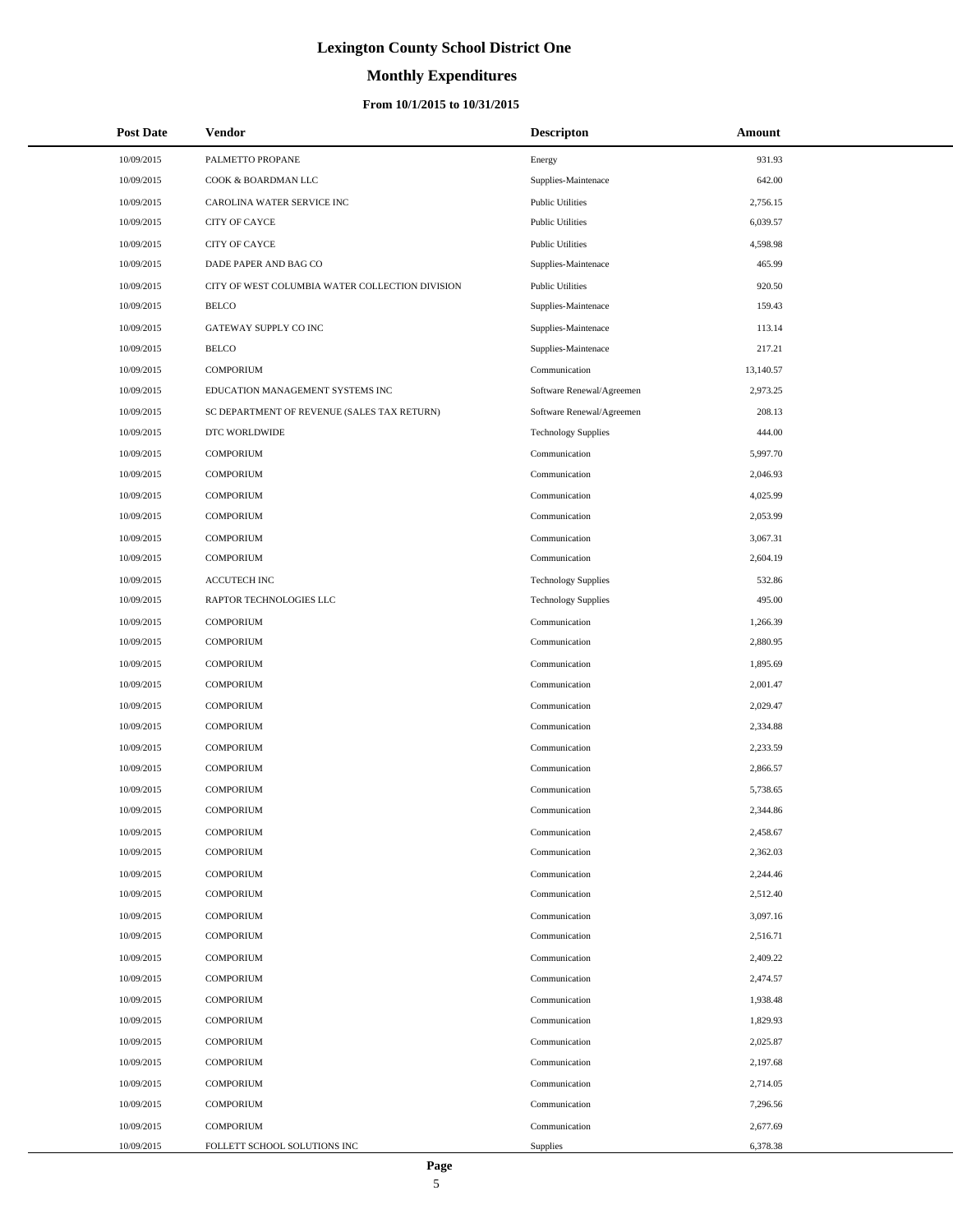# **Monthly Expenditures**

| <b>Post Date</b> | Vendor                                             | <b>Descripton</b>           | Amount    |
|------------------|----------------------------------------------------|-----------------------------|-----------|
| 10/09/2015       | <b>APPLE INC</b>                                   | <b>Technology Supplies</b>  | 17,843.32 |
| 10/09/2015       | <b>GROVE MEDICAL</b>                               | <b>Supplies</b>             | 140.28    |
| 10/09/2015       | FBLA/PBL NLC                                       | Travel                      | 120.00    |
| 10/09/2015       | HILTON GARDEN INN CHARLESTON AIRPORT               | Travel                      | 280.00    |
| 10/09/2015       | <b>ASCD</b>                                        | <b>Supplies</b>             | 191.09    |
| 10/09/2015       | DODGE LEARNING RESOURCES                           | Supplies                    | 408.90    |
| 10/09/2015       | CAROLINA BIOLOGICAL SUPPLY CO                      | Supplies                    | 384.70    |
| 10/09/2015       | <b>DELTA EDUCATION</b>                             | Supplies                    | 106.73    |
| 10/09/2015       | NUIDEA SCHOOL SUPPLY CO                            | Supplies                    | 9,072.23  |
| 10/09/2015       | <b>SYSTEM WORCX</b>                                | Building                    | 77,850.00 |
| 10/09/2015       | EDUCATION MANAGEMENT SYSTEMS INC                   | Software Renewal/Agreemen   | 2,973.25  |
| 10/09/2015       | SC DEPARTMENT OF REVENUE (SALES TAX RETURN)        | Software Renewal/Agreemen   | 208.13    |
| 10/09/2015       | NATIONAL GEOGRAPHIC SOCIETY (EDUCATIONAL SERVICES) | Pupil Activity              | 319.50    |
| 10/09/2015       | FREY SCIENTIFIC                                    | Pupil Activity              | 1,554.45  |
| 10/09/2015       | RIDDELL / ALL AMERICAN                             | Pupil Activity              | 508.25    |
| 10/09/2015       | <b>REGION IIIAA</b>                                | Pupil Activity              | 400.00    |
| 10/09/2015       | <b>IRMO HIGH SCHOOL</b>                            | Pupil Activity              | 225.00    |
| 10/09/2015       | <b>IRMO HIGH SCHOOL</b>                            | Pupil Activity              | 450.00    |
| 10/09/2015       | <b>GRAY COLLEGIATE ACADEMY</b>                     | Pupil Activity              | 3,073.92  |
| 10/09/2015       | COUNTRY CLUB OF NEWBERRY                           | Pupil Activity              | 500.00    |
| 10/12/2015       | FORMS AND SUPPLY INC (FSI)                         | Supplies                    | 103.36    |
| 10/12/2015       | PRESENTATION SYSTEMS SOUTH INC                     | <b>Supplies</b>             | 1,048.97  |
| 10/12/2015       | PECKNEL MUSIC CO INC                               | Repairs and Maintenance     | 125.00    |
| 10/12/2015       | <b>SUNSHINE TRAVEL</b>                             | <b>Pupil Transportation</b> | 3,240.00  |
| 10/12/2015       | FORT POTTERY COMPANY LLC                           | <b>Supplies</b>             | 163.75    |
| 10/12/2015       | <b>LENOVO US</b>                                   | <b>Technology Supplies</b>  | 684.59    |
| 10/12/2015       | ATLANTIC WINDOW COVERINGS INC                      | Supplies                    | 368.08    |
| 10/12/2015       | <b>BATTERIES PLUS</b>                              | <b>Supplies</b>             | 143.81    |
| 10/12/2015       | <b>LEGO EDUCATION</b>                              | Supplies                    | 627.26    |
| 10/12/2015       | <b>JW PEPPER</b>                                   | Supplies                    | 409.94    |
| 10/12/2015       | OCCUPATIONAL HEALTH                                | Supplies                    | 648.00    |
| 10/12/2015       | PURCHASED SERVICE                                  | Supplies                    | 138.32    |
| 10/12/2015       | SCHOOL HEALTH CORP                                 | Supplies                    | 208.72    |
| 10/12/2015       | FOLLETT SCHOOL SOLUTIONS INC                       | Library Books               | 2,499.54  |
| 10/12/2015       | CERTIFIED TRANSLATION SERVICES                     | Other Prof & Tech Service   | 5,146.80  |
| 10/12/2015       | ROTARY CLUB OF LEXINGTON                           | Dues and Fees               | 180.00    |
| 10/12/2015       | SUNGARD PUBLIC SECTOR INC                          | Other Prof & Tech Service   | 427.20    |
| 10/12/2015       | CULLUM SERVICES INC                                | Repairs and Maintenance     | 843.75    |
| 10/12/2015       | SMITH AND JONES JANITORIAL SUPPLIES AND EQUIP INC  | Supplies-Maintenace         | 738.30    |
| 10/12/2015       | CULLUM SERVICES INC                                | Repairs and Maintenance     | 4,792.50  |
| 10/12/2015       | <b>WW GRAINGER</b>                                 | Supplies                    | 798.22    |
| 10/12/2015       | PIONEER MANUFACTURING CO                           | Supplies-Maintenace         | 463.72    |
| 10/12/2015       | CULLUM SERVICES INC                                | Repairs and Maintenance     | 1,108.08  |
| 10/12/2015       | CULLUM SERVICES INC                                | Repairs and Maintenance     | 3,937.50  |
| 10/12/2015       | PIONEER MANUFACTURING CO                           | Supplies-Maintenace         | 437.06    |
| 10/12/2015       | CULLUM SERVICES INC                                | Repairs and Maintenance     | 1,023.75  |
| 10/12/2015       | EA SERVICES INC                                    | Supplies-Maintenace         | 437.58    |
| 10/12/2015       | ADVANCED DOOR SYSTEMS INC                          | Repairs and Maintenance     | 262.50    |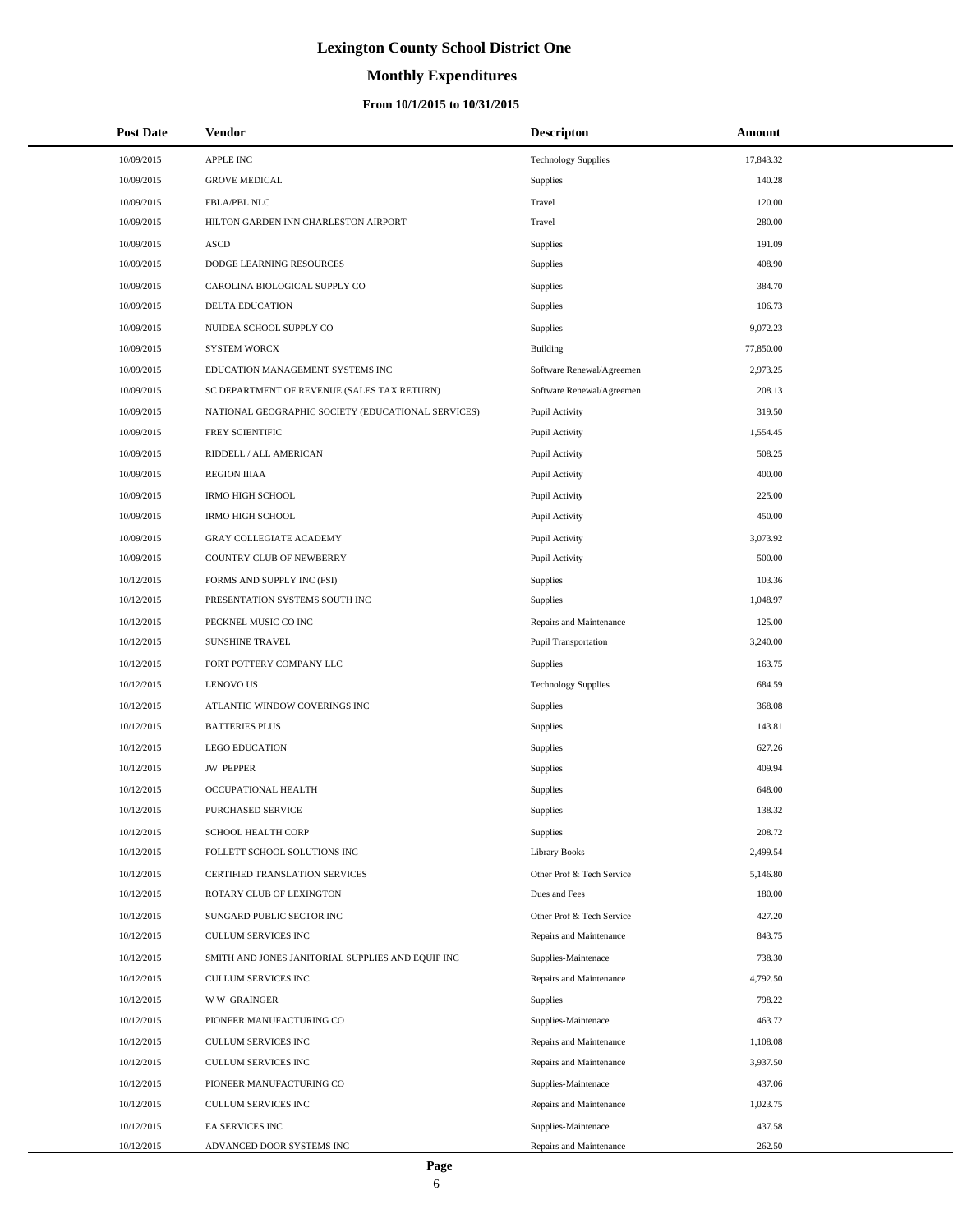# **Monthly Expenditures**

### **From 10/1/2015 to 10/31/2015**

| <b>Post Date</b> | Vendor                        | <b>Descripton</b>          | Amount   |
|------------------|-------------------------------|----------------------------|----------|
| 10/12/2015       | CULLUM SERVICES INC           | Repairs and Maintenance    | 360.00   |
| 10/12/2015       | PIONEER MANUFACTURING CO      | Supplies-Maintenace        | 376.64   |
| 10/12/2015       | CULLUM SERVICES INC           | Repairs and Maintenance    | 1,379.17 |
| 10/12/2015       | <b>EA SERVICES INC</b>        | Supplies-Maintenace        | 207.05   |
| 10/12/2015       | CULLUM SERVICES INC           | Repairs and Maintenance    | 440.63   |
| 10/12/2015       | CULLUM SERVICES INC           | Repairs and Maintenance    | 2,730.00 |
| 10/12/2015       | RONCO SPECIALIZED SYSTEMS INC | Repairs and Maintenance    | 500.00   |
| 10/12/2015       | SOUTHEASTERN PAPER            | Supplies-Maintenace        | 2,012.14 |
| 10/12/2015       | CULLUM SERVICES INC           | Repairs and Maintenance    | 757.50   |
| 10/12/2015       | <b>WW GRAINGER</b>            | Supplies-Maintenace        | 377.02   |
| 10/12/2015       | CULLUM SERVICES INC           | Repairs and Maintenance    | 1,372.50 |
| 10/12/2015       | CULLUM SERVICES INC           | Repairs and Maintenance    | 1,355.63 |
| 10/12/2015       | CULLUM SERVICES INC           | Repairs and Maintenance    | 1,059.38 |
| 10/12/2015       | CULLUM SERVICES INC           | Repairs and Maintenance    | 1,331.25 |
| 10/12/2015       | <b>WW GRAINGER</b>            | Supplies-Maintenace        | 470.58   |
| 10/12/2015       | CULLUM SERVICES INC           | Repairs and Maintenance    | 1,792.50 |
| 10/12/2015       | SOUTHEASTERN PAPER            | Supplies-Maintenace        | 494.51   |
| 10/12/2015       | <b>WW GRAINGER</b>            | Supplies-Maintenace        | 249.10   |
| 10/12/2015       | CULLUM SERVICES INC           | Repairs and Maintenance    | 3,788.54 |
| 10/12/2015       | PIONEER MANUFACTURING CO      | Supplies-Maintenace        | 376.64   |
| 10/12/2015       | CULLUM SERVICES INC           | Repairs and Maintenance    | 1,691.25 |
| 10/12/2015       | CULLUM SERVICES INC           | Repairs and Maintenance    | 1,537.50 |
| 10/12/2015       | CULLUM SERVICES INC           | Repairs and Maintenance    | 1,149.38 |
| 10/12/2015       | CULLUM SERVICES INC           | Repairs and Maintenance    | 2,651.25 |
| 10/12/2015       | <b>WW GRAINGER</b>            | Supplies-Maintenace        | 332.56   |
| 10/12/2015       | CULLUM SERVICES INC           | Repairs and Maintenance    | 1,125.00 |
| 10/12/2015       | CULLUM SERVICES INC           | Repairs and Maintenance    | 1,515.00 |
| 10/12/2015       | CULLUM SERVICES INC           | Repairs and Maintenance    | 1,376.25 |
| 10/12/2015       | CULLUM SERVICES INC           | Repairs and Maintenance    | 1,530.00 |
| 10/12/2015       | <b>WW GRAINGER</b>            | Supplies-Maintenace        | 1,224.94 |
| 10/12/2015       | CULLUM SERVICES INC           | Repairs and Maintenance    | 1,205.60 |
| 10/12/2015       | CULLUM SERVICES INC           | Repairs and Maintenance    | 1,276.88 |
| 10/12/2015       | CULLUM SERVICES INC           | Repairs and Maintenance    | 620.62   |
| 10/12/2015       | CULLUM SERVICES INC           | Repairs and Maintenance    | 2,371.88 |
| 10/12/2015       | CULLUM SERVICES INC           | Repairs and Maintenance    | 1,453.13 |
| 10/12/2015       | SLOAN CONSTRUCTION            | Supplies-Maintenace        | 230.43   |
| 10/12/2015       | CULLUM SERVICES INC           | Repairs and Maintenance    | 2,437.50 |
| 10/12/2015       | SLOAN CONSTRUCTION            | Supplies-Maintenace        | 230.42   |
| 10/12/2015       | <b>CULLUM SERVICES INC</b>    | Repairs and Maintenance    | 5,887.50 |
| 10/12/2015       | PIONEER MANUFACTURING CO      | Supplies-Maintenace        | 376.64   |
| 10/12/2015       | VINCENT, MATTHEW              | Other Prof & Tech Service  | 120.00   |
| 10/12/2015       | MIXON, CHRISTOPHER DOUGLAS    | Other Prof & Tech Service  | 180.00   |
| 10/12/2015       | SMITH, THOMAS ALVIN           | Other Prof & Tech Service  | 180.00   |
| 10/12/2015       | HINZ, BRIAN E                 | Other Prof & Tech Service  | 180.00   |
| 10/12/2015       | LIVINGSTON, HAYLI             | Other Prof & Tech Service  | 195.00   |
| 10/12/2015       | NEWZ GROUP                    | Other Prof & Tech Service  | 290.00   |
| 10/12/2015       | COMPUCOM SYSTEMS INC          | <b>Technology Supplies</b> | 299.20   |
| 10/12/2015       | <b>COMPORIUM</b>              | Communication              | 435.91   |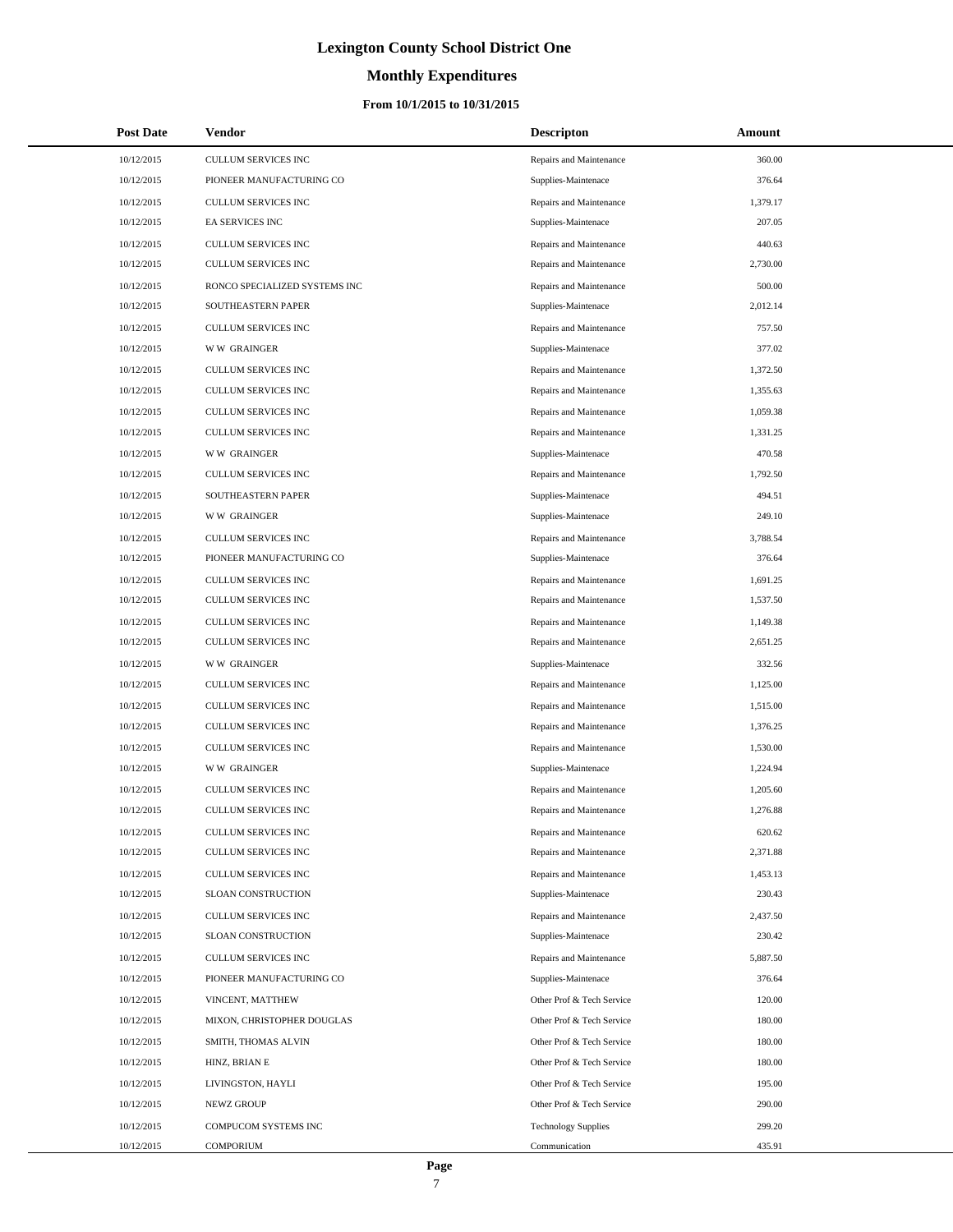# **Monthly Expenditures**

### **From 10/1/2015 to 10/31/2015**

| <b>Post Date</b> | Vendor                                      | <b>Descripton</b>             | Amount    |
|------------------|---------------------------------------------|-------------------------------|-----------|
| 10/12/2015       | SCHOOL SPECIALTY INC                        | Supplies                      | 1,964.26  |
| 10/12/2015       | PURCHASED SERVICE                           | Supplies                      | 166.36    |
| 10/12/2015       | PURCHASED SERVICE                           | Supplies                      | 139.08    |
| 10/12/2015       | <b>GROVE MEDICAL</b>                        | Supplies                      | 667.38    |
| 10/12/2015       | DODGE LEARNING RESOURCES                    | Supplies                      | 251.58    |
| 10/12/2015       | DELTA EDUCATION                             | Supplies                      | 275.15    |
| 10/12/2015       | CHINA CONSTRUCTION AMER OF SC               | Building                      | 54,248.78 |
| 10/12/2015       | NUIDEA SCHOOL SUPPLY CO                     | Supplies                      | 1,175.01  |
| 10/12/2015       | SC DEPARTMENT OF REVENUE (SALES TAX RETURN) | Sales Tax on Adult Meals      | 2,512.86  |
| 10/12/2015       | <b>US FOODS</b>                             | Supplies                      | 491.67    |
| 10/12/2015       | HIGH LINER FOODS (USA) INC                  | Food                          | 404.32    |
| 10/12/2015       | EARTHGRAINS BAKING COMPANIES INC            | <b>Bread</b>                  | 118.75    |
| 10/12/2015       | BORDEN DAIRY CO OF SC LLC                   | Milk                          | 978.39    |
| 10/12/2015       | SENN BROTHERS INC                           | Produce                       | 615.75    |
| 10/12/2015       | <b>US FOODS</b>                             | Supplies                      | 267.30    |
| 10/12/2015       | HIGH LINER FOODS (USA) INC                  | Food                          | 438.12    |
| 10/12/2015       | BORDEN DAIRY CO OF SC LLC                   | Milk                          | 1,208.29  |
| 10/12/2015       | SENN BROTHERS INC                           | Produce                       | 278.92    |
| 10/12/2015       | <b>US FOODS</b>                             | Supplies                      | 392.64    |
| 10/12/2015       | HIGH LINER FOODS (USA) INC                  | Food                          | 404.32    |
| 10/12/2015       | BORDEN DAIRY CO OF SC LLC                   | Milk                          | 533.00    |
| 10/12/2015       | SENN BROTHERS INC                           | Produce                       | 602.94    |
| 10/12/2015       | <b>US FOODS</b>                             | Supplies                      | 270.03    |
| 10/12/2015       | HIGH LINER FOODS (USA) INC                  | Food                          | 438.12    |
| 10/12/2015       | BORDEN DAIRY CO OF SC LLC                   | Milk                          | 2,674.45  |
| 10/12/2015       | SENN BROTHERS INC                           | Produce                       | 539.78    |
| 10/12/2015       | <b>US FOODS</b>                             | Supplies                      | 282.69    |
| 10/12/2015       | HIGH LINER FOODS (USA) INC                  | Food                          | 404.32    |
| 10/12/2015       | BORDEN DAIRY CO OF SC LLC                   | Milk                          | 1,299.41  |
| 10/12/2015       | SENN BROTHERS INC                           | Produce                       | 390.76    |
| 10/12/2015       | <b>US FOODS</b>                             | Supplies                      | 222.09    |
| 10/12/2015       | HIGH LINER FOODS (USA) INC                  | Food                          | 438.12    |
| 10/12/2015       | BORDEN DAIRY CO OF SC LLC                   | Milk                          | 2,246.96  |
| 10/12/2015       | SENN BROTHERS INC                           | Produce                       | 924.65    |
| 10/12/2015       | BORDEN DAIRY CO OF SC LLC                   | Milk                          | 103.85    |
| 10/12/2015       | SENN BROTHERS INC                           | Produce                       | 140.37    |
| 10/12/2015       | <b>US FOODS</b>                             | Supplies                      | 257.50    |
| 10/12/2015       | HIGH LINER FOODS (USA) INC                  | Food                          | 352.32    |
| 10/12/2015       | BORDEN DAIRY CO OF SC LLC                   | Milk                          | 129.34    |
| 10/12/2015       | SENN BROTHERS INC                           | Produce                       | 348.27    |
| 10/12/2015       | <b>US FOODS</b>                             | Supplies                      | 532.67    |
| 10/12/2015       | HIGH LINER FOODS (USA) INC                  | Food                          | 438.12    |
| 10/12/2015       | BORDEN DAIRY CO OF SC LLC                   | Milk                          | 1,698.65  |
| 10/12/2015       | SENN BROTHERS INC                           | Produce                       | 463.26    |
| 10/12/2015       | <b>US FOODS</b>                             | Commodity Distribution Charge | $-2.12$   |
| 10/12/2015       | <b>US FOODS</b>                             | Supplies                      | 239.33    |
| 10/12/2015       | HIGH LINER FOODS (USA) INC                  | Food                          | 438.12    |
| 10/12/2015       | BORDEN DAIRY CO OF SC LLC                   | Milk                          | 3,248.20  |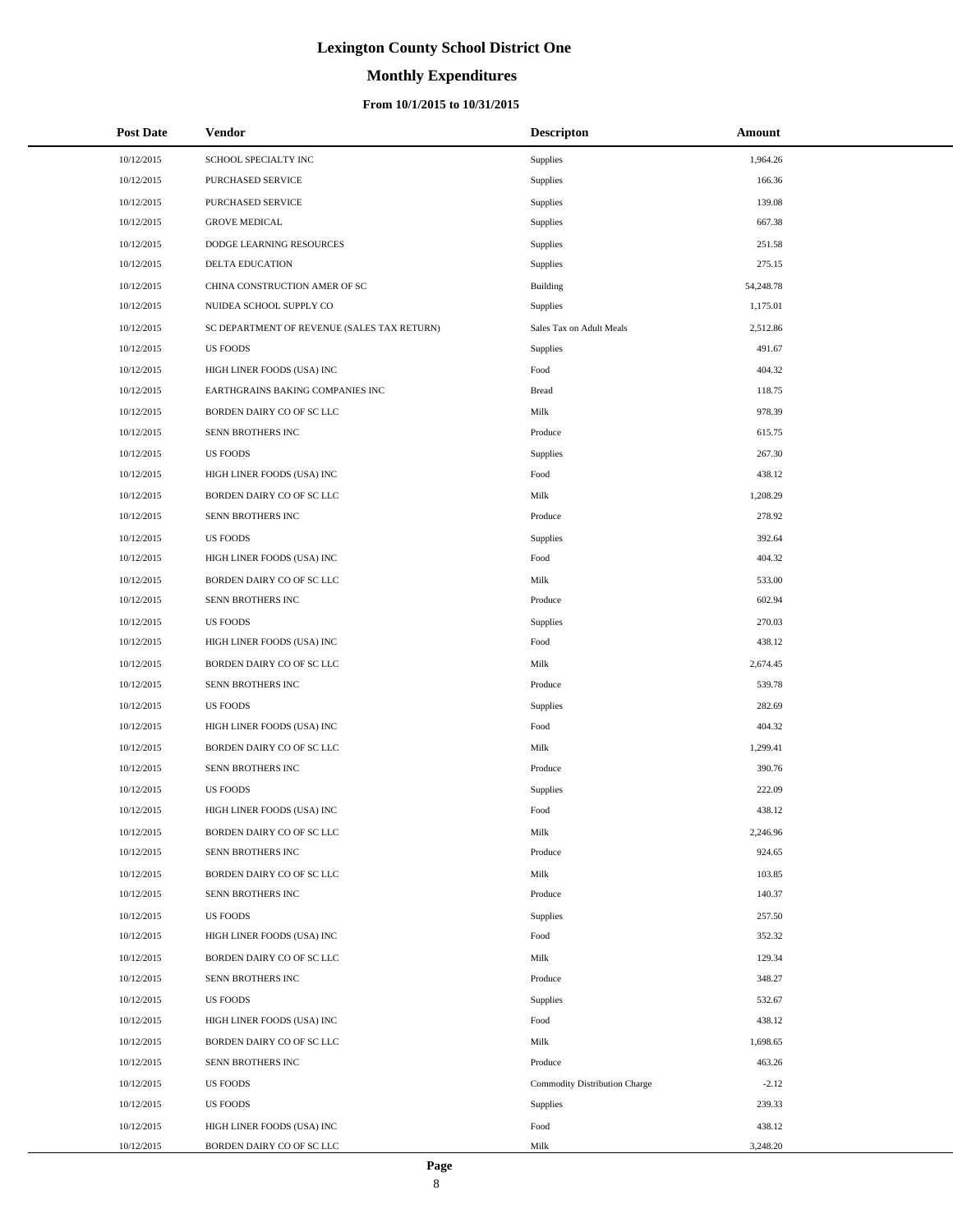### **Monthly Expenditures**

### **From 10/1/2015 to 10/31/2015**

| <b>Post Date</b> | Vendor                           | <b>Descripton</b> | Amount   |
|------------------|----------------------------------|-------------------|----------|
| 10/12/2015       | SENN BROTHERS INC                | Produce           | 587.88   |
| 10/12/2015       | <b>US FOODS</b>                  | Supplies          | 363.16   |
| 10/12/2015       | HIGH LINER FOODS (USA) INC       | Food              | 438.12   |
| 10/12/2015       | BORDEN DAIRY CO OF SC LLC        | Milk              | 2,378.07 |
| 10/12/2015       | SENN BROTHERS INC                | Produce           | 265.04   |
| 10/12/2015       | <b>US FOODS</b>                  | Supplies          | 354.12   |
| 10/12/2015       | HIGH LINER FOODS (USA) INC       | Food              | 438.12   |
| 10/12/2015       | BORDEN DAIRY CO OF SC LLC        | Milk              | 2,030.36 |
| 10/12/2015       | SENN BROTHERS INC                | Produce           | 435.42   |
| 10/12/2015       | <b>US FOODS</b>                  | Supplies          | 190.14   |
| 10/12/2015       | HIGH LINER FOODS (USA) INC       | Food              | 352.32   |
| 10/12/2015       | BORDEN DAIRY CO OF SC LLC        | Milk              | 1,119.22 |
| 10/12/2015       | SENN BROTHERS INC                | Produce           | 298.94   |
| 10/12/2015       | <b>US FOODS</b>                  | Supplies          | 342.81   |
| 10/12/2015       | HIGH LINER FOODS (USA) INC       | Food              | 375.40   |
| 10/12/2015       | EARTHGRAINS BAKING COMPANIES INC | <b>Bread</b>      | 123.75   |
| 10/12/2015       | BORDEN DAIRY CO OF SC LLC        | Milk              | 1,586.77 |
| 10/12/2015       | SENN BROTHERS INC                | Produce           | 433.51   |
| 10/12/2015       | <b>US FOODS</b>                  | Supplies          | 224.79   |
| 10/12/2015       | HIGH LINER FOODS (USA) INC       | Food              | 438.12   |
| 10/12/2015       | BORDEN DAIRY CO OF SC LLC        | Milk              | 929.73   |
| 10/12/2015       | SENN BROTHERS INC                | Produce           | 330.15   |
| 10/12/2015       | <b>US FOODS</b>                  | Supplies          | 444.67   |
| 10/12/2015       | HIGH LINER FOODS (USA) INC       | Food              | 352.32   |
| 10/12/2015       | BORDEN DAIRY CO OF SC LLC        | Milk              | 901.03   |
| 10/12/2015       | SENN BROTHERS INC                | Produce           | 448.83   |
| 10/12/2015       | <b>US FOODS</b>                  | Supplies          | 144.91   |
| 10/12/2015       | HIGH LINER FOODS (USA) INC       | Food              | 352.32   |
| 10/12/2015       | BORDEN DAIRY CO OF SC LLC        | Milk              | 1,199.96 |
| 10/12/2015       | SENN BROTHERS INC                | Produce           | 536.07   |
| 10/12/2015       | <b>US FOODS</b>                  | Supplies          | 107.02   |
| 10/12/2015       | HIGH LINER FOODS (USA) INC       | Food              | 438.12   |
| 10/12/2015       | BORDEN DAIRY CO OF SC LLC        | Milk              | 873.66   |
| 10/12/2015       | SENN BROTHERS INC                | Produce           | 329.36   |
| 10/12/2015       | <b>US FOODS</b>                  | Supplies          | 301.87   |
| 10/12/2015       | HIGH LINER FOODS (USA) INC       | Food              | 582.72   |
| 10/12/2015       | BORDEN DAIRY CO OF SC LLC        | Milk              | 2,824.68 |
| 10/12/2015       | SENN BROTHERS INC                | Produce           | 1,171.76 |
| 10/12/2015       | <b>US FOODS</b>                  | Supplies          | 529.69   |
| 10/12/2015       | HIGH LINER FOODS (USA) INC       | Food              | 352.32   |
| 10/12/2015       | BORDEN DAIRY CO OF SC LLC        | Milk              | 258.31   |
| 10/12/2015       | SENN BROTHERS INC                | Produce           | $-6.50$  |
| 10/12/2015       | <b>US FOODS</b>                  | Supplies          | 274.45   |
| 10/12/2015       | HIGH LINER FOODS (USA) INC       | Food              | 438.12   |
| 10/12/2015       | BORDEN DAIRY CO OF SC LLC        | Milk              | 718.46   |
| 10/12/2015       | SENN BROTHERS INC                | Produce           | 268.90   |
| 10/12/2015       | <b>US FOODS</b>                  | Supplies          | 107.01   |
| 10/12/2015       | HIGH LINER FOODS (USA) INC       | Food              | 352.32   |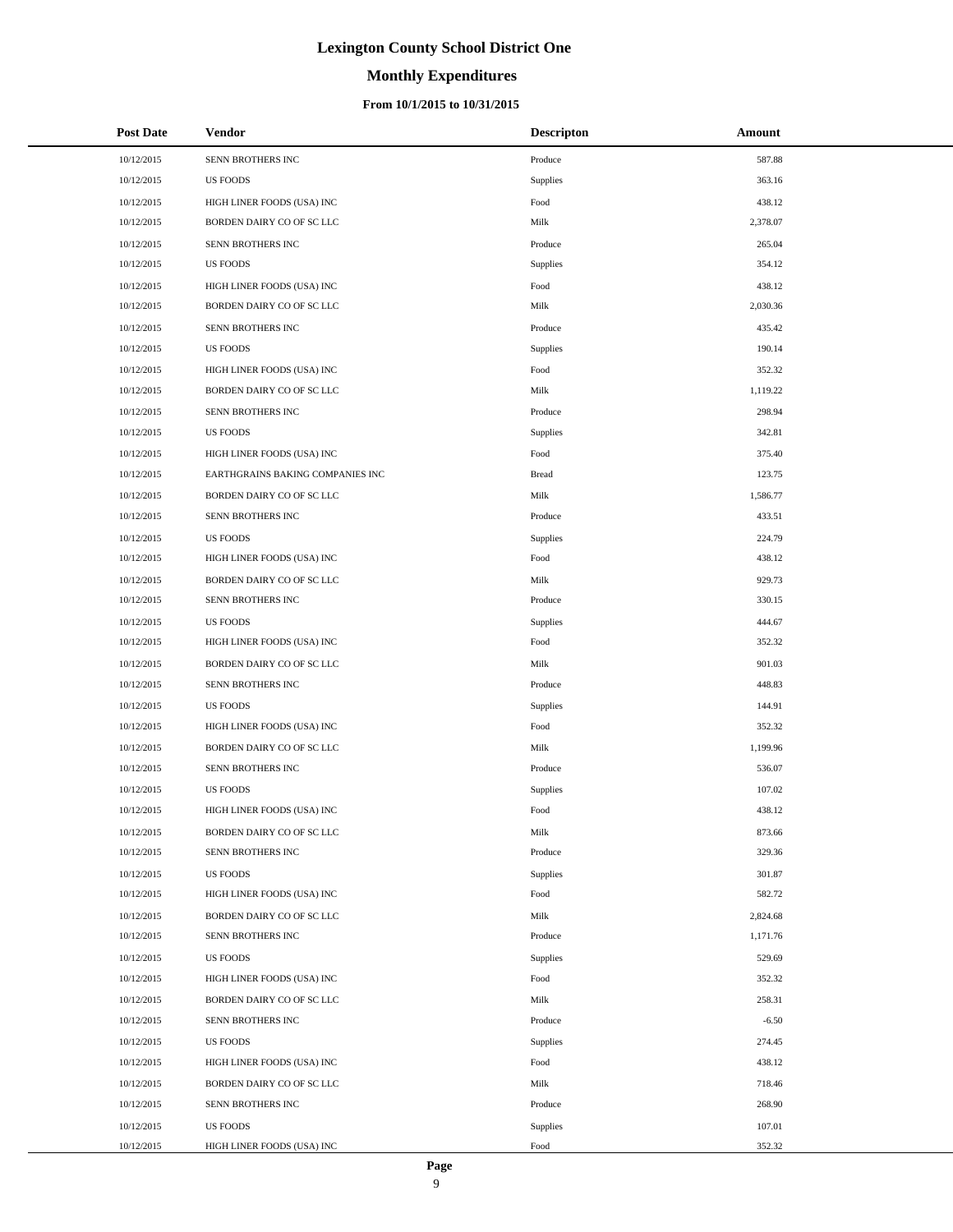# **Monthly Expenditures**

### **From 10/1/2015 to 10/31/2015**

| <b>Post Date</b> | <b>Vendor</b>                    | <b>Descripton</b>       | Amount   |
|------------------|----------------------------------|-------------------------|----------|
| 10/12/2015       | BORDEN DAIRY CO OF SC LLC        | Milk                    | 963.26   |
| 10/12/2015       | SENN BROTHERS INC                | Produce                 | 747.31   |
| 10/12/2015       | <b>US FOODS</b>                  | <b>Supplies</b>         | 529.95   |
| 10/12/2015       | HIGH LINER FOODS (USA) INC       | Food                    | 438.12   |
| 10/12/2015       | EARTHGRAINS BAKING COMPANIES INC | <b>Bread</b>            | 107.50   |
| 10/12/2015       | BORDEN DAIRY CO OF SC LLC        | Milk                    | 1,787.75 |
| 10/12/2015       | SENN BROTHERS INC                | Produce                 | 453.11   |
| 10/12/2015       | <b>HOBART SERVICE</b>            | Supplies                | 377.35   |
| 10/12/2015       | <b>US FOODS</b>                  | <b>Supplies</b>         | 129.97   |
| 10/12/2015       | HIGH LINER FOODS (USA) INC       | Food                    | 438.12   |
| 10/12/2015       | BORDEN DAIRY CO OF SC LLC        | Milk                    | 2,283.53 |
| 10/12/2015       | SENN BROTHERS INC                | Produce                 | 807.69   |
| 10/12/2015       | <b>US FOODS</b>                  | <b>Supplies</b>         | 304.47   |
| 10/12/2015       | HIGH LINER FOODS (USA) INC       | Food                    | 438.12   |
| 10/12/2015       | BORDEN DAIRY CO OF SC LLC        | Milk                    | 731.63   |
| 10/12/2015       | SENN BROTHERS INC                | Produce                 | 427.90   |
| 10/12/2015       | RUFUS ORNDUFF REF INC            | Repairs and Maintenance | 103.13   |
| 10/12/2015       | <b>US FOODS</b>                  | <b>Supplies</b>         | 299.92   |
| 10/12/2015       | HIGH LINER FOODS (USA) INC       | Food                    | 438.12   |
| 10/12/2015       | BORDEN DAIRY CO OF SC LLC        | Milk                    | 1,028.07 |
| 10/12/2015       | SENN BROTHERS INC                | Produce                 | 364.98   |
| 10/12/2015       | <b>US FOODS</b>                  | <b>Supplies</b>         | 191.35   |
| 10/12/2015       | HIGH LINER FOODS (USA) INC       | Food                    | 423.72   |
| 10/12/2015       | BORDEN DAIRY CO OF SC LLC        | Milk                    | 1,635.30 |
| 10/12/2015       | SENN BROTHERS INC                | Produce                 | 554.76   |
| 10/12/2015       | <b>US FOODS</b>                  | <b>Supplies</b>         | 284.94   |
| 10/12/2015       | HIGH LINER FOODS (USA) INC       | Food                    | 352.32   |
| 10/12/2015       | BORDEN DAIRY CO OF SC LLC        | Milk                    | 940.36   |
| 10/12/2015       | SENN BROTHERS INC                | Produce                 | 509.75   |
| 10/12/2015       | <b>US FOODS</b>                  | <b>Supplies</b>         | 619.78   |
| 10/12/2015       | HIGH LINER FOODS (USA) INC       | Food                    | 389.86   |
| 10/12/2015       | EARTHGRAINS BAKING COMPANIES INC | <b>Bread</b>            | 102.50   |
| 10/12/2015       | BORDEN DAIRY CO OF SC LLC        | Milk                    | 1,199.10 |
| 10/12/2015       | SENN BROTHERS INC                | Produce                 | 1,004.05 |
| 10/12/2015       | HIGH LINER FOODS (USA) INC       | Food                    | 423.72   |
| 10/12/2015       | BORDEN DAIRY CO OF SC LLC        | Milk                    | 1,070.40 |
| 10/12/2015       | SENN BROTHERS INC                | Produce                 | 573.87   |
| 10/12/2015       | CELL PHONE REPAIR OF SC          | Pupil Activity          | 237.00   |
| 10/12/2015       | LORICK, STAN                     | Pupil Activity          | 170.00   |
| 10/12/2015       | SCHOLASTIC CLASSROOM MAGAZINE    | Pupil Activity          | 3,659.53 |
| 10/12/2015       | WILLIAM H SADLIER INC            | Pupil Activity          | 218.90   |
| 10/12/2015       | WARD'S NATURAL SCIENCE EST LLC   | Pupil Activity          | 109.69   |
| 10/12/2015       | SCHOOL SPECIALTY INC             | Pupil Activity          | 209.58   |
| 10/12/2015       | <b>BSN SPORTS</b>                | Pupil Activity          | 3,711.57 |
| 10/12/2015       | T AND T SPORTS                   | Pupil Activity          | 2,022.30 |
| 10/12/2015       | <b>BSN SPORTS</b>                | Pupil Activity          | 278.19   |
| 10/12/2015       | <b>BSN SPORTS</b>                | Pupil Activity          | 1,627.47 |
| 10/12/2015       | A C FLORA HIGH SCHOOL            | Pupil Activity          | 225.00   |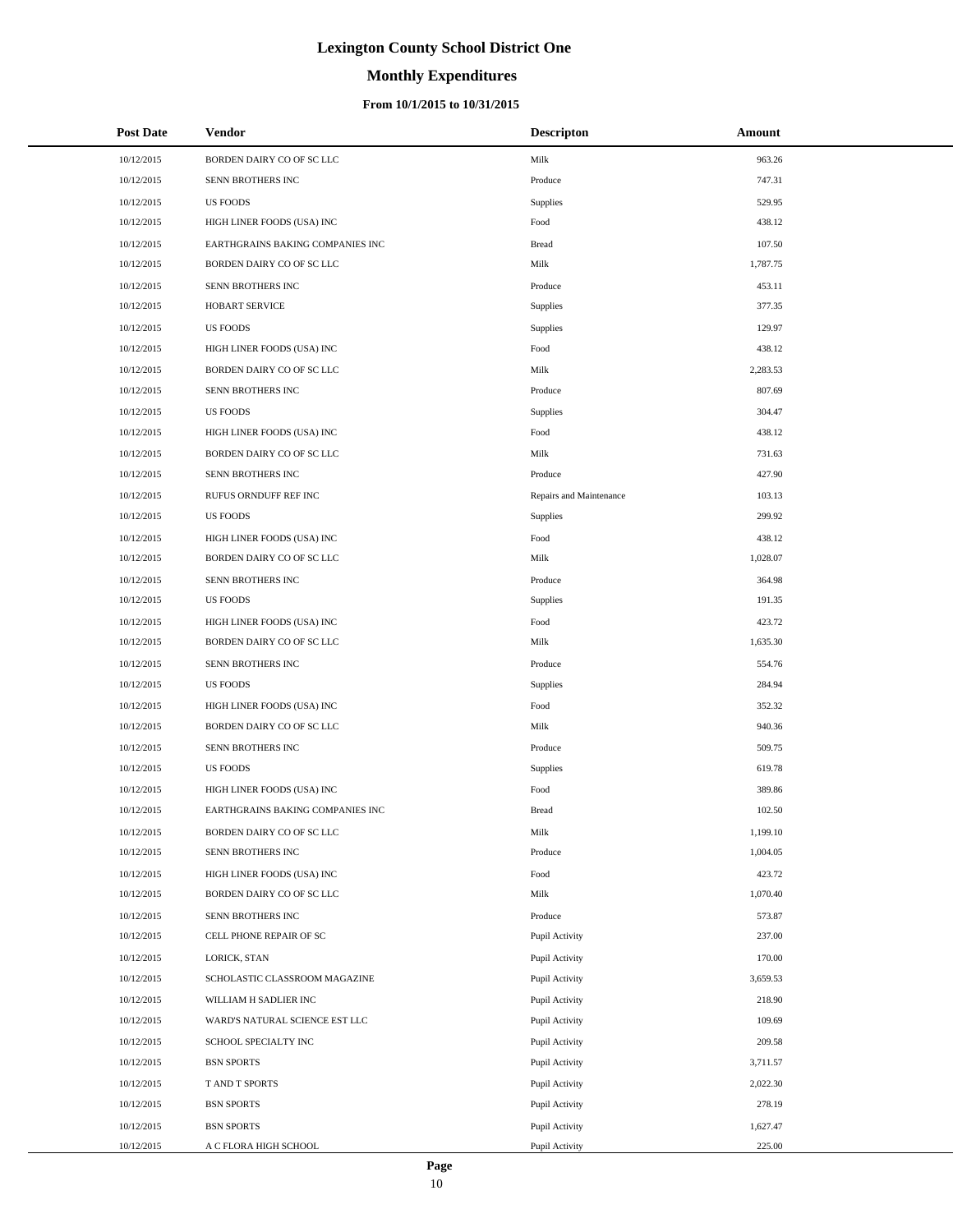# **Monthly Expenditures**

| <b>Post Date</b> | <b>Vendor</b>                                      | <b>Descripton</b>       | Amount   |
|------------------|----------------------------------------------------|-------------------------|----------|
| 10/12/2015       | <b>BURKE HIGH SCHOOL</b>                           | Pupil Activity          | 350.00   |
| 10/12/2015       | BROOKLAND CAYCE HIGH SCHOOL                        | Pupil Activity          | 650.00   |
| 10/12/2015       | BRADLEY CENTRAL HIGH SCHOOL                        | Pupil Activity          | 200.00   |
| 10/12/2015       | BOLEY, RANDY                                       | Pupil Activity          | 110.00   |
| 10/12/2015       | HALF MOON OUTFITTERS INC                           | Pupil Activity          | 811.71   |
| 10/12/2015       | <b>BSN SPORTS</b>                                  | Pupil Activity          | 8,657.79 |
| 10/12/2015       | <b>BSN SPORTS</b>                                  | Pupil Activity          | 1,751.04 |
| 10/12/2015       | ALGY COSTUMES AND UNIFORMS                         | Pupil Activity          | 3,069.20 |
| 10/13/2015       | FORMS AND SUPPLY INC (FSI)                         | Supplies                | 121.99   |
| 10/13/2015       | SCHOOL SPECIALTY INC                               | Supplies                | 321.42   |
| 10/13/2015       | FORMS AND SUPPLY INC (FSI)                         | Supplies                | 210.73   |
| 10/13/2015       | PITSCO EDUCATION HEARILY AND COMPANY               | Supplies                | 214.00   |
| 10/13/2015       | BLICK ART MATERIALS LLC                            | Supplies                | 379.39   |
| 10/13/2015       | <b>CAMCOR</b>                                      | Supplies                | 270.59   |
| 10/13/2015       | MACGILL & CO                                       | Supplies                | 422.00   |
| 10/13/2015       | SCHOOL HEALTH ALERT                                | Supplies                | 400.00   |
| 10/13/2015       | FOLLETT SCHOOL SOLUTIONS INC                       | <b>Library Books</b>    | 587.48   |
| 10/13/2015       | W T COX SUBSCRIPTIONS                              | Periodicals             | $-24.54$ |
| 10/13/2015       | PURCHASED SERVICE                                  | Travel                  | 150.94   |
| 10/13/2015       | FORMS AND SUPPLY INC (FSI)                         | Supplies                | 202.81   |
| 10/13/2015       | <b>WW GRAINGER</b>                                 | Supplies                | 287.01   |
| 10/13/2015       | CALICO INDUSTRIES INC                              | Supplies-Maintenace     | 274.72   |
| 10/13/2015       | MARTIN MARIETTA MATERIALS                          | Supplies-Maintenace     | 603.61   |
| 10/13/2015       | CALICO INDUSTRIES INC                              | Supplies-Maintenace     | 879.11   |
| 10/13/2015       | <b>WW GRAINGER</b>                                 | Supplies-Maintenace     | 1,139.60 |
| 10/13/2015       | ZINGERS FENCING LLC                                | Repairs and Maintenance | 675.00   |
| 10/13/2015       | ZINGERS FENCING LLC                                | Repairs and Maintenance | 1,930.00 |
| 10/13/2015       | DADE PAPER AND BAG CO                              | Supplies-Maintenace     | 465.99   |
| 10/13/2015       | CASCADE WATER SERVICES                             | Repairs and Maintenance | 107.00   |
| 10/13/2015       | SCHOOL SPECIALTY INC                               | Supplies                | 531.57   |
| 10/13/2015       | CROWNE PLAZA LOUISVILLE AIRPORT                    | Travel                  | 863.76   |
| 10/13/2015       | CAROLINA BIOLOGICAL SUPPLY CO                      | Supplies                | 294.50   |
| 10/13/2015       | <b>INSECT LORE</b>                                 | Supplies                | 124.95   |
| 10/13/2015       | NUIDEA SCHOOL SUPPLY CO                            | Supplies                | 491.40   |
| 10/13/2015       | SMITH RUBBER STAMP AND SEALS                       | Supplies                | 111.22   |
| 10/13/2015       | MUSICIAN SUPPLY                                    | Pupil Activity          | 130.00   |
| 10/13/2015       | <b>JW PEPPER</b>                                   | Pupil Activity          | 247.50   |
| 10/13/2015       | NATIONAL GEOGRAPHIC (FULFILLMENT HOUSE FOR PRODS ) | Pupil Activity          | 113.85   |
| 10/13/2015       | <b>HEINEMANN</b>                                   | Pupil Activity          | 299.00   |
| 10/13/2015       | FOLLETT SCHOOL SOLUTIONS INC                       | Pupil Activity          | 565.09   |
| 10/13/2015       | APPLIED EDUCATIONAL SYSTEMS INC (AES)              | Pupil Activity          | 1,190.00 |
| 10/13/2015       | THE ATHLETIC SHOP INC                              | Pupil Activity          | 355.00   |
| 10/13/2015       | SANFORD, BERT H                                    | Pupil Activity          | 149.60   |
| 10/13/2015       | T AND T SPORTS                                     | Pupil Activity          | 2,022.30 |
| 10/13/2015       | <b>BSN SPORTS</b>                                  | Pupil Activity          | 344.49   |
| 10/13/2015       | <b>BSN SPORTS</b>                                  | Pupil Activity          | 138.67   |
| 10/13/2015       | JL MANN HIGH SCHOOL                                | Pupil Activity          | 275.00   |
| 10/13/2015       | UNION PINES HIGH SCHOOL                            | Pupil Activity          | 150.00   |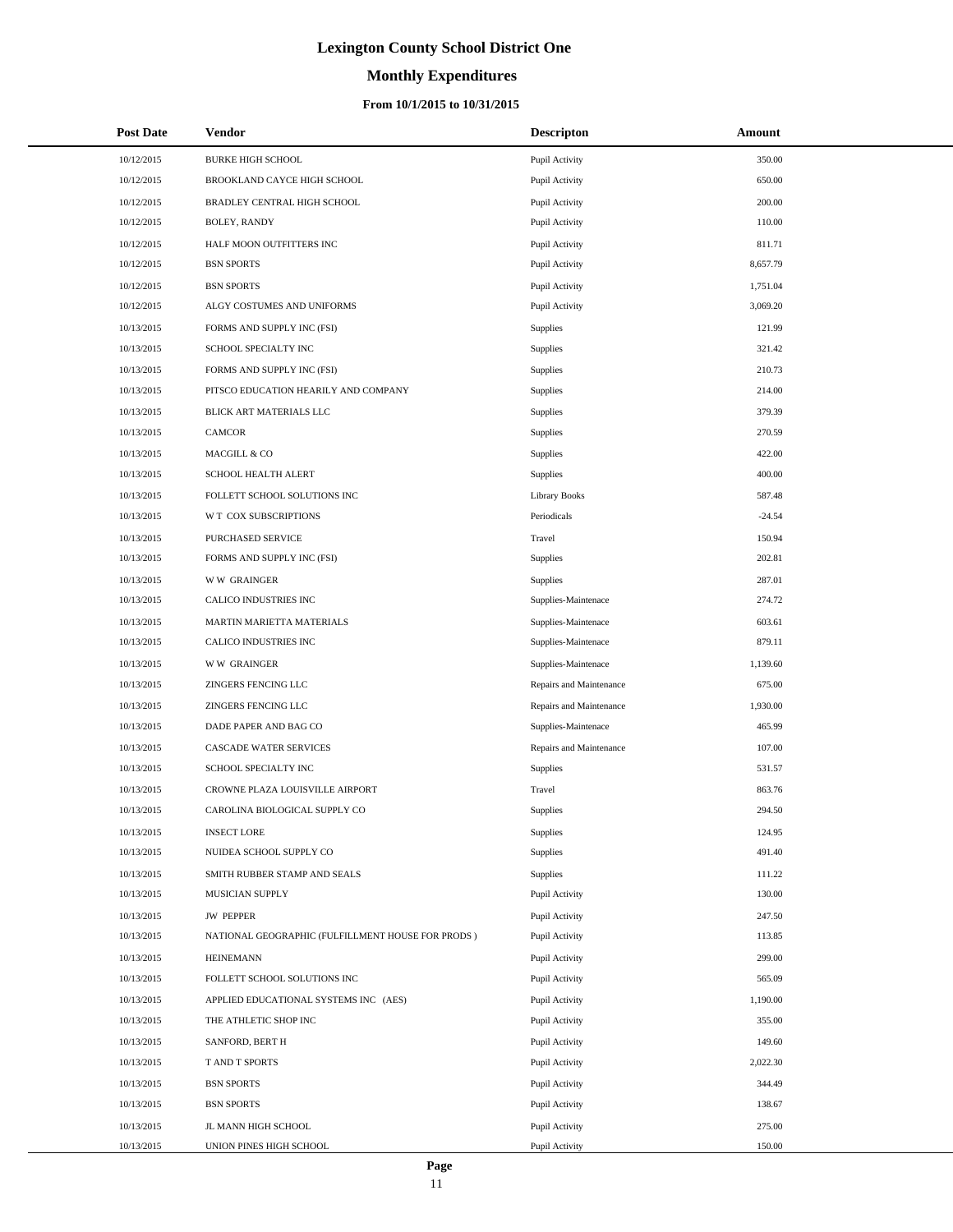# **Monthly Expenditures**

### **From 10/1/2015 to 10/31/2015**

| <b>Post Date</b> | Vendor                                             | <b>Descripton</b>             | Amount    |
|------------------|----------------------------------------------------|-------------------------------|-----------|
| 10/13/2015       | THE ATHLETIC SHOP INC                              | Pupil Activity                | 443.75    |
| 10/13/2015       | VARSITY SPIRIT FASHIONS AND SUPPLIES LLC           | Pupil Activity                | 367.20    |
| 10/13/2015       | <b>AULL GRAPHICS</b>                               | Pupil Activity                | 1,164.16  |
| 10/13/2015       | SCHOOL CUTS SCREENING AND EMBROIDERY               | Pupil Activity                | 1,852.17  |
| 10/13/2015       | KNOCKOUT SPORTSWEAR                                | Pupil Activity                | 3,550.00  |
| 10/13/2015       | SC DEPARTMENT OF REVENUE (SALES TAX RETURN)        | Pupil Activity                | 248.50    |
| 10/13/2015       | <b>EMBROID ME</b>                                  | Pupil Activity                | 1,742.64  |
| 10/14/2015       | <b>ACP DIRECT</b>                                  | Supplies                      | 357.00    |
| 10/14/2015       | EXPEDITIONARY LEARNING OUTWARD BOUND INC           | Inst Prog Improvement         | 15,000.07 |
| 10/14/2015       | SC DEPARTMENT OF JUVENILE JUSTICE (FISCAL AFFAIRS) | Tuition-LEA                   | 636.75    |
| 10/14/2015       | <b>GOPHER SPORT</b>                                | Supplies                      | 1,194.62  |
| 10/14/2015       | SCHOOL SPECIALTY INC                               | <b>Supplies</b>               | 244.83    |
| 10/14/2015       | BLICK ART MATERIALS LLC                            | Supplies                      | 1,054.60  |
| 10/14/2015       | SC COUNCIL FOR EXCEPTIONAL CHILDREN                | Travel                        | 110.00    |
| 10/14/2015       | <b>PURCHASE POWER</b>                              | <b>Supplies</b>               | 940.02    |
| 10/14/2015       | NATIONAL ASSOCIATION FOR MUSIC EDUCATION NAFME     | Dues and Fees                 | 124.00    |
| 10/14/2015       | PALMETTO HEALTH ALLIANCE                           | <b>Instructional Services</b> | 125.00    |
| 10/14/2015       | <b>SCHOOL HEALTH CORP</b>                          | Supplies                      | 203.30    |
| 10/14/2015       | FOLLETT SCHOOL SOLUTIONS INC                       | <b>Library Books</b>          | 512.40    |
| 10/14/2015       | CERTIFIED TRANSLATION SERVICES                     | Other Prof & Tech Service     | 362.08    |
| 10/14/2015       | <b>CRISIS PREVENTION INSTITUTE</b>                 | Supplies                      | 2,645.58  |
| 10/14/2015       | <b>ANOTHER PRINTER</b>                             | Printing and Binding          | 590.64    |
| 10/14/2015       | FORMS AND SUPPLY INC (FSI)                         | <b>Supplies</b>               | 256.74    |
| 10/14/2015       | MANSFIELD OIL CO                                   | Supplies-Maintenace           | 4,739.94  |
| 10/14/2015       | MARCHANT CONTRACT LLC                              | Supplies-Maintenace           | 2,075.00  |
| 10/14/2015       | RUFUS ORNDUFF REF INC                              | Repairs and Maintenance       | 332.50    |
| 10/14/2015       | SOUTHEASTERN PAPER                                 | Supplies-Maintenace           | 941.17    |
| 10/14/2015       | MECHANICAL DESIGN                                  | Other Prof & Tech Service     | 650.00    |
| 10/14/2015       | SIMPLEXGRINNELL                                    | Repairs and Maintenance       | 250.00    |
| 10/14/2015       | FERGUSON ENTERPRISES INC FEI 27                    | Supplies-Maintenace           | 178.53    |
| 10/14/2015       | SOUTHEASTERN PAPER                                 | Supplies-Maintenace           | 508.14    |
| 10/14/2015       | SOUTHEASTERN PAPER                                 | Supplies-Maintenace           | 1,207.76  |
| 10/14/2015       | SOUTHEASTERN PAPER                                 | Supplies-Maintenace           | 577.37    |
| 10/14/2015       | <b>BUILDERS SPECIALTIES INC</b>                    | Repairs and Maintenance       | 1,971.00  |
| 10/14/2015       | BUILDERS SPECIALTIES INC                           | Repairs and Maintenance       | 7,227.00  |
| 10/14/2015       | CASCADE WATER SERVICES                             | Repairs and Maintenance       | 256.80    |
| 10/14/2015       | SC DEPARTMENT OF EDUCATION OFFICE OF TRANSPORTATIO | <b>Pupil Transportation</b>   | 5,825.43  |
| 10/14/2015       | TUCKER OIL COMPNAY INC                             | Supplies                      | 564.98    |
| 10/14/2015       | TREASTER, BENJAMIN F                               | Other Prof & Tech Service     | 120.00    |
| 10/14/2015       | HAIGLER III, THOMAS I                              | Other Prof & Tech Service     | 120.00    |
| 10/14/2015       | HART, MICHAEL JOSEPH                               | Other Prof & Tech Service     | 180.00    |
| 10/14/2015       | TELCOM OF SOUTH CAROLINA INC                       | Repairs and Maintenance       | 166.25    |
| 10/14/2015       | DELL COMPUTERS                                     | Software Renewal/Agreemen     | 2,906.98  |
| 10/14/2015       | <b>IRON MOUNTAIN</b>                               | Software Renewal/Agreemen     | 189.28    |
| 10/14/2015       | SUNGARD PUBLIC SECTOR INC                          | Software Renewal/Agreemen     | 64,116.09 |
| 10/14/2015       | DREAMGEAR LLC                                      | <b>Technology Supplies</b>    | 5,792.00  |
| 10/14/2015       | SC DEPARTMENT OF REVENUE (SALES TAX RETURN)        | <b>Technology Supplies</b>    | 405.44    |
| 10/14/2015       | SOUTHMED INC                                       | <b>Technology Supplies</b>    | 2,240.20  |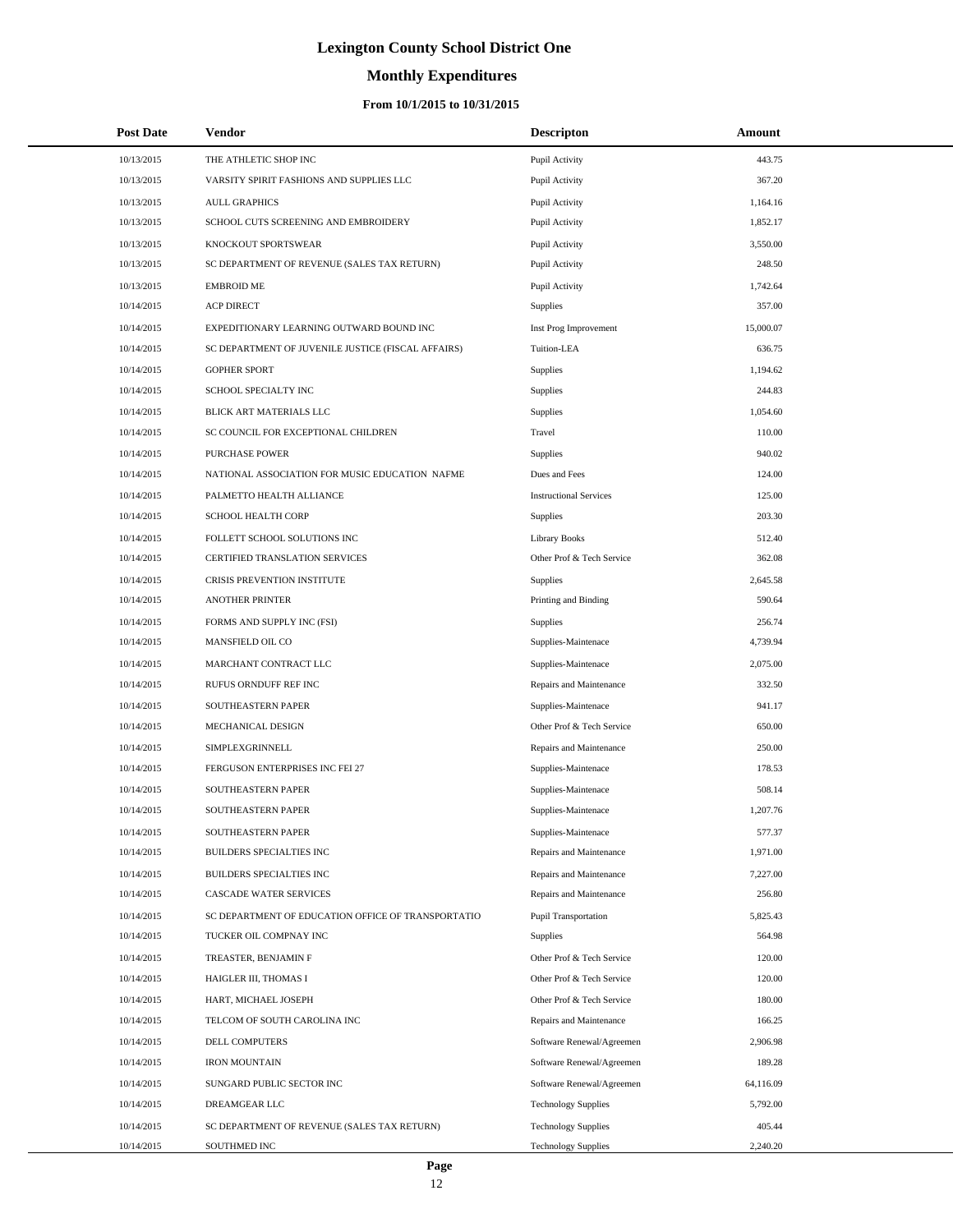# **Monthly Expenditures**

| <b>Post Date</b> | Vendor                                      | <b>Descripton</b>          | Amount    |
|------------------|---------------------------------------------|----------------------------|-----------|
| 10/14/2015       | DREAMGEAR LLC                               | Supplies                   | 704.00    |
| 10/14/2015       | <b>HEINEMANN</b>                            | Supplies                   | 2,063.60  |
| 10/14/2015       | PRESENTATION SYSTEMS SOUTH INC              | Supplies                   | 2,465.02  |
| 10/14/2015       | <b>SERTOMA</b>                              | Dues and Fees              | 200.00    |
| 10/14/2015       | ADAFRUIT INDUSTRIES LLC                     | Supplies                   | 247.50    |
| 10/14/2015       | <b>CHEF WORKS</b>                           | Supplies                   | 947.82    |
| 10/14/2015       | DATAMATION SYSTEMS                          | <b>Technology Supplies</b> | 1,856.69  |
| 10/14/2015       | SC DEPARTMENT OF REVENUE (SALES TAX RETURN) | <b>Technology Supplies</b> | 116.76    |
| 10/14/2015       | CAROLINA BIOLOGICAL SUPPLY CO               | <b>Supplies</b>            | 441.75    |
| 10/14/2015       | <b>INSECT LORE</b>                          | Supplies                   | 249.90    |
| 10/14/2015       | PURCHASED SERVICE                           | Supplies                   | 250.00    |
| 10/14/2015       | THE MARCUS LATTIMORE FOUNDATION             | Pupil Transportation       | 750.00    |
| 10/14/2015       | <b>GS2 ENGINEERING INC</b>                  | Building                   | 3,715.00  |
| 10/14/2015       | SOUTHMED INC                                | <b>Technology Supplies</b> | 5,986.20  |
| 10/14/2015       | COMMUNICATION MANAGEMENT INC                | <b>Technology Supplies</b> | 18,255.87 |
| 10/14/2015       | COMMUNICATION MANAGEMENT INC                | <b>Technology Supplies</b> | 190.00    |
| 10/14/2015       | MUSICIAN SUPPLY                             | Pupil Activity             | 616.32    |
| 10/14/2015       | SCHOOL SPECIALTY INC                        | Pupil Activity             | 222.39    |
| 10/14/2015       | MACKIN LIBRARY MEDIA                        | Pupil Activity             | 4,572.00  |
| 10/14/2015       | BLACK ROCK BUSINESS SOLUTIONS LLC           | Pupil Activity             | 1,025.94  |
| 10/14/2015       | <b>BRAINPOP.COM LLC</b>                     | Pupil Activity             | 1,695.00  |
| 10/14/2015       | SC DEPARTMENT OF REVENUE (SALES TAX RETURN) | Pupil Activity             | 118.65    |
| 10/14/2015       | T AND T SPORTS                              | Pupil Activity             | 631.30    |
| 10/14/2015       | <b>BSN SPORTS</b>                           | Pupil Activity             | 674.10    |
| 10/14/2015       | ROGERS, MATTHEW                             | Pupil Activity             | 120.00    |
| 10/14/2015       | SHEALY, CANDI YVETTE                        | Pupil Activity             | 120.00    |
| 10/14/2015       | <b>BURKHART, FRANK</b>                      | Pupil Activity             | 129.50    |
| 10/14/2015       | DOUGLAS, JERRY D                            | Pupil Activity             | 102.50    |
| 10/14/2015       | LOVETT, JR, ANDREW                          | Pupil Activity             | 110.60    |
| 10/14/2015       | MACK, BOBBY                                 | Pupil Activity             | 102.50    |
| 10/14/2015       | <b>OSBORNE, ARTHUR</b>                      | Pupil Activity             | 116.90    |
| 10/14/2015       | SMITH, EDGAR                                | Pupil Activity             | 105.20    |
| 10/14/2015       | SAGUARO 66 MERCHANDISING INC                | Pupil Activity             | 1,854.00  |
| 10/14/2015       | SC DEPARTMENT OF REVENUE (SALES TAX RETURN) | Pupil Activity             | $-102.97$ |
| 10/14/2015       | <b>BSN SPORTS</b>                           | Pupil Activity             | 1,300.05  |
| 10/14/2015       | T AND T SPORTS                              | Pupil Activity             | 165.85    |
| 10/14/2015       | US SPECIALTY COATINGS INC                   | Pupil Activity             | 624.88    |
| 10/14/2015       | <b>BSN SPORTS</b>                           | Pupil Activity             | 155.84    |
| 10/14/2015       | BUSBY, RALPH LENNY                          | Pupil Activity             | 120.00    |
| 10/14/2015       | GROOMS, JONATHAN H                          | Pupil Activity             | 120.00    |
| 10/14/2015       | MARTHERS, BRANNON W                         | Pupil Activity             | 120.00    |
| 10/14/2015       | MCMANUS, JOHN-PATRICK A.                    | Pupil Activity             | 120.00    |
| 10/14/2015       | PADULA, JOHN MATTHEW                        | Pupil Activity             | 180.00    |
| 10/14/2015       | ZYLSTRA, SCOTT LEWIS                        | Pupil Activity             | 120.00    |
| 10/14/2015       | BOSTIC, D LYNN                              | Pupil Activity             | 108.20    |
| 10/14/2015       | BUCKNER JR, EDWARD                          | Pupil Activity             | 118.10    |
| 10/14/2015       | O'KEEFE, DENNIS                             | Pupil Activity             | 110.90    |
| 10/14/2015       | ROBINSON, RICKY D                           | Pupil Activity             | 145.10    |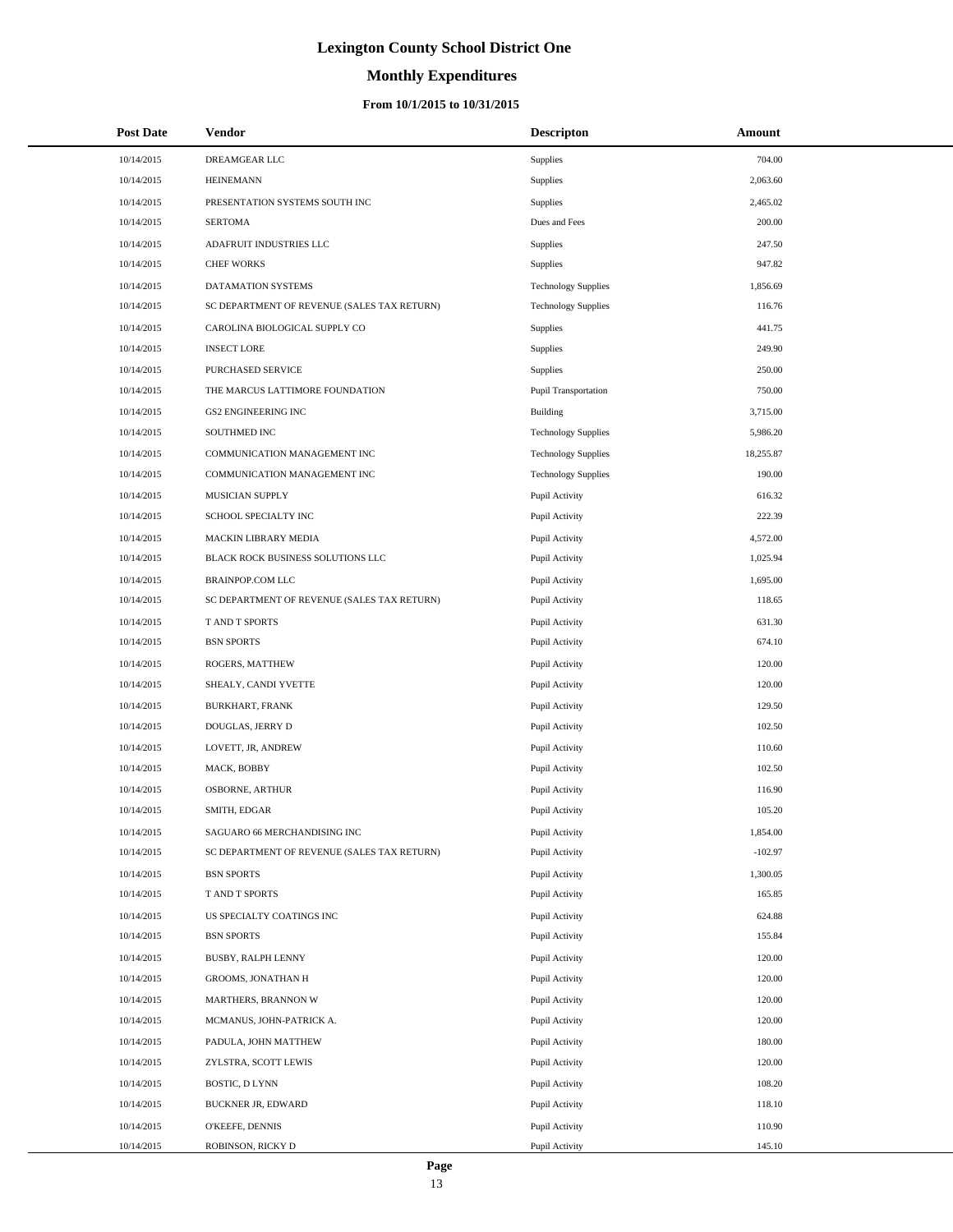# **Monthly Expenditures**

### **From 10/1/2015 to 10/31/2015**

| <b>Post Date</b> | <b>Vendor</b>                           | <b>Descripton</b>         | Amount   |
|------------------|-----------------------------------------|---------------------------|----------|
| 10/14/2015       | SHEALY, BRIAN                           | Pupil Activity            | 155.00   |
| 10/14/2015       | KENDRICK, CAROLYN                       | Pupil Activity            | 119.00   |
| 10/14/2015       | <b>BSN SPORTS</b>                       | Pupil Activity            | 318.33   |
| 10/14/2015       | THE VERNON COMPANY                      | Pupil Activity            | 347.76   |
| 10/14/2015       | MCMANUS, JOHN-PATRICK A.                | Pupil Activity            | 105.00   |
| 10/14/2015       | <b>BSN SPORTS</b>                       | Pupil Activity            | 118.76   |
| 10/14/2015       | NATIONAL ATHLETIC TRAINERS ASSOC (NATA) | Pupil Activity            | 227.00   |
| 10/14/2015       | <b>BSN SPORTS</b>                       | Pupil Activity            | 1,136.34 |
| 10/14/2015       | THE TROPHY AND GIFT SHOP                | Pupil Activity            | 132.68   |
| 10/14/2015       | <b>BSN SPORTS</b>                       | Pupil Activity            | 1,332.15 |
| 10/14/2015       | THREADS EMBROIDERY LLC                  | Pupil Activity            | 535.00   |
| 10/14/2015       | <b>BSN SPORTS</b>                       | Pupil Activity            | 462.24   |
| 10/15/2015       | BLICK ART MATERIALS LLC                 | Supplies                  | 251.24   |
| 10/15/2015       | SCHOOL SPECIALTY INC                    | Supplies                  | 1,009.09 |
| 10/15/2015       | SCHOOL SPECIALTY INC                    | Supplies                  | 119.80   |
| 10/15/2015       | PURCHASED SERVICE                       | Travel                    | 177.50   |
| 10/15/2015       | PURCHASED SERVICE                       | Travel                    | 177.50   |
| 10/15/2015       | PURCHASED SERVICE                       | Travel                    | 193.20   |
| 10/15/2015       | PURCHASED SERVICE                       | Travel                    | 862.99   |
| 10/15/2015       | MUSICIAN SUPPLY                         | Supplies                  | 748.99   |
| 10/15/2015       | PURCHASED SERVICE                       | Travel                    | 399.00   |
| 10/15/2015       | PURCHASED SERVICE                       | Travel                    | 231.00   |
| 10/15/2015       | PURCHASED SERVICE                       | Travel                    | 163.88   |
| 10/15/2015       | PURCHASED SERVICE                       | Travel                    | 238.05   |
| 10/15/2015       | CERTIFIED TRANSLATION SERVICES          | Other Prof & Tech Service | 128.31   |
| 10/15/2015       | PURCHASED SERVICE                       | Other Prof & Tech Service | 146.00   |
| 10/15/2015       | COLEMAN LEW AND ASSOCIATES              | Other Prof & Tech Service | 805.00   |
| 10/15/2015       | PURCHASED SERVICE                       | Travel                    | 386.83   |
| 10/15/2015       | PURCHASED SERVICE                       | Travel                    | 299.64   |
| 10/15/2015       | PURCHASED SERVICE                       | Travel                    | 138.00   |
| 10/15/2015       | DADE PAPER AND BAG CO                   | Supplies-Maintenace       | 1,121.79 |
| 10/15/2015       | JANPAK COLUMBIA                         | Supplies-Maintenace       | 809.46   |
| 10/15/2015       | DADE PAPER AND BAG CO                   | Supplies-Maintenace       | 627.02   |
| 10/15/2015       | FORMS AND SUPPLY INC (FSI)              | Supplies-Maintenace       | 126.26   |
| 10/15/2015       | CASCADE WATER SERVICES                  | Repairs and Maintenance   | 821.00   |
| 10/15/2015       | RICCIARDI, CHRISTOPHER                  | Other Prof & Tech Service | 180.00   |
| 10/15/2015       | LIVINGSTON, HAYLI                       | Other Prof & Tech Service | 180.00   |
| 10/15/2015       | MEFFORD, ROY EARL                       | Other Prof & Tech Service | 180.00   |
| 10/15/2015       | PURCHASED SERVICE                       | Travel                    | 236.90   |
| 10/15/2015       | PURCHASED SERVICE                       | Travel                    | 154.10   |
| 10/15/2015       | PURCHASED SERVICE                       | Travel                    | 110.98   |
| 10/15/2015       | DIGITAL OFFICE SOLUTIONS INC            | Repairs and Maintenance   | 357.64   |
| 10/15/2015       | DIGITAL OFFICE SOLUTIONS INC            | Repairs and Maintenance   | 884.30   |
| 10/15/2015       | DIGITAL OFFICE SOLUTIONS INC            | Repairs and Maintenance   | 590.45   |
| 10/15/2015       | DIGITAL OFFICE SOLUTIONS INC            | Repairs and Maintenance   | 707.02   |
| 10/15/2015       | DIGITAL OFFICE SOLUTIONS INC            | Repairs and Maintenance   | 564.91   |
| 10/15/2015       | DIGITAL OFFICE SOLUTIONS INC            | Repairs and Maintenance   | 1,266.32 |
| 10/15/2015       | DIGITAL OFFICE SOLUTIONS INC            | Repairs and Maintenance   | 131.75   |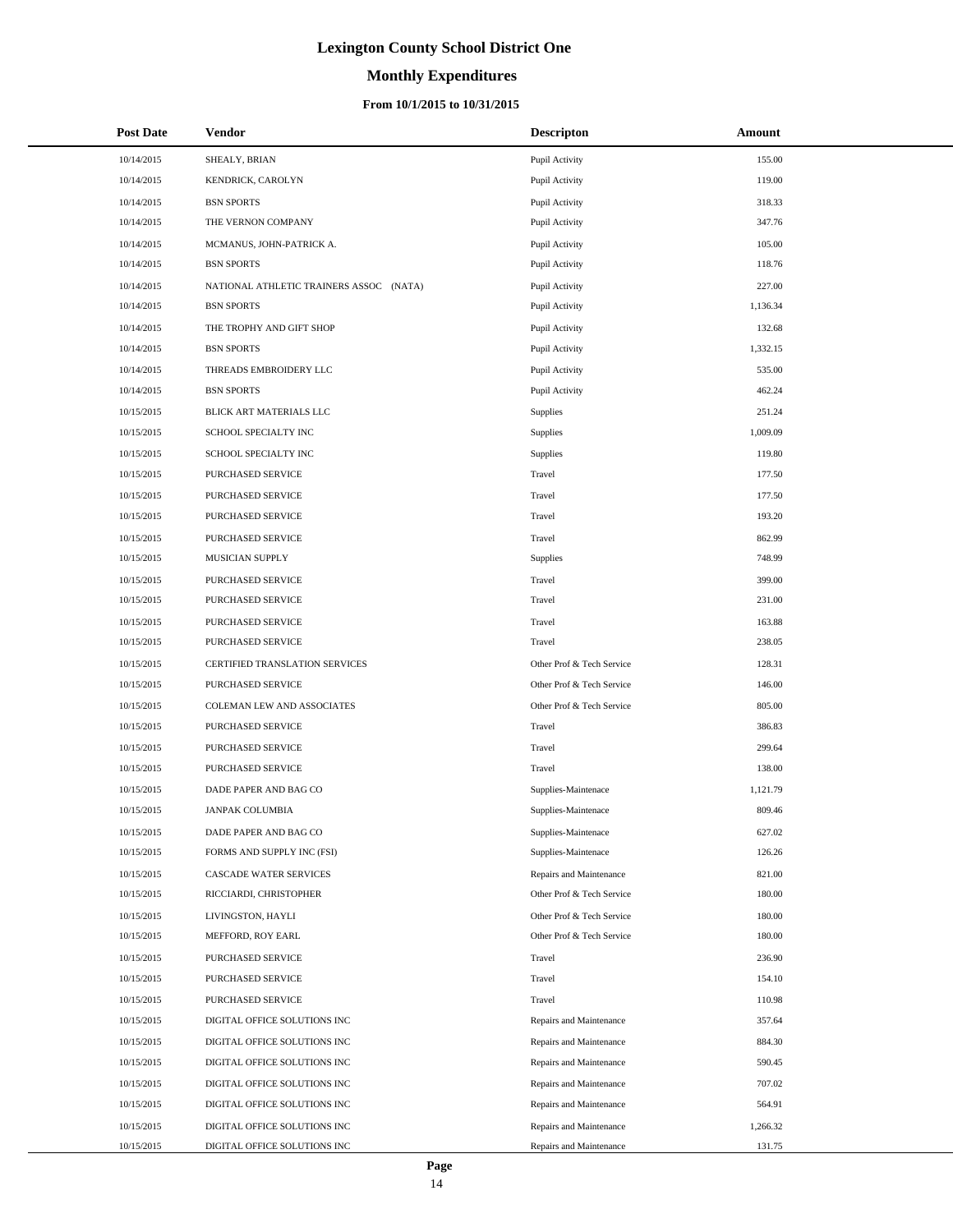# **Monthly Expenditures**

| <b>Post Date</b> | <b>Vendor</b>                                     | <b>Descripton</b>              | Amount   |
|------------------|---------------------------------------------------|--------------------------------|----------|
| 10/15/2015       | DIGITAL OFFICE SOLUTIONS INC                      | Repairs and Maintenance        | 2,746.08 |
| 10/15/2015       | DIGITAL OFFICE SOLUTIONS INC                      | Repairs and Maintenance        | 3,145.51 |
| 10/15/2015       | DIGITAL OFFICE SOLUTIONS INC                      | Repairs and Maintenance        | 1,284.15 |
| 10/15/2015       | DIGITAL OFFICE SOLUTIONS INC                      | Repairs and Maintenance        | 1,325.29 |
| 10/15/2015       | <b>NCS PEARSON</b>                                | Software Renewal/Agreemen      | 2,023.02 |
| 10/15/2015       | PURCHASED SERVICE                                 | Travel                         | 140.59   |
| 10/15/2015       | SOUTHERN EDUCATIONAL SYSTEMS INC                  | <b>Technology Supplies</b>     | 2,486.68 |
| 10/15/2015       | CAROLINA BIOLOGICAL SUPPLY CO                     | Supplies                       | 434.08   |
| 10/15/2015       | FREY SCIENTIFIC                                   | Supplies                       | 111.25   |
| 10/15/2015       | PURCHASED SERVICE                                 | Travel                         | 135.92   |
| 10/15/2015       | PURCHASED SERVICE                                 | Travel                         | 129.95   |
| 10/15/2015       | STUDIES WEEKLY DBA AMERICAN LEGACY PUBLISHING INC | Pupil Activity                 | 535.50   |
| 10/15/2015       | STUDIES WEEKLY DBA AMERICAN LEGACY PUBLISHING INC | Pupil Activity                 | 1,112.65 |
| 10/15/2015       | MUSICIAN SUPPLY                                   | Pupil Activity                 | 1,272.21 |
| 10/15/2015       | MAYDWELL MASCOTS                                  | Pupil Activity                 | 2,150.00 |
| 10/15/2015       | SC DEPARTMENT OF REVENUE (SALES TAX RETURN)       | Pupil Activity                 | 150.50   |
| 10/15/2015       | LOWRY, TIMOTHY D                                  | <b>Instructional Services</b>  | 1,050.00 |
| 10/15/2015       | SC ALLIANCE FOR ARTS EDUCATION (SCAAE)            | Travel                         | 1,200.00 |
| 10/16/2015       | <b>MOEMS</b>                                      | Supplies                       | 109.00   |
| 10/16/2015       | SCHOOL SPECIALTY INC                              | Supplies                       | 126.10   |
| 10/16/2015       | ACCENT CONNECTIONS LLC                            | <b>Instructional Services</b>  | 575.00   |
| 10/16/2015       | NATIONAL ASSOCIATION OF SCHOOL SUPERINTENDENTS    | Dues and Fees                  | 179.00   |
| 10/16/2015       | EA SERVICES INC                                   | Supplies-Maintenace            | 207.04   |
| 10/16/2015       | <b>EA SERVICES INC</b>                            | Supplies-Maintenace            | 399.17   |
| 10/16/2015       | SMITH AND JONES JANITORIAL SUPPLIES AND EQUIP INC | Supplies-Maintenace            | 115.56   |
| 10/16/2015       | <b>INTERSTATE SOLUTIONS</b>                       | Supplies-Maintenace            | 310.30   |
| 10/16/2015       | SMITH AND JONES JANITORIAL SUPPLIES AND EQUIP INC | Supplies-Maintenace            | 181.04   |
| 10/16/2015       | <b>INTERSTATE SOLUTIONS</b>                       | Supplies-Maintenace            | 124.12   |
| 10/16/2015       | REBEL YELL INC                                    | Supplies-Maintenace            | 224.70   |
| 10/16/2015       | DADE PAPER AND BAG CO                             | Supplies-Maintenace            | 465.99   |
| 10/16/2015       | SOUTHEASTERN PAPER                                | Supplies-Maintenace            | 721.72   |
| 10/16/2015       | SERVICE PRINTING CO INC                           | Printing and Binding           | 1,255.11 |
| 10/16/2015       | <b>IRON MOUNTAIN</b>                              | Software Renewal/Agreemen      | 189.28   |
| 10/16/2015       | DIGITAL OFFICE SOLUTIONS INC                      | Repairs and Maintenance        | 1,227.18 |
| 10/16/2015       | CAROLINA BIOLOGICAL SUPPLY CO                     | Supplies                       | 103.91   |
| 10/16/2015       | TRIDENT BEVERAGE INC                              | Food                           | 576.00   |
| 10/16/2015       | TRIDENT BEVERAGE INC                              | Food                           | 768.00   |
| 10/16/2015       | TRIDENT BEVERAGE INC                              | Food                           | 384.00   |
| 10/16/2015       | TRIDENT BEVERAGE INC                              | Food                           | 2,304.00 |
| 10/16/2015       | <b>DELL COMPUTERS</b>                             | Pupil Activity                 | 1,879.04 |
| 10/16/2015       | LEXINGTON TECHNOLOGY CENTER                       | Pupil Act-Fee/Collection Refnd | 1,500.00 |
| 10/16/2015       | CAROLINA BIOLOGICAL SUPPLY CO                     | Pupil Activity                 | 125.19   |
| 10/16/2015       | AIRGAS USA LLC                                    | Pupil Activity                 | 114.28   |
| 10/16/2015       | <b>SMITH TURF &amp; IRRIGATION</b>                | Pupil Activity                 | 1,446.75 |
| 10/16/2015       | PALMER TEES LLC                                   | Pupil Activity                 | 104.33   |
| 10/16/2015       | FORT DORCHESTER HIGH SCHOOL                       | Pupil Activity                 | 150.00   |
| 10/19/2015       | CAROLINA OFFICE EQUIPMENT                         | Supplies                       | 727.60   |
| 10/19/2015       | FRANKLIN COVEY CO (EDUCATION DIV)                 | Inst Prog Improvement          | 4,950.00 |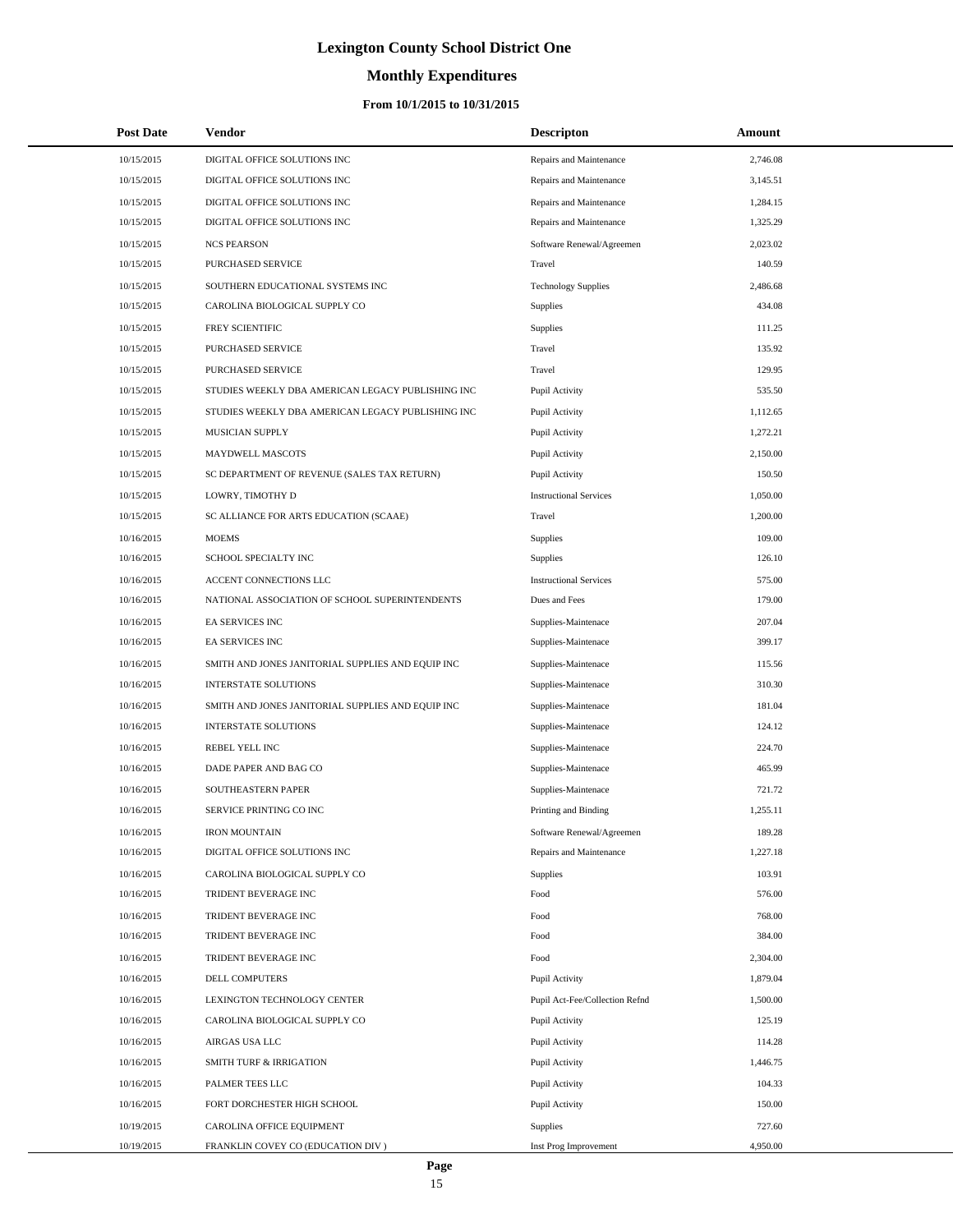# **Monthly Expenditures**

### **From 10/1/2015 to 10/31/2015**

| <b>Post Date</b> | Vendor                                            | <b>Descripton</b>          | Amount    |
|------------------|---------------------------------------------------|----------------------------|-----------|
| 10/19/2015       | <b>IVEY SALES ASSOC</b>                           | Supplies                   | 516.00    |
| 10/19/2015       | PECKNEL MUSIC CO INC                              | Supplies                   | 224.69    |
| 10/19/2015       | GBC (GENERAL BINDING CORP ) NATIONAL SERVICE DEP  | Repairs and Maintenance    | 667.68    |
| 10/19/2015       | MUSICIAN SUPPLY                                   | Supplies                   | 347.74    |
| 10/19/2015       | PURCHASED SERVICE                                 | Dues and Fees              | 124.00    |
| 10/19/2015       | DEMCO INC                                         | <b>Technology Supplies</b> | 609.98    |
| 10/19/2015       | FOLLETT SCHOOL SOLUTIONS INC                      | <b>Library Books</b>       | 2,353.22  |
| 10/19/2015       | PURCHASED SERVICE                                 | Travel                     | 109.14    |
| 10/19/2015       | <b>SC MAP FOUNDATION</b>                          | Travel                     | 750.00    |
| 10/19/2015       | <b>FEDEXOFFICE</b>                                | Printing and Binding       | 680.30    |
| 10/19/2015       | PURCHASED SERVICE                                 | Travel                     | 127.65    |
| 10/19/2015       | PURCHASED SERVICE                                 | Travel                     | 119.03    |
| 10/19/2015       | FORMS AND SUPPLY INC (FSI)                        | Supplies                   | 184.04    |
| 10/19/2015       | MIDCAROLINA ELEC COOP INC                         | <b>Public Utilities</b>    | 133.00    |
| 10/19/2015       | SCE&G                                             | <b>Public Utilities</b>    | 1,461.31  |
| 10/19/2015       | PETE'S WELDING AND METAL WORKS                    | Repairs and Maintenance    | 351.00    |
| 10/19/2015       | SCE&G                                             | <b>Public Utilities</b>    | 180.79    |
| 10/19/2015       | MIDCAROLINA ELEC COOP INC                         | <b>Public Utilities</b>    | 33,426.00 |
| 10/19/2015       | SCE&G                                             | <b>Public Utilities</b>    | 17,939.50 |
| 10/19/2015       | SCE&G                                             | <b>Public Utilities</b>    | 12,661.55 |
| 10/19/2015       | SCE&G                                             | <b>Public Utilities</b>    | 34,058.31 |
| 10/19/2015       | SCE&G                                             | <b>Public Utilities</b>    | 17,666.22 |
| 10/19/2015       | PALMETTO PRESSURE CLEAN                           | Repairs and Maintenance    | 2,250.00  |
| 10/19/2015       | SPICER ONCALL SERVICES                            | Repairs and Maintenance    | 1,274.08  |
| 10/19/2015       | SHERWIN WILLIAMS                                  | Supplies-Maintenace        | 266.65    |
| 10/19/2015       | SMITH AND JONES JANITORIAL SUPPLIES AND EQUIP INC | Supplies-Maintenace        | 890.89    |
| 10/19/2015       | SCE&G                                             | <b>Public Utilities</b>    | 12,637.09 |
| 10/19/2015       | NUIDEA SCHOOL SUPPLY CO                           | Supplies-Maintenace        | 2,067.24  |
| 10/19/2015       | SHERWIN WILLIAMS                                  | Supplies-Maintenace        | 175.22    |
| 10/19/2015       | SCE&G                                             | <b>Public Utilities</b>    | 14,235.39 |
| 10/19/2015       | <b>SOUTHEASTERN PAPER</b>                         | Supplies-Maintenace        | 368.08    |
| 10/19/2015       | SCE&G                                             | <b>Public Utilities</b>    | 62,160.24 |
| 10/19/2015       | SHERWIN WILLIAMS                                  | Supplies-Maintenace        | 337.02    |
| 10/19/2015       | SCE&G                                             | <b>Public Utilities</b>    | 14,605.71 |
| 10/19/2015       | SCE&G                                             | <b>Public Utilities</b>    | 17,932.73 |
| 10/19/2015       | PALMETTO PROPANE                                  | Energy                     | 607.80    |
| 10/19/2015       | SCE&G                                             | <b>Public Utilities</b>    | 22,717.91 |
| 10/19/2015       | SCE&G                                             | <b>Public Utilities</b>    | 12,329.13 |
| 10/19/2015       | SCE&G                                             | <b>Public Utilities</b>    | 3,510.87  |
| 10/19/2015       | NUIDEA SCHOOL SUPPLY CO                           | Supplies-Maintenace        | 6,931.88  |
| 10/19/2015       | CATOE'S MOPED SHED INC                            | Supplies-Maintenace        | 2,567.95  |
| 10/19/2015       | NUIDEA SCHOOL SUPPLY CO                           | Supplies-Maintenace        | 8,479.75  |
| 10/19/2015       | TERMINIX COMMERCIAL                               | Repairs and Maintenance    | 770.00    |
| 10/19/2015       | SCE&G                                             | <b>Public Utilities</b>    | 24,330.05 |
| 10/19/2015       | SCE&G                                             | <b>Public Utilities</b>    | 15,479.38 |
| 10/19/2015       | SCE&G                                             | <b>Public Utilities</b>    | 12,456.03 |
| 10/19/2015       | DADE PAPER AND BAG CO                             | Supplies-Maintenace        | 250.81    |
| 10/19/2015       | SCE&G                                             | <b>Public Utilities</b>    | 17,276.15 |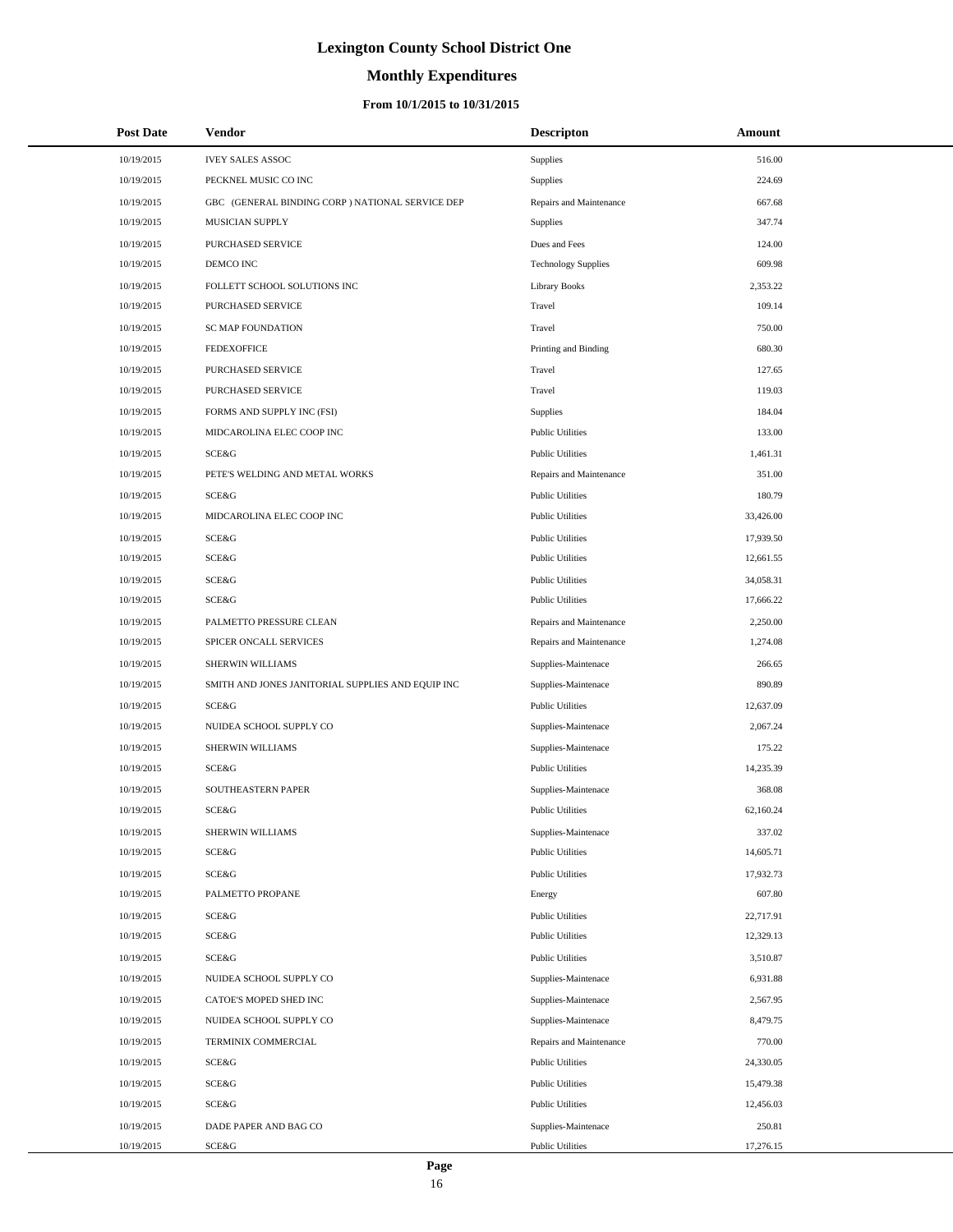# **Monthly Expenditures**

| <b>Post Date</b> | Vendor                                             | <b>Descripton</b>              | Amount    |
|------------------|----------------------------------------------------|--------------------------------|-----------|
| 10/19/2015       | <b>SCE&amp;G</b>                                   | <b>Public Utilities</b>        | 29,055.16 |
| 10/19/2015       | ACE GLASS CO INC                                   | Repairs and Maintenance        | 125.00    |
| 10/19/2015       | SCE&G                                              | <b>Public Utilities</b>        | 83,910.97 |
| 10/19/2015       | <b>SCE&amp;G</b>                                   | <b>Public Utilities</b>        | 11,886.59 |
| 10/19/2015       | SCE&G                                              | <b>Public Utilities</b>        | 252.40    |
| 10/19/2015       | SMITH, THOMAS ALVIN                                | Other Prof & Tech Service      | 360.00    |
| 10/19/2015       | CANNON, WALLACE C                                  | Other Prof & Tech Service      | 180.00    |
| 10/19/2015       | HINZ, BRIAN E                                      | Other Prof & Tech Service      | 180.00    |
| 10/19/2015       | VINCENT, MATTHEW                                   | Other Prof & Tech Service      | 120.00    |
| 10/19/2015       | LONGSHORE, MARTY                                   | Other Prof & Tech Service      | 120.00    |
| 10/19/2015       | LOOKABILL, JOHN T                                  | Other Prof & Tech Service      | 180.00    |
| 10/19/2015       | <b>BARRETT, S LEE</b>                              | Other Prof & Tech Service      | 180.00    |
| 10/19/2015       | GIETZ, JOHN THOMAS                                 | Other Prof & Tech Service      | 180.00    |
| 10/19/2015       | HAIGLER III, THOMAS I                              | Other Prof & Tech Service      | 180.00    |
| 10/19/2015       | HINZ, BRIAN E                                      | Other Prof & Tech Service      | 180.00    |
| 10/19/2015       | SMITH, SAMUEL STEWART                              | Other Prof & Tech Service      | 180.00    |
| 10/19/2015       | PURCHASED SERVICE                                  | Travel                         | 112.41    |
| 10/19/2015       | <b>BATTERIES PLUS</b>                              | <b>Technology Supplies</b>     | 128.19    |
| 10/19/2015       | <b>IBM CORPORATION</b>                             | <b>Technology Supplies</b>     | 159.43    |
| 10/19/2015       | PURCHASED SERVICE                                  | Travel                         | 109.83    |
| 10/19/2015       | FRANCIS MARION UNIVERSITY OFFICE OF CAREER DEV/ERD | Inst Prog Improvement          | 2,500.00  |
| 10/19/2015       | PURCHASED SERVICE                                  | Travel                         | 121.88    |
| 10/19/2015       | NUIDEA SCHOOL SUPPLY CO                            | Supplies                       | 20,148.10 |
| 10/19/2015       | NUIDEA SCHOOL SUPPLY CO                            | Supplies                       | 37,234.93 |
| 10/19/2015       | HERSHEYS ICE CREAM                                 | Food                           | 212.04    |
| 10/19/2015       | HERSHEYS ICE CREAM                                 | Food                           | 120.00    |
| 10/19/2015       | HERSHEYS ICE CREAM                                 | Food                           | 216.00    |
| 10/19/2015       | LEXINGTON TECHNOLOGY CENTER                        | Pupil Act-Fee/Collection Refnd | 1,088.00  |
| 10/19/2015       | MUSICIAN SUPPLY                                    | Pupil Activity                 | 555.76    |
| 10/19/2015       | FORMS AND SUPPLY INC (FSI)                         | Pupil Activity                 | 362.90    |
| 10/19/2015       | STOKES, JAMES LEE                                  | Pupil Activity                 | 105.00    |
| 10/19/2015       | <b>BARRETT, S LEE</b>                              | Pupil Activity                 | 150.00    |
| 10/19/2015       | BURNS, JENNIFER L                                  | Pupil Activity                 | 150.00    |
| 10/19/2015       | <b>BUSBY, RALPH LENNY</b>                          | Pupil Activity                 | 150.00    |
| 10/19/2015       | HATCHELL, JOHN G                                   | Pupil Activity                 | 150.00    |
| 10/19/2015       | MARTHERS, BRANNON W                                | Pupil Activity                 | 165.00    |
| 10/19/2015       | MCCLARY, JONAIRE                                   | Pupil Activity                 | 120.00    |
| 10/19/2015       | MIXON, CHRISTOPHER DOUGLAS                         | Pupil Activity                 | 150.00    |
| 10/19/2015       | REED, JOHN MARCUS                                  | Pupil Activity                 | 165.00    |
| 10/19/2015       | SPIVEY, STEPHEN J                                  | Pupil Activity                 | 150.00    |
| 10/19/2015       | WISEMAN, DARREN MARK                               | Pupil Activity                 | 150.00    |
| 10/19/2015       | BURKHART, FRANK                                    | Pupil Activity                 | 148.70    |
| 10/19/2015       | JONES, SAMUEL H                                    | Pupil Activity                 | 128.00    |
| 10/19/2015       | MILLER, CHRISTOPHER J                              | Pupil Activity                 | 148.70    |
| 10/19/2015       | POLSON, RICKEY E                                   | Pupil Activity                 | 155.00    |
| 10/19/2015       | ROGERS, WAYNE M                                    | Pupil Activity                 | 155.00    |
| 10/19/2015       | BARRETT, RAYMOND                                   | Pupil Activity                 | 105.00    |
| 10/19/2015       | BOUKNIGHT, RUDY                                    | Pupil Activity                 | 105.00    |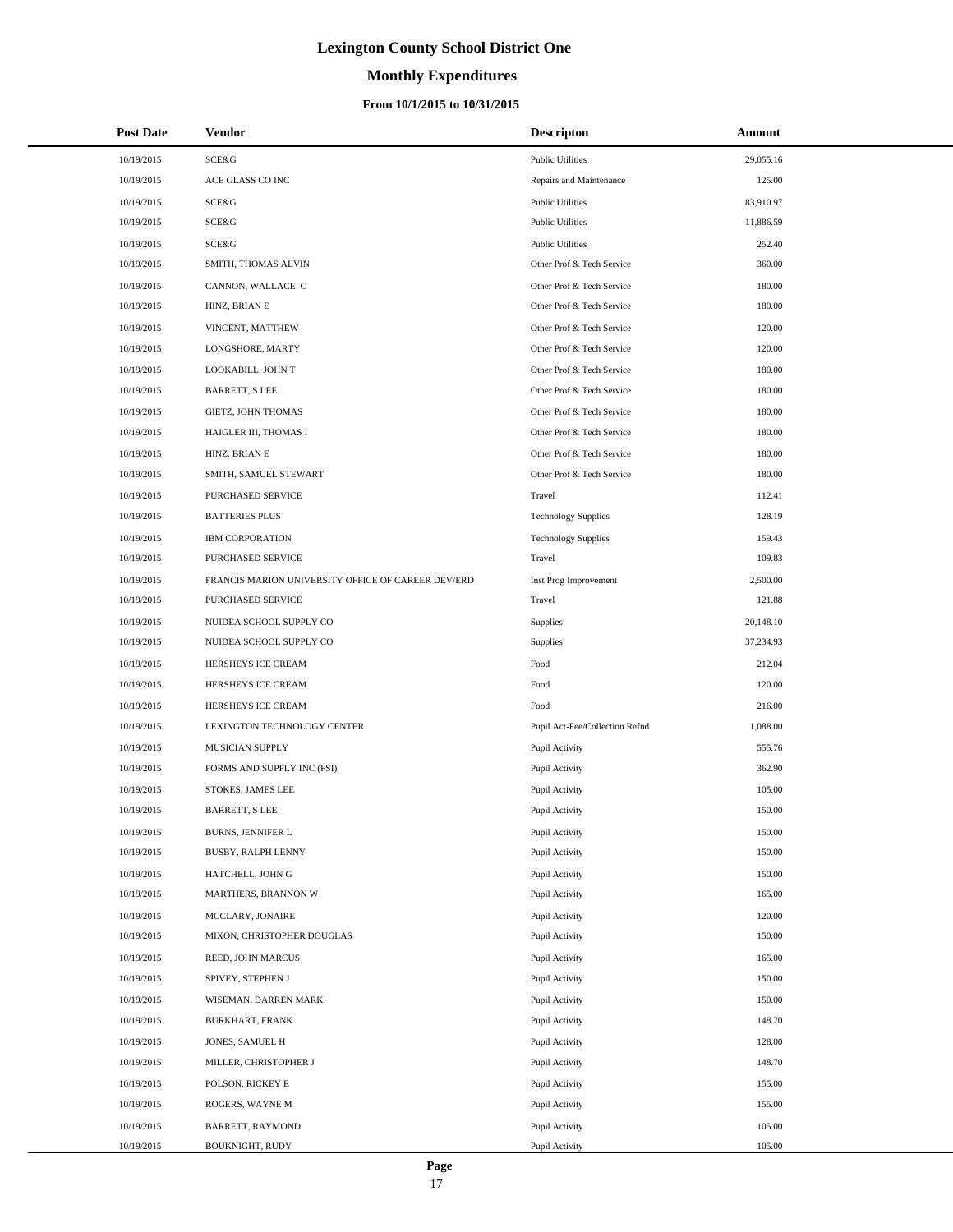# **Monthly Expenditures**

| <b>Post Date</b> | Vendor                                            | <b>Descripton</b>          | Amount    |
|------------------|---------------------------------------------------|----------------------------|-----------|
| 10/19/2015       | <b>BURNS, DAVID LEE</b>                           | Pupil Activity             | 105.00    |
| 10/19/2015       | CATOE, DANA                                       | Pupil Activity             | 105.00    |
| 10/19/2015       | PADULA, JOHN MATTHEW                              | Pupil Activity             | 105.00    |
| 10/19/2015       | SMITH, SAMUEL STEWART                             | Pupil Activity             | 105.00    |
| 10/19/2015       | ZYLSTRA, SCOTT LEWIS                              | Pupil Activity             | 105.00    |
| 10/19/2015       | BOORE, WALTER BRENT                               | Pupil Activity             | 148.70    |
| 10/19/2015       | DAVIS, SAMUEL B                                   | Pupil Activity             | 112.70    |
| 10/19/2015       | DOUGLAS, JERRY D                                  | Pupil Activity             | 101.00    |
| 10/19/2015       | FISHER, EDWIN W                                   | Pupil Activity             | 110.00    |
| 10/19/2015       | JAMES, GRANDERSON                                 | Pupil Activity             | 157.70    |
| 10/19/2015       | KOONE, MICHAEL L                                  | Pupil Activity             | 155.90    |
| 10/19/2015       | MARCHANT, WAYNE H                                 | Pupil Activity             | 144.20    |
| 10/19/2015       | MCKEE, DAVID                                      | Pupil Activity             | 152.30    |
| 10/19/2015       | PRICE, JOHN M                                     | Pupil Activity             | 101.00    |
| 10/19/2015       | WILSON, CHRISTOPHER GREG                          | Pupil Activity             | 101.00    |
| 10/19/2015       | <b>BSN SPORTS</b>                                 | Pupil Activity             | 350.96    |
| 10/19/2015       | <b>BSN SPORTS</b>                                 | Pupil Activity             | 1,078.53  |
| 10/19/2015       | MACK, PAUL T                                      | Pupil Activity             | 111.00    |
| 10/19/2015       | <b>BSN SPORTS</b>                                 | Pupil Activity             | 385.20    |
| 10/19/2015       | LEXINGTON HIGH SCHOOL                             | Pupil Activity             | 200.00    |
| 10/20/2015       | <b>COMPASS LEARNING</b>                           | Software Renewal/Agreemen  | 8,325.34  |
| 10/20/2015       | FORMS AND SUPPLY INC (FSI)                        | Supplies                   | 1,439.15  |
| 10/20/2015       | FORMS AND SUPPLY INC (FSI)                        | Supplies                   | 2,158.73  |
| 10/20/2015       | FORMS AND SUPPLY INC (FSI)                        | Supplies                   | $-3.79$   |
| 10/20/2015       | EXPEDITIONARY LEARNING OUTWARD BOUND INC          | Inst Prog Improvement      | 21,000.00 |
| 10/20/2015       | <b>MBM CORP</b>                                   | <b>Technology Supplies</b> | 1,885.97  |
| 10/20/2015       | FISHER SCIENTIFIC COMPANY LLC                     | Supplies-Instruction       | 513.11    |
| 10/20/2015       | SCHOOL SPECIALTY INC                              | Supplies                   | 463.46    |
| 10/20/2015       | FORMS AND SUPPLY INC (FSI)                        | Supplies                   | 235.94    |
| 10/20/2015       | CAMCOR                                            | <b>Technology Supplies</b> | 106.94    |
| 10/20/2015       | SC SCIENCE COUNCIL SC2                            | Travel                     | 923.00    |
| 10/20/2015       | FORMS AND SUPPLY INC (FSI)                        | Supplies                   | 2,878.30  |
| 10/20/2015       | FORMS AND SUPPLY INC (FSI)                        | Supplies                   | 316.59    |
| 10/20/2015       | <b>GRAYBAR ELECTRIC CO INC</b>                    | Supplies-Maintenace        | 1,805.96  |
| 10/20/2015       | <b>GRAYBAR ELECTRIC CO INC</b>                    | Supplies-Maintenace        | 2,104.74  |
| 10/20/2015       | <b>WW GRAINGER</b>                                | Supplies-Maintenace        | 495.71    |
| 10/20/2015       | REBEL YELL INC                                    | Supplies-Maintenace        | 224.70    |
| 10/20/2015       | DADE PAPER AND BAG CO                             | Supplies-Maintenace        | 523.27    |
| 10/20/2015       | <b>ADM SIGNS</b>                                  | Supplies-Maintenace        | 115.56    |
| 10/20/2015       | <b>GRAYBAR ELECTRIC CO INC</b>                    | Supplies-Maintenace        | 1,394.83  |
| 10/20/2015       | <b>JANPAK COLUMBIA</b>                            | Supplies-Maintenace        | 531.79    |
| 10/20/2015       | GRAYBAR ELECTRIC CO INC                           | Supplies-Maintenace        | 2,056.33  |
| 10/20/2015       | CALICO INDUSTRIES INC                             | Supplies-Maintenace        | 549.45    |
| 10/20/2015       | <b>WW GRAINGER</b>                                | Supplies-Maintenace        | 140.86    |
| 10/20/2015       | SMITH AND JONES JANITORIAL SUPPLIES AND EQUIP INC | Supplies-Maintenace        | 550.54    |
| 10/20/2015       | CALICO INDUSTRIES INC                             | Supplies-Maintenace        | 549.45    |
| 10/20/2015       | CATOE'S MOPED SHED INC                            | Supplies-Maintenace        | 950.19    |
| 10/20/2015       | <b>WW GRAINGER</b>                                | Supplies-Maintenace        | 221.70    |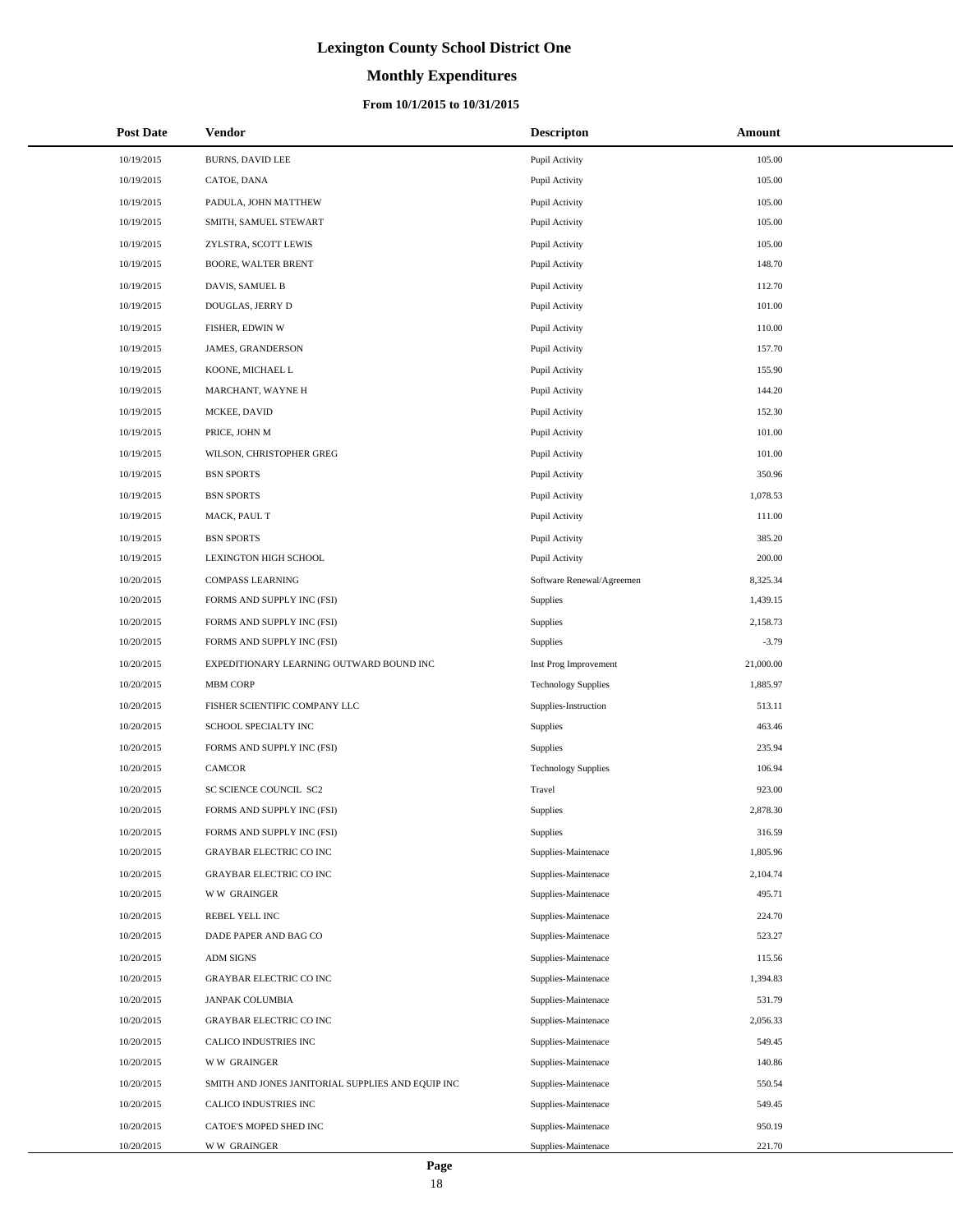# **Monthly Expenditures**

| <b>Post Date</b> | Vendor                                  | <b>Descripton</b>          | Amount   |
|------------------|-----------------------------------------|----------------------------|----------|
| 10/20/2015       | CHECKER YELLOW CAB CO INC               | Pupil Transportation       | 1,018.00 |
| 10/20/2015       | PROFESSIONAL PRINTERS LTD               | Printing and Binding       | 1,214.45 |
| 10/20/2015       | FORMS AND SUPPLY INC (FSI)              | Supplies                   | 156.69   |
| 10/20/2015       | SOUTHMED INC                            | Repairs and Maintenance    | 110.00   |
| 10/20/2015       | DIGITAL OFFICE SOLUTIONS INC            | Repairs and Maintenance    | 1,408.15 |
| 10/20/2015       | COMPUCOM SYSTEMS INC                    | <b>Technology Supplies</b> | 243.35   |
| 10/20/2015       | DIGITAL OFFICE SOLUTIONS INC            | Repairs and Maintenance    | 309.90   |
| 10/20/2015       | DIGITAL OFFICE SOLUTIONS INC            | Repairs and Maintenance    | 154.13   |
| 10/20/2015       | DIGITAL OFFICE SOLUTIONS INC            | Repairs and Maintenance    | 114.00   |
| 10/20/2015       | DIGITAL OFFICE SOLUTIONS INC            | Repairs and Maintenance    | 524.58   |
| 10/20/2015       | DIGITAL OFFICE SOLUTIONS INC            | Repairs and Maintenance    | 1,167.89 |
| 10/20/2015       | ACE EDUCATIONAL SUPPLIES INC            | Supplies                   | 125.91   |
| 10/20/2015       | EPS LITERACY AND INTERVENTION           | Supplies                   | 713.00   |
| 10/20/2015       | SCHOOL SPECIALTY INC                    | Supplies                   | 4,149.91 |
| 10/20/2015       | PINE PRESS OF LEXINGTON INC             | Supplies                   | 967.27   |
| 10/20/2015       | CAROLINA BIOLOGICAL SUPPLY CO           | Supplies                   | 1,147.51 |
| 10/20/2015       | <b>DELTA EDUCATION</b>                  | Supplies                   | 805.84   |
| 10/20/2015       | TRIDENT BEVERAGE INC                    | Food                       | 576.00   |
| 10/20/2015       | TRIDENT BEVERAGE INC                    | Food                       | 192.00   |
| 10/20/2015       | TRIDENT BEVERAGE INC                    | Food                       | 768.00   |
| 10/20/2015       | TRIDENT BEVERAGE INC                    | Food                       | 384.00   |
| 10/20/2015       | PURCHASED SERVICE                       | Other Objects              | 141.45   |
| 10/20/2015       | TRIDENT BEVERAGE INC                    | Food                       | 2,304.00 |
| 10/20/2015       | MONOPRICE.COM                           | Pupil Activity             | 369.00   |
| 10/20/2015       | MONOPRICE.COM                           | Pupil Activity             | 369.00   |
| 10/20/2015       | MONOPRICE.COM                           | Pupil Activity             | 1,208.25 |
| 10/20/2015       | MONOPRICE.COM                           | Pupil Activity             | 268.75   |
| 10/20/2015       | BLICK ART MATERIALS LLC                 | Pupil Activity             | 138.16   |
| 10/20/2015       | <b>BG ENTERPRISES</b>                   | Pupil Activity             | 1,810.00 |
| 10/20/2015       | SCHOOL SPECIALTY INC                    | Pupil Activity             | 108.37   |
| 10/20/2015       | <b>WW GRAINGER</b>                      | Pupil Activity             | 100.05   |
| 10/20/2015       | FOLLETT SCHOOL SOLUTIONS INC            | Pupil Activity             | 262.56   |
| 10/20/2015       | FORMS AND SUPPLY INC (FSI)              | Pupil Activity             | 207.05   |
| 10/20/2015       | WEST MUSIC CO                           | Pupil Activity             | 113.25   |
| 10/20/2015       | <b>BSN SPORTS</b>                       | Pupil Activity             | 582.01   |
| 10/20/2015       | FORT DORCHESTER HIGH SCHOOL             | Pupil Activity             | 150.00   |
| 10/20/2015       | NATIONAL ATHLETIC TRAINERS ASSOC (NATA) | Pupil Activity             | 227.00   |
| 10/20/2015       | <b>BSN SPORTS</b>                       | Pupil Activity             | 633.44   |
| 10/20/2015       | LEXINGTON SCREEN PRINTING/ DESIGN       | Pupil Activity             | 1,351.95 |
| 10/20/2015       | <b>BSN SPORTS</b>                       | Pupil Activity             | 1,897.11 |
| 10/20/2015       | LEXINGTON SCREEN PRINTING/ DESIGN       | Pupil Activity             | 574.05   |
| 10/21/2015       | <b>CABLE MATTERS INC</b>                | <b>Technology Supplies</b> | 432.00   |
| 10/21/2015       | <b>SHAR PRODUCTS</b>                    | Supplies                   | 286.76   |
| 10/21/2015       | TUMBLEWEED PRESS INC                    | Software Renewal/Agreemen  | 399.20   |
| 10/21/2015       | FOLLETT SCHOOL SOLUTIONS INC            | <b>Library Books</b>       | 194.20   |
| 10/21/2015       | CERTIFIED TRANSLATION SERVICES          | Other Prof & Tech Service  | 330.88   |
| 10/21/2015       | SC INTERNATIONAL BACCALAUREATE SCHOOLS  | Travel-Teacher Staff Dev   | 140.00   |
| 10/21/2015       | <b>JIM HUDSON FORD</b>                  | Repairs and Maintenance    | 837.38   |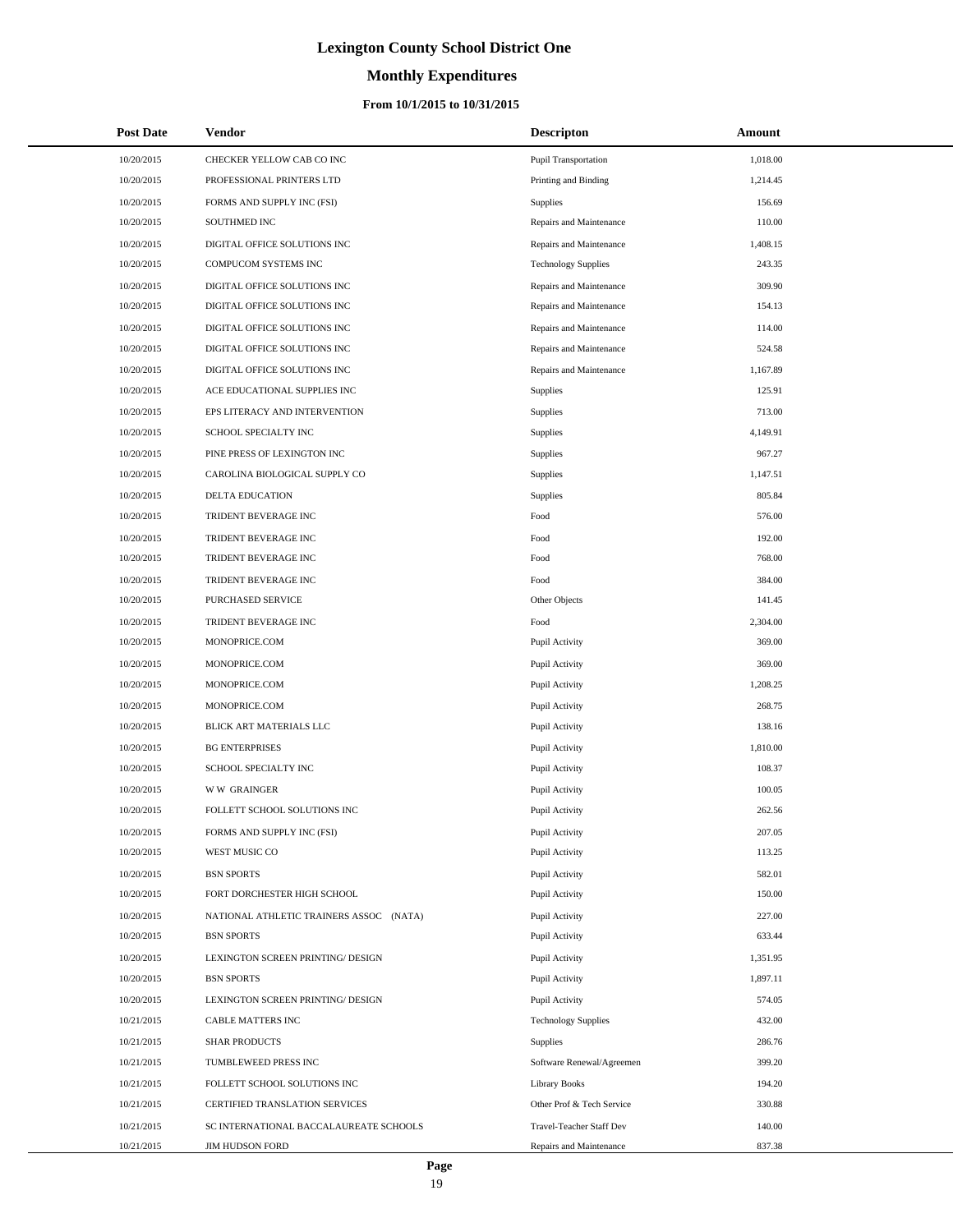# **Monthly Expenditures**

| <b>Post Date</b> | Vendor                                             | <b>Descripton</b>              | <b>Amount</b> |  |
|------------------|----------------------------------------------------|--------------------------------|---------------|--|
| 10/21/2015       | ADVANCED DISPOSAL SERVICES SOUTH CAROLINA LLC      | Other Property Services        | 114.30        |  |
| 10/21/2015       | COMPASS GROUP USA INC DBA CANTEEN REFRESHMENT SERV | <b>Supplies</b>                | 613.61        |  |
| 10/21/2015       | ADVANCED DISPOSAL SERVICES SOUTH CAROLINA LLC      | Other Property Services        | 925.72        |  |
| 10/21/2015       | H L SHEALY CO                                      | Supplies-Maintenace            | 178.90        |  |
| 10/21/2015       | ADVANCED DISPOSAL SERVICES SOUTH CAROLINA LLC      | <b>Other Property Services</b> | 483.21        |  |
| 10/21/2015       | ADVANCED DISPOSAL SERVICES SOUTH CAROLINA LLC      | Other Property Services        | 646.32        |  |
| 10/21/2015       | H L SHEALY CO                                      | Supplies-Maintenace            | 178.90        |  |
| 10/21/2015       | ADVANCED DISPOSAL SERVICES SOUTH CAROLINA LLC      | Other Property Services        | 646.32        |  |
| 10/21/2015       | ADVANCED DISPOSAL SERVICES SOUTH CAROLINA LLC      | Other Property Services        | 646.32        |  |
| 10/21/2015       | H L SHEALY CO                                      | Supplies-Maintenace            | 178.90        |  |
| 10/21/2015       | <b>BARNES PROPANE</b>                              | Energy                         | 510.95        |  |
| 10/21/2015       | ADVANCED DISPOSAL SERVICES SOUTH CAROLINA LLC      | Other Property Services        | 809.38        |  |
| 10/21/2015       | ADVANCED DISPOSAL SERVICES SOUTH CAROLINA LLC      | <b>Other Property Services</b> | 320.14        |  |
| 10/21/2015       | ADVANCED DISPOSAL SERVICES SOUTH CAROLINA LLC      | Other Property Services        | 646.32        |  |
| 10/21/2015       | ADVANCED DISPOSAL SERVICES SOUTH CAROLINA LLC      | Other Property Services        | 483.21        |  |
| 10/21/2015       | ADVANCED DISPOSAL SERVICES SOUTH CAROLINA LLC      | Other Property Services        | 483.21        |  |
| 10/21/2015       | ADVANCED DISPOSAL SERVICES SOUTH CAROLINA LLC      | <b>Other Property Services</b> | 320.14        |  |
| 10/21/2015       | ADVANCED DISPOSAL SERVICES SOUTH CAROLINA LLC      | <b>Other Property Services</b> | 483.21        |  |
| 10/21/2015       | <b>WW GRAINGER</b>                                 | Supplies-Maintenace            | 726.42        |  |
| 10/21/2015       | ADVANCED DISPOSAL SERVICES SOUTH CAROLINA LLC      | Other Property Services        | 599.54        |  |
| 10/21/2015       | ADVANCED DISPOSAL SERVICES SOUTH CAROLINA LLC      | <b>Other Property Services</b> | 646.32        |  |
| 10/21/2015       | ADVANCED DISPOSAL SERVICES SOUTH CAROLINA LLC      | Other Property Services        | 646.32        |  |
| 10/21/2015       | H L SHEALY CO                                      | Supplies-Maintenace            | 178.90        |  |
| 10/21/2015       | ADVANCED DISPOSAL SERVICES SOUTH CAROLINA LLC      | Other Property Services        | 483.21        |  |
| 10/21/2015       | ADVANCED DISPOSAL SERVICES SOUTH CAROLINA LLC      | <b>Other Property Services</b> | 483.21        |  |
| 10/21/2015       | <b>WW GRAINGER</b>                                 | Supplies-Maintenace            | 749.00        |  |
| 10/21/2015       | ADVANCED DISPOSAL SERVICES SOUTH CAROLINA LLC      | Other Property Services        | 483.21        |  |
| 10/21/2015       | ADVANCED DISPOSAL SERVICES SOUTH CAROLINA LLC      | Other Property Services        | 483.21        |  |
| 10/21/2015       | ADVANCED DISPOSAL SERVICES SOUTH CAROLINA LLC      | <b>Other Property Services</b> | 483.21        |  |
| 10/21/2015       | SOUTHEASTERN PAPER                                 | Supplies-Maintenace            | 360.86        |  |
| 10/21/2015       | <b>WW GRAINGER</b>                                 | Supplies-Maintenace            | 332.56        |  |
| 10/21/2015       | ADVANCED DISPOSAL SERVICES SOUTH CAROLINA LLC      | Other Property Services        | 966.35        |  |
| 10/21/2015       | ADVANCED DISPOSAL SERVICES SOUTH CAROLINA LLC      | <b>Other Property Services</b> | 483.21        |  |
| 10/21/2015       | ADVANCED DISPOSAL SERVICES SOUTH CAROLINA LLC      | Other Property Services        | 483.21        |  |
| 10/21/2015       | ADVANCED DISPOSAL SERVICES SOUTH CAROLINA LLC      | Other Property Services        | 483.21        |  |
| 10/21/2015       | ADVANCED DISPOSAL SERVICES SOUTH CAROLINA LLC      | Other Property Services        | 483.21        |  |
| 10/21/2015       | SOUTHEASTERN PAPER                                 | Supplies-Maintenace            | 721.72        |  |
| 10/21/2015       | <b>WW GRAINGER</b>                                 | Supplies-Maintenace            | 234.84        |  |
| 10/21/2015       | ADVANCED DISPOSAL SERVICES SOUTH CAROLINA LLC      | <b>Other Property Services</b> | 483.21        |  |
| 10/21/2015       | ADVANCED DISPOSAL SERVICES SOUTH CAROLINA LLC      | <b>Other Property Services</b> | 483.21        |  |
| 10/21/2015       | ADVANCED DISPOSAL SERVICES SOUTH CAROLINA LLC      | <b>Other Property Services</b> | 483.21        |  |
| 10/21/2015       | ACE GLASS CO INC                                   | Repairs and Maintenance        | 2,356.60      |  |
| 10/21/2015       | ADVANCED DISPOSAL SERVICES SOUTH CAROLINA LLC      | Other Property Services        | 483.21        |  |
| 10/21/2015       | <b>CARTS PLUS</b>                                  | Supplies-Maintenace            | 1,184.49      |  |
| 10/21/2015       | H L SHEALY CO                                      | Supplies-Maintenace            | 195.17        |  |
| 10/21/2015       | ADVANCED DISPOSAL SERVICES SOUTH CAROLINA LLC      | Other Property Services        | 483.21        |  |
| 10/21/2015       | CHECKER YELLOW CAB CO INC                          | Pupil Transportation           | 3,193.50      |  |
| 10/21/2015       | NUIDEA SCHOOL SUPPLY CO                            | Supplies                       | 1,056.63      |  |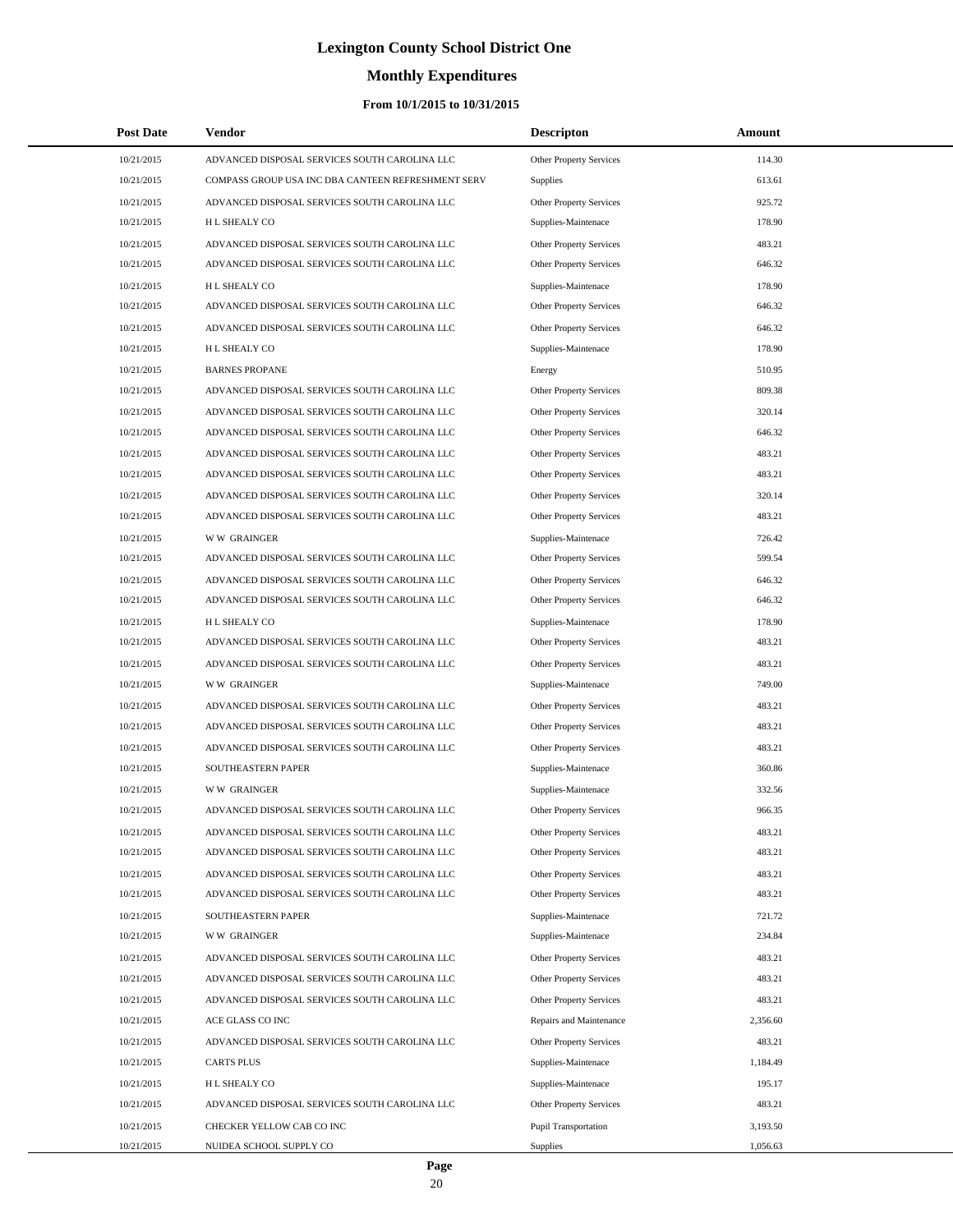# **Monthly Expenditures**

### **From 10/1/2015 to 10/31/2015**

| <b>Post Date</b> | Vendor                                 | <b>Descripton</b>              | Amount    |
|------------------|----------------------------------------|--------------------------------|-----------|
| 10/21/2015       | RICCIARDI, CHRISTOPHER                 | Other Prof & Tech Service      | 180.00    |
| 10/21/2015       | HINZ, BRIAN E                          | Other Prof & Tech Service      | 180.00    |
| 10/21/2015       | SPIVEY, STEPHEN J                      | Other Prof & Tech Service      | 180.00    |
| 10/21/2015       | SMITH, BRIAN                           | Other Prof & Tech Service      | 180.00    |
| 10/21/2015       | STROCK, BENJAMIN H                     | Other Prof & Tech Service      | 120.00    |
| 10/21/2015       | WILFONG, MICHAEL BRIAN                 | Other Prof & Tech Service      | 120.00    |
| 10/21/2015       | YOUNG, MATTHEW                         | Other Prof & Tech Service      | 120.00    |
| 10/21/2015       | FINLEY, STEPHEN CRAIG                  | Other Prof & Tech Service      | 180.00    |
| 10/21/2015       | BLACK, CALEB JAMES                     | Other Prof & Tech Service      | 180.00    |
| 10/21/2015       | NCS PEARSON (SUPPLIESPARTS ETC)        | Software Renewal/Agreemen      | 2,100.00  |
| 10/21/2015       | DREAMGEAR LLC                          | Supplies                       | 592.00    |
| 10/21/2015       | JUMPER CARTER SEASE ARCHITECTS P A     | Building                       | 7,805.68  |
| 10/21/2015       | <b>BSN SPORTS</b>                      | Pupil Activity                 | 1,444.52  |
| 10/21/2015       | <b>ANOTHER PRINTER</b>                 | Pupil Activity                 | 1,602.21  |
| 10/21/2015       | MUSICIAN SUPPLY                        | Pupil Activity                 | 1,786.00  |
| 10/21/2015       | US SPECIALTY COATINGS INC              | Pupil Activity                 | 325.28    |
| 10/21/2015       | KROSSOVER INTELLIGENCE INC             | Pupil Activity                 | 1,100.00  |
| 10/21/2015       | VIKING CUP FUND                        | Pupil Activity                 | 400.00    |
| 10/21/2015       | NORTH CENTRAL HIGH SCHOOL              | Pupil Activity                 | 150.00    |
| 10/21/2015       | HILTON HEAD HIGH SCHOOL                | Pupil Activity                 | 325.00    |
| 10/21/2015       | FORT DORCHESTER HIGH SCHOOL            | Pupil Activity                 | 150.00    |
| 10/21/2015       | D AND W SPORTSWEAR                     | Pupil Activity                 | 535.72    |
| 10/22/2015       | MSC INDUSTRIAL SUPPLY CO               | Supplies                       | 849.78    |
| 10/22/2015       | FOLLETT SCHOOL SOLUTIONS INC           | <b>Library Books</b>           | 1,152.65  |
| 10/22/2015       | COLUMBIA CHAMBER OF COMMERCE           | Dues and Fees                  | 400.00    |
| 10/22/2015       | CULLUM SERVICES INC                    | Repairs and Maintenance        | 1,937.06  |
| 10/22/2015       | CULLUM SERVICES INC                    | Repairs and Maintenance        | 1,169.12  |
| 10/22/2015       | CULLUM SERVICES INC                    | Repairs and Maintenance        | 720.70    |
| 10/22/2015       | CULLUM SERVICES INC                    | Repairs and Maintenance        | 3,496.28  |
| 10/22/2015       | CULLUM SERVICES INC                    | Repairs and Maintenance        | 1,410.19  |
| 10/22/2015       | CULLUM SERVICES INC                    | Repairs and Maintenance        | 5,881.30  |
| 10/22/2015       | <b>CULLUM SERVICES INC</b>             | Repairs and Maintenance        | 3,282.12  |
| 10/22/2015       | RANDOM DRUG SCREENS INC                | Other Prof & Tech Service      | 2,330.00  |
| 10/22/2015       | DIGITAL OFFICE SOLUTIONS INC           | Repairs and Maintenance        | 722.38    |
| 10/22/2015       | COMPUTER DESIGN CONSULTING SERVICE LLC | Printing and Binding           | 441.91    |
| 10/22/2015       | ALFRED WILLIAMS AND CO                 | <b>Supplies</b>                | 14,658.47 |
| 10/22/2015       | LEXINGTON MIDDLE SCHOOL                | Pupil Activity                 | 758.00    |
| 10/22/2015       | LEXINGTON MIDDLE SCHOOL                | Pupil Act-Fee/Collection Refnd | 109.00    |
| 10/22/2015       | LEXINGTON MIDDLE SCHOOL                | Pupil Act-Fee/Collection Refnd | 108.00    |
| 10/22/2015       | LEXINGTON MIDDLE SCHOOL                | Pupil Activity                 | 384.00    |
| 10/22/2015       | DONJOY DJ ORTHOPEDICS LLC              | Pupil Activity                 | 2,046.00  |
| 10/22/2015       | CAROLINA SPORTS INC                    | Pupil Activity                 | 150.00    |
| 10/22/2015       | FAN CLOTH                              | Pupil Activity                 | 351.00    |
| 10/22/2015       | YANKEE CANDLE FUNDRAISER               | Pupil Activity                 | 4,005.78  |
| 10/26/2015       | SCHOLASTIC BOOK CLUBS-CANADA LTD       | Supplies-Immersion             | 143.21    |
| 10/26/2015       | PURCHASED SERVICE                      | Travel                         | 257.60    |
| 10/26/2015       | PURCHASED SERVICE                      | Travel                         | 151.23    |
| 10/26/2015       | US INK AND TONER INC                   | Supplies                       | 326.28    |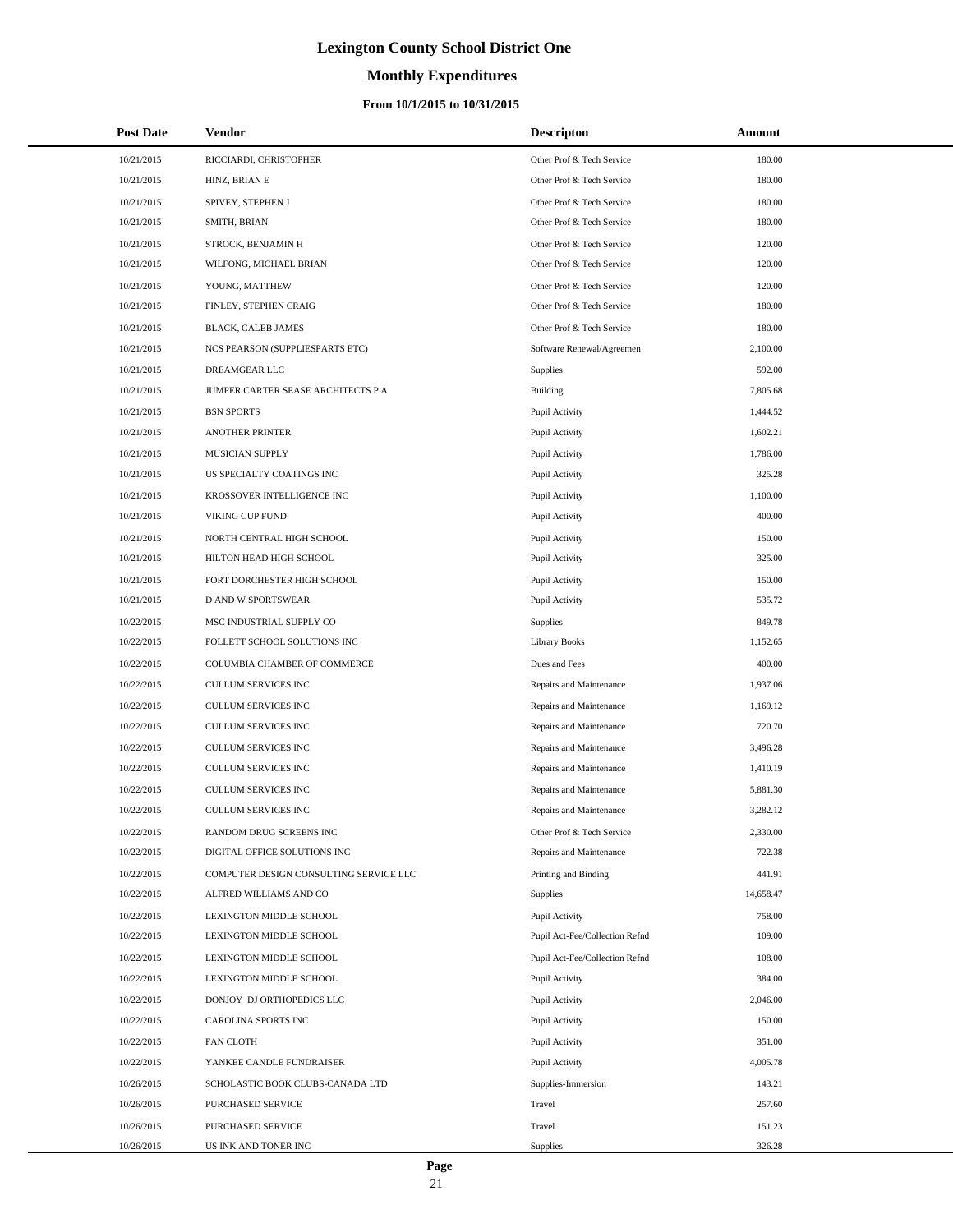# **Monthly Expenditures**

| <b>Post Date</b> | Vendor                                             | <b>Descripton</b>             | Amount     |  |
|------------------|----------------------------------------------------|-------------------------------|------------|--|
| 10/26/2015       | (SC)2 2015 CONFERENCE SC SCIENCE COUNCIL           | Travel                        | 340.00     |  |
| 10/26/2015       | US INK AND TONER INC                               | Supplies                      | 472.63     |  |
| 10/26/2015       | <b>HIGHWATER CLAYS</b>                             | <b>Supplies</b>               | 440.85     |  |
| 10/26/2015       | RAPTOR TECHNOLOGIES LLC                            | <b>Supplies</b>               | 300.00     |  |
| 10/26/2015       | <b>APPLIED VIDEO</b>                               | <b>Technology Supplies</b>    | 1,765.76   |  |
| 10/26/2015       | PURCHASED SERVICE                                  | Travel                        | 275.70     |  |
| 10/26/2015       | <b>APPLE INC</b>                                   | <b>Technology Supplies</b>    | 147.66     |  |
| 10/26/2015       | PURCHASED SERVICE                                  | Travel                        | 181.13     |  |
| 10/26/2015       | <b>GRACENOTES LLC</b>                              | Supplies                      | 156.60     |  |
| 10/26/2015       | PURCHASED SERVICE                                  | Travel                        | 277.15     |  |
| 10/26/2015       | PURCHASED SERVICE                                  | Travel                        | 169.86     |  |
| 10/26/2015       | <b>LRADAC</b>                                      | Other Prof & Tech Service     | 14,881.66  |  |
| 10/26/2015       | FORMS AND SUPPLY INC (FSI)                         | Supplies                      | 113.66     |  |
| 10/26/2015       | PINE PRESS OF LEXINGTON INC                        | Printing and Binding          | 226.52     |  |
| 10/26/2015       | ACCENT CONNECTIONS LLC                             | <b>Instructional Services</b> | 600.00     |  |
| 10/26/2015       | SC DEPARTMENT OF EDUCATION                         | Inst Prog Improvement         | 300.00     |  |
| 10/26/2015       | PURCHASED SERVICE                                  | Travel                        | 298.50     |  |
| 10/26/2015       | <b>PURCHASED SERVICE</b>                           | Travel                        | 111.55     |  |
| 10/26/2015       | CHILDS AND HALLIGAN P A                            | <b>Legal Services</b>         | 9,012.85   |  |
| 10/26/2015       | DUFF WHITE AND TURNER LLC                          | <b>Legal Services</b>         | 12,029.51  |  |
| 10/26/2015       | PURCHASED SERVICE                                  | Travel                        | 455.45     |  |
| 10/26/2015       | PURCHASED SERVICE                                  | Travel                        | 607.95     |  |
| 10/26/2015       | PURCHASED SERVICE                                  | Travel                        | 455.45     |  |
| 10/26/2015       | PURCHASED SERVICE                                  | Travel                        | 455.45     |  |
| 10/26/2015       | PURCHASED SERVICE                                  | Travel                        | 455.45     |  |
| 10/26/2015       | COLEMAN LEW AND ASSOCIATES                         | Other Prof & Tech Service     | 14,000.00  |  |
| 10/26/2015       | SC SCHOOL BOARDS ASSOCIATION INSURANCE TRUST       | Insurance and Judgments       | 313,504.00 |  |
| 10/26/2015       | NATIONAL SUPERINTENDENTS ROUNDTABLE                | Dues and Fees                 | 2,200.00   |  |
| 10/26/2015       | PURCHASED SERVICE                                  | Travel                        | 112.13     |  |
| 10/26/2015       | ROTARY CLUB OF LEXINGTON                           | Dues and Fees                 | 200.00     |  |
| 10/26/2015       | PURCHASED SERVICE                                  | Travel                        | 134.55     |  |
| 10/26/2015       | PURCHASED SERVICE                                  | Travel                        | 129.38     |  |
| 10/26/2015       | PURCHASED SERVICE                                  | Travel                        | 102.24     |  |
| 10/26/2015       | PURCHASED SERVICE                                  | Travel                        | 217.40     |  |
| 10/26/2015       | PURCHASED SERVICE                                  | Travel                        | 848.95     |  |
| 10/26/2015       | <b>PURCHASED SERVICE</b>                           | Travel                        | 1,741.70   |  |
| 10/26/2015       | SC DEPARTMENT OF ADMINISTRATION                    | Repairs and Maintenance       | 3,360.60   |  |
| 10/26/2015       | COMPASS GROUP USA INC DBA CANTEEN REFRESHMENT SERV | Supplies                      | 1,019.77   |  |
| 10/26/2015       | PALMETTO PROPANE                                   | Supplies-Maintenace           | 130.20     |  |
| 10/26/2015       | SOUTHEASTERN PAPER                                 | Supplies-Maintenace           | 216.51     |  |
| 10/26/2015       | ENLOWS AUTO SUPPLY                                 | Supplies-Maintenace           | 109.65     |  |
| 10/26/2015       | PELLA WINDOW AND DOOR CO                           | Repairs and Maintenance       | 410.89     |  |
| 10/26/2015       | <b>ENLOWS AUTO SUPPLY</b>                          | Supplies-Maintenace           | 109.65     |  |
| 10/26/2015       | DADE PAPER AND BAG CO                              | Supplies-Maintenace           | 465.99     |  |
| 10/26/2015       | SOUTHEASTERN PAPER                                 | Supplies-Maintenace           | 360.86     |  |
| 10/26/2015       | <b>SUPPLY WORKS</b>                                | Supplies-Maintenace           | 444.00     |  |
| 10/26/2015       | REBEL YELL INC                                     | Supplies-Maintenace           | 224.70     |  |
| 10/26/2015       | SMITH AND JONES JANITORIAL SUPPLIES AND EQUIP INC  | Supplies-Maintenace           | 953.69     |  |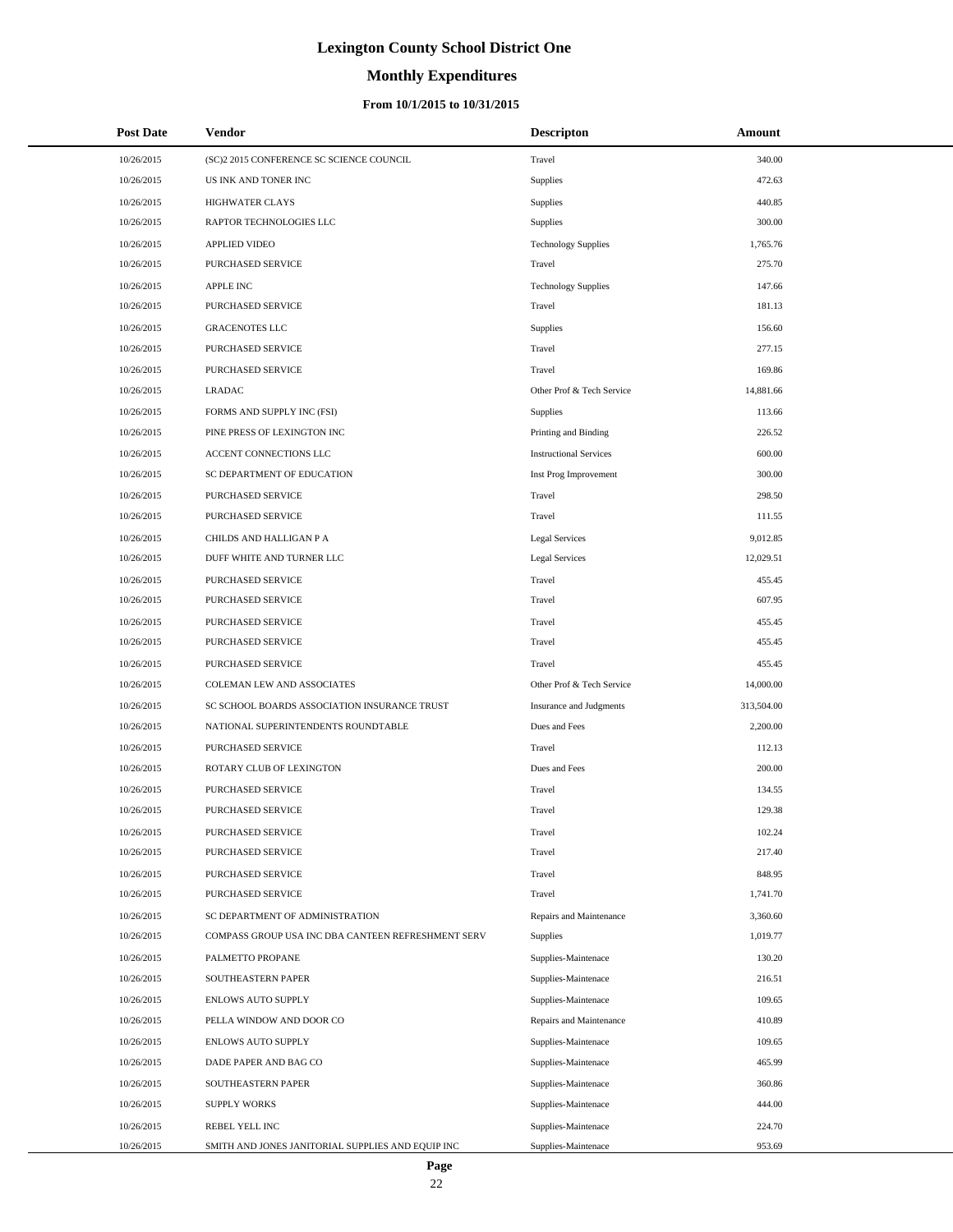# **Monthly Expenditures**

### **From 10/1/2015 to 10/31/2015**

| <b>Post Date</b> | Vendor                                            | <b>Descripton</b>          | Amount    |
|------------------|---------------------------------------------------|----------------------------|-----------|
| 10/26/2015       | <b>SUPPLY WORKS</b>                               | Supplies-Maintenace        | 116.84    |
| 10/26/2015       | DADE PAPER AND BAG CO                             | Supplies-Maintenace        | 465.99    |
| 10/26/2015       | SMITH AND JONES JANITORIAL SUPPLIES AND EQUIP INC | Supplies-Maintenace        | 683.51    |
| 10/26/2015       | SOUTHEASTERN PAPER                                | Supplies-Maintenace        | 843.96    |
| 10/26/2015       | SOUTHEASTERN PAPER                                | Supplies-Maintenace        | 784.31    |
| 10/26/2015       | SMITH AND JONES JANITORIAL SUPPLIES AND EQUIP INC | Supplies-Maintenace        | 290.61    |
| 10/26/2015       | SMITH AND JONES JANITORIAL SUPPLIES AND EQUIP INC | Supplies-Maintenace        | 415.10    |
| 10/26/2015       | DADE PAPER AND BAG CO                             | Supplies-Maintenace        | 1,003.23  |
| 10/26/2015       | SOUTHEASTERN PAPER                                | Supplies-Maintenace        | 721.72    |
| 10/26/2015       | <b>WW GRAINGER</b>                                | Supplies-Maintenace        | 311.37    |
| 10/26/2015       | <b>SUPPLY WORKS</b>                               | Supplies-Maintenace        | 116.84    |
| 10/26/2015       | ENLOWS AUTO SUPPLY                                | Supplies-Maintenace        | 109.65    |
| 10/26/2015       | <b>SUPPLY WORKS</b>                               | Supplies-Maintenace        | 112.29    |
| 10/26/2015       | DADE PAPER AND BAG CO                             | Supplies-Maintenace        | 559.18    |
| 10/26/2015       | MIDCAROLINA ELEC COOP INC                         | <b>Public Utilities</b>    | 16,546.00 |
| 10/26/2015       | MIDCAROLINA ELEC COOP INC                         | <b>Public Utilities</b>    | 11,294.00 |
| 10/26/2015       | ANIXTER POWER SOLUTIONS LLC                       | Supplies-Maintenace        | 390.55    |
| 10/26/2015       | DADE PAPER AND BAG CO                             | Supplies-Maintenace        | 410.07    |
| 10/26/2015       | SOUTHEASTERN PAPER                                | Supplies-Maintenace        | 909.36    |
| 10/26/2015       | <b>WW GRAINGER</b>                                | Supplies-Maintenace        | 153.31    |
| 10/26/2015       | SMITH AND JONES JANITORIAL SUPPLIES AND EQUIP INC | Supplies-Maintenace        | 919.67    |
| 10/26/2015       | MIDCAROLINA ELEC COOP INC                         | <b>Public Utilities</b>    | 7,228.00  |
| 10/26/2015       | <b>SUPPLY WORKS</b>                               | Supplies-Maintenace        | 210.78    |
| 10/26/2015       | DADE PAPER AND BAG CO                             | Supplies-Maintenace        | 501.62    |
| 10/26/2015       | SMITH AND JONES JANITORIAL SUPPLIES AND EQUIP INC | Supplies-Maintenace        | 235.40    |
| 10/26/2015       | SOUTHEASTERN PAPER                                | Supplies-Maintenace        | 721.72    |
| 10/26/2015       | SPARROW AND KENNEDY TRACTOR CO INC                | Repairs and Maintenance    | 484.71    |
| 10/26/2015       | <b>ENLOWS AUTO SUPPLY</b>                         | Supplies-Maintenace        | 109.66    |
| 10/26/2015       | SMITH AND JONES JANITORIAL SUPPLIES AND EQUIP INC | Supplies-Maintenace        | 134.02    |
| 10/26/2015       | PURCHASED SERVICE                                 | Travel                     | 479.55    |
| 10/26/2015       | PURCHASED SERVICE                                 | Travel                     | 435.28    |
| 10/26/2015       | PURCHASED SERVICE                                 | Travel                     | 530.15    |
| 10/26/2015       | PURCHASED SERVICE                                 | Travel                     | 156.40    |
| 10/26/2015       | PURCHASED SERVICE                                 | Travel                     | 677.93    |
| 10/26/2015       | PURCHASED SERVICE                                 | Travel                     | 227.82    |
| 10/26/2015       | <b>VELVETEX</b>                                   | <b>Supplies</b>            | 878.77    |
| 10/26/2015       | SC SCHOOL BOARDS ASSOCIATION INSURANCE TRUST      | Insurance and Judgments    | 78,376.00 |
| 10/26/2015       | SNUFFER, ROBERT                                   | Other Prof & Tech Service  | 120.00    |
| 10/26/2015       | LOOKABILL, JOHN T                                 | Other Prof & Tech Service  | 180.00    |
| 10/26/2015       | <b>BARBER, DARYL SCOTT</b>                        | Other Prof & Tech Service  | 180.00    |
| 10/26/2015       | BLACK, CALEB JAMES                                | Other Prof & Tech Service  | 180.00    |
| 10/26/2015       | HAIGLER III, THOMAS I                             | Other Prof & Tech Service  | 180.00    |
| 10/26/2015       | HART, MICHAEL JOSEPH                              | Other Prof & Tech Service  | 180.00    |
| 10/26/2015       | <b>IBM CORPORATION</b>                            | <b>Technology Supplies</b> | 118.77    |
| 10/26/2015       | <b>ADM SIGNS</b>                                  | Supplies                   | 365.94    |
| 10/26/2015       | <b>ANOTHER PRINTER</b>                            | Printing and Binding       | 211.74    |
| 10/26/2015       | PURCHASED SERVICE                                 | Travel                     | 320.25    |
| 10/26/2015       | PURCHASED SERVICE                                 | Travel                     | 211.89    |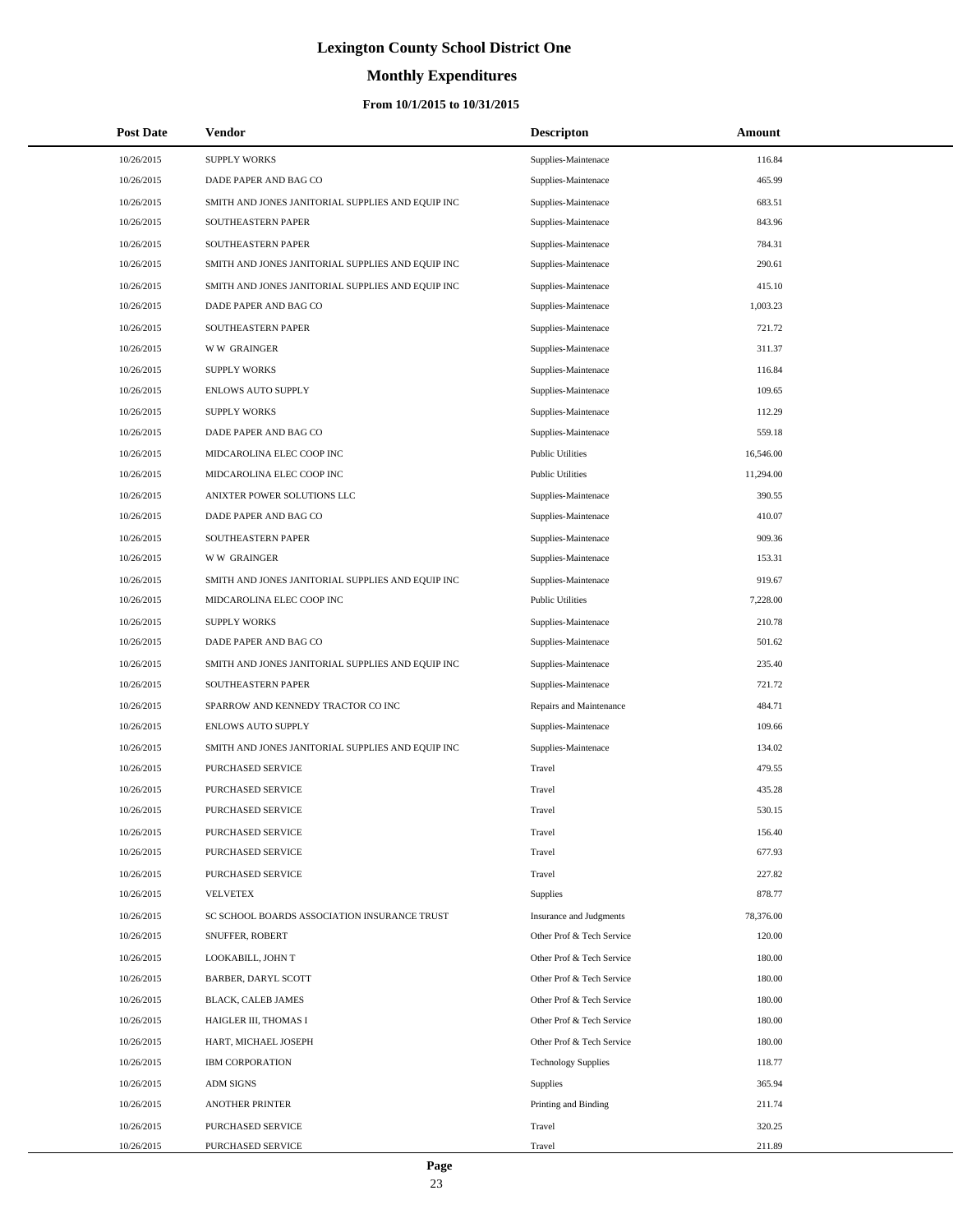# **Monthly Expenditures**

| <b>Post Date</b> | <b>Vendor</b>                    | <b>Descripton</b>         | Amount    |
|------------------|----------------------------------|---------------------------|-----------|
| 10/26/2015       | PURCHASED SERVICE                | Travel                    | 386.98    |
| 10/26/2015       | PURCHASED SERVICE                | Travel                    | 101.20    |
| 10/26/2015       | PURCHASED SERVICE                | Travel                    | 381.80    |
| 10/26/2015       | PURCHASED SERVICE                | Travel                    | 250.99    |
| 10/26/2015       | PURCHASED SERVICE                | Travel                    | 263.35    |
| 10/26/2015       | PURCHASED SERVICE                | Travel                    | 215.63    |
| 10/26/2015       | PURCHASED SERVICE                | Travel                    | 156.98    |
| 10/26/2015       | PURCHASED SERVICE                | Travel                    | 161.00    |
| 10/26/2015       | PURCHASED SERVICE                | Travel                    | 311.94    |
| 10/26/2015       | PURCHASED SERVICE                | Travel                    | 177.10    |
| 10/26/2015       | PURCHASED SERVICE                | Travel                    | 187.74    |
| 10/26/2015       | PURCHASED SERVICE                | Travel                    | 150.13    |
| 10/26/2015       | PURCHASED SERVICE                | Travel                    | 205.85    |
| 10/26/2015       | PURCHASED SERVICE                | Travel                    | 115.00    |
| 10/26/2015       | PURCHASED SERVICE                | Travel                    | 124.49    |
| 10/26/2015       | PURCHASED SERVICE                | Travel                    | 107.53    |
| 10/26/2015       | PURCHASED SERVICE                | Travel                    | 141.16    |
| 10/26/2015       | US INK AND TONER INC             | Supplies                  | 438.52    |
| 10/26/2015       | PURCHASED SERVICE                | Travel                    | 243.80    |
| 10/26/2015       | PURCHASED SERVICE                | Travel                    | 157.84    |
| 10/26/2015       | PURCHASED SERVICE                | Travel                    | 145.48    |
| 10/26/2015       | <b>GS2 ENGINEERING INC</b>       | <b>Building</b>           | 1,845.00  |
| 10/26/2015       | CENTRAL HEATING AND A/C          | Equipment - Nonexpendable | 33,399.34 |
| 10/26/2015       | <b>US FOODS</b>                  | Supplies                  | 370.42    |
| 10/26/2015       | <b>LAND O'LAKES INC</b>          | Food                      | 459.95    |
| 10/26/2015       | <b>US FOODS</b>                  | Food                      | 6,370.10  |
| 10/26/2015       | EARTHGRAINS BAKING COMPANIES INC | <b>Bread</b>              | 145.00    |
| 10/26/2015       | BORDEN DAIRY CO OF SC LLC        | Milk                      | 836.40    |
| 10/26/2015       | SENN BROTHERS INC                | Produce                   | 833.76    |
| 10/26/2015       | <b>US FOODS</b>                  | Supplies                  | 181.86    |
| 10/26/2015       | <b>LAND O'LAKES INC</b>          | Food                      | 218.34    |
| 10/26/2015       | <b>US FOODS</b>                  | Food                      | 1,506.61  |
| 10/26/2015       | EARTHGRAINS BAKING COMPANIES INC | <b>Bread</b>              | 121.25    |
| 10/26/2015       | BORDEN DAIRY CO OF SC LLC        | Milk                      | 800.04    |
| 10/26/2015       | SENN BROTHERS INC                | Produce                   | 304.80    |
| 10/26/2015       | <b>US FOODS</b>                  | Supplies                  | 968.68    |
| 10/26/2015       | LAND O'LAKES INC                 | Food                      | 459.95    |
| 10/26/2015       | US FOODS                         | Food                      | 10,589.77 |
| 10/26/2015       | BORDEN DAIRY CO OF SC LLC        | Milk                      | 443.80    |
| 10/26/2015       | SENN BROTHERS INC                | Produce                   | 508.12    |
| 10/26/2015       | <b>US FOODS</b>                  | Supplies                  | 453.16    |
| 10/26/2015       | LAND O'LAKES INC                 | Food                      | 112.50    |
| 10/26/2015       | <b>US FOODS</b>                  | Food                      | 2,786.32  |
| 10/26/2015       | BORDEN DAIRY CO OF SC LLC        | Milk                      | 2,243.13  |
| 10/26/2015       | SENN BROTHERS INC                | Produce                   | 510.92    |
| 10/26/2015       | US FOODS                         | Supplies                  | 236.16    |
| 10/26/2015       | LAND O'LAKES INC                 | Food                      | 357.95    |
| 10/26/2015       | TRIDENT BEVERAGE INC             | Food                      | 576.00    |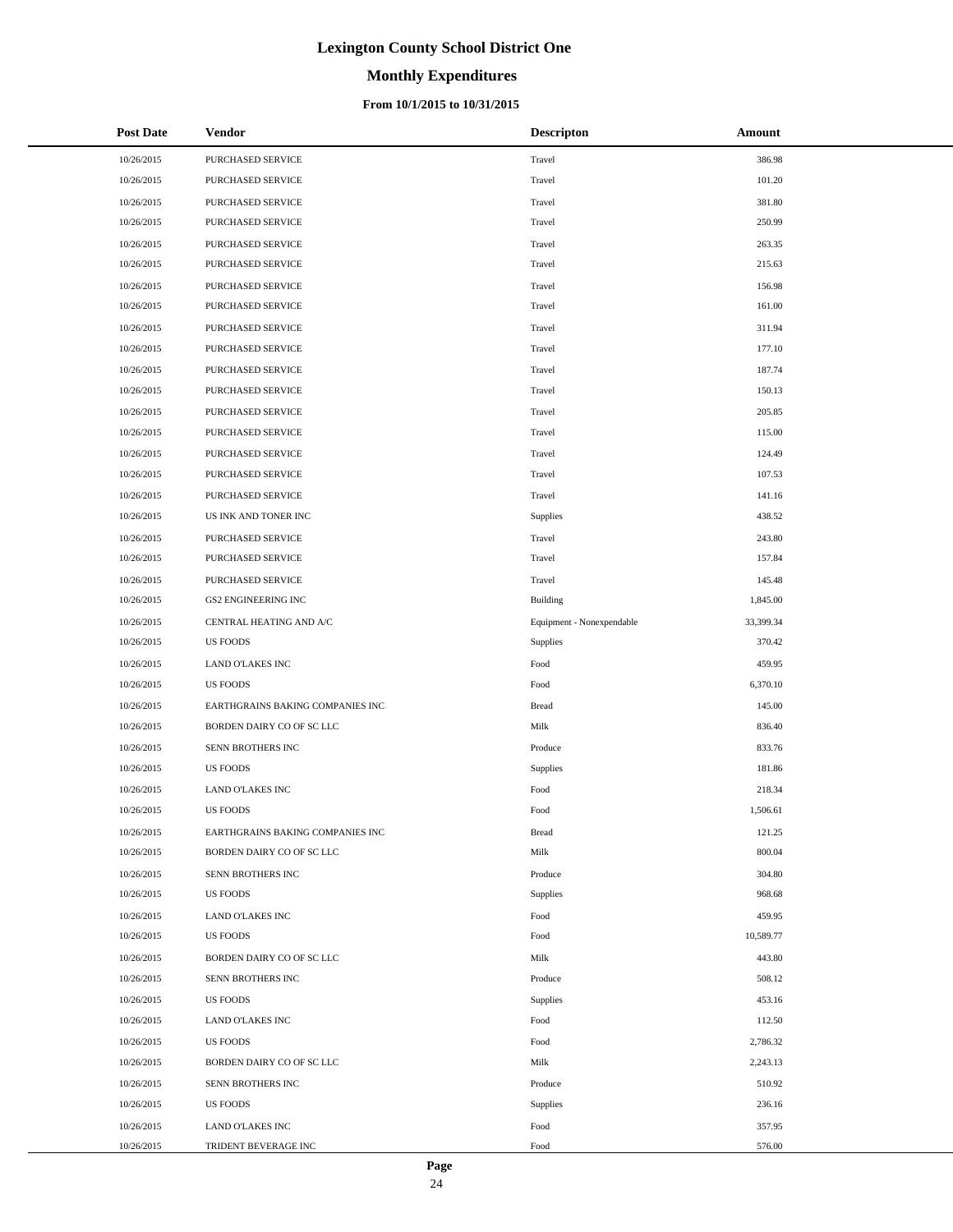# **Monthly Expenditures**

### **From 10/1/2015 to 10/31/2015**

| <b>Post Date</b> | <b>Vendor</b>                    | <b>Descripton</b> | Amount   |  |
|------------------|----------------------------------|-------------------|----------|--|
| 10/26/2015       | <b>US FOODS</b>                  | Food              | 3,241.98 |  |
| 10/26/2015       | BORDEN DAIRY CO OF SC LLC        | Milk              | 751.68   |  |
| 10/26/2015       | SENN BROTHERS INC                | Produce           | 617.19   |  |
| 10/26/2015       | <b>US FOODS</b>                  | Supplies          | $-14.01$ |  |
| 10/26/2015       | LAND O'LAKES INC                 | Food              | 112.50   |  |
| 10/26/2015       | <b>US FOODS</b>                  | Food              | 2,905.65 |  |
| 10/26/2015       | BORDEN DAIRY CO OF SC LLC        | Milk              | 1,724.24 |  |
| 10/26/2015       | SENN BROTHERS INC                | Produce           | 470.58   |  |
| 10/26/2015       | <b>US FOODS</b>                  | Supplies          | 119.84   |  |
| 10/26/2015       | <b>US FOODS</b>                  | Food              | 1,021.23 |  |
| 10/26/2015       | BORDEN DAIRY CO OF SC LLC        | Milk              | 74.34    |  |
| 10/26/2015       | SENN BROTHERS INC                | Produce           | 237.02   |  |
| 10/26/2015       | <b>US FOODS</b>                  | Supplies          | 372.28   |  |
| 10/26/2015       | <b>US FOODS</b>                  | Food              | 3,229.35 |  |
| 10/26/2015       | BORDEN DAIRY CO OF SC LLC        | Milk              | 364.80   |  |
| 10/26/2015       | SENN BROTHERS INC                | Produce           | 707.38   |  |
| 10/26/2015       | LAND O'LAKES INC                 | Food              | 112.50   |  |
| 10/26/2015       | BORDEN DAIRY CO OF SC LLC        | Milk              | 609.05   |  |
| 10/26/2015       | <b>US FOODS</b>                  | Supplies          | 262.58   |  |
| 10/26/2015       | <b>LAND O'LAKES INC</b>          | Food              | 112.50   |  |
| 10/26/2015       | <b>US FOODS</b>                  | Food              | 5,002.25 |  |
| 10/26/2015       | BORDEN DAIRY CO OF SC LLC        | Milk              | 2,016.07 |  |
| 10/26/2015       | SENN BROTHERS INC                | Produce           | 410.26   |  |
| 10/26/2015       | <b>US FOODS</b>                  | Supplies          | 323.18   |  |
| 10/26/2015       | LAND O'LAKES INC                 | Food              | 112.50   |  |
| 10/26/2015       | <b>US FOODS</b>                  | Food              | 4,738.32 |  |
| 10/26/2015       | BORDEN DAIRY CO OF SC LLC        | Milk              | 1,377.52 |  |
| 10/26/2015       | SENN BROTHERS INC                | Produce           | 547.85   |  |
| 10/26/2015       | <b>US FOODS</b>                  | Supplies          | 322.69   |  |
| 10/26/2015       | LAND O'LAKES INC                 | Food              | 112.50   |  |
| 10/26/2015       | <b>US FOODS</b>                  | Food              | 2,205.93 |  |
| 10/26/2015       | BORDEN DAIRY CO OF SC LLC        | Milk              | 1,009.51 |  |
| 10/26/2015       | SENN BROTHERS INC                | Produce           | 554.43   |  |
| 10/26/2015       | <b>US FOODS</b>                  | Supplies          | 373.34   |  |
| 10/26/2015       | <b>US FOODS</b>                  | Food              | 3,127.85 |  |
| 10/26/2015       | BORDEN DAIRY CO OF SC LLC        | Milk              | 830.08   |  |
| 10/26/2015       | SENN BROTHERS INC                | Produce           | 480.82   |  |
| 10/26/2015       | <b>US FOODS</b>                  | Supplies          | 193.78   |  |
| 10/26/2015       | LAND O'LAKES INC                 | Food              | 245.45   |  |
| 10/26/2015       | <b>US FOODS</b>                  | Food              | 8,831.57 |  |
| 10/26/2015       | EARTHGRAINS BAKING COMPANIES INC | <b>Bread</b>      | 185.00   |  |
| 10/26/2015       | BORDEN DAIRY CO OF SC LLC        | Milk              | 755.49   |  |
| 10/26/2015       | SENN BROTHERS INC                | Produce           | 801.56   |  |
| 10/26/2015       | <b>US FOODS</b>                  | Supplies          | 300.62   |  |
| 10/26/2015       | LAND O'LAKES INC                 | Food              | 112.50   |  |
| 10/26/2015       | <b>US FOODS</b>                  | Food              | 2,954.07 |  |
| 10/26/2015       | BORDEN DAIRY CO OF SC LLC        | Milk              | 582.84   |  |
| 10/26/2015       | SENN BROTHERS INC                | Produce           | 236.25   |  |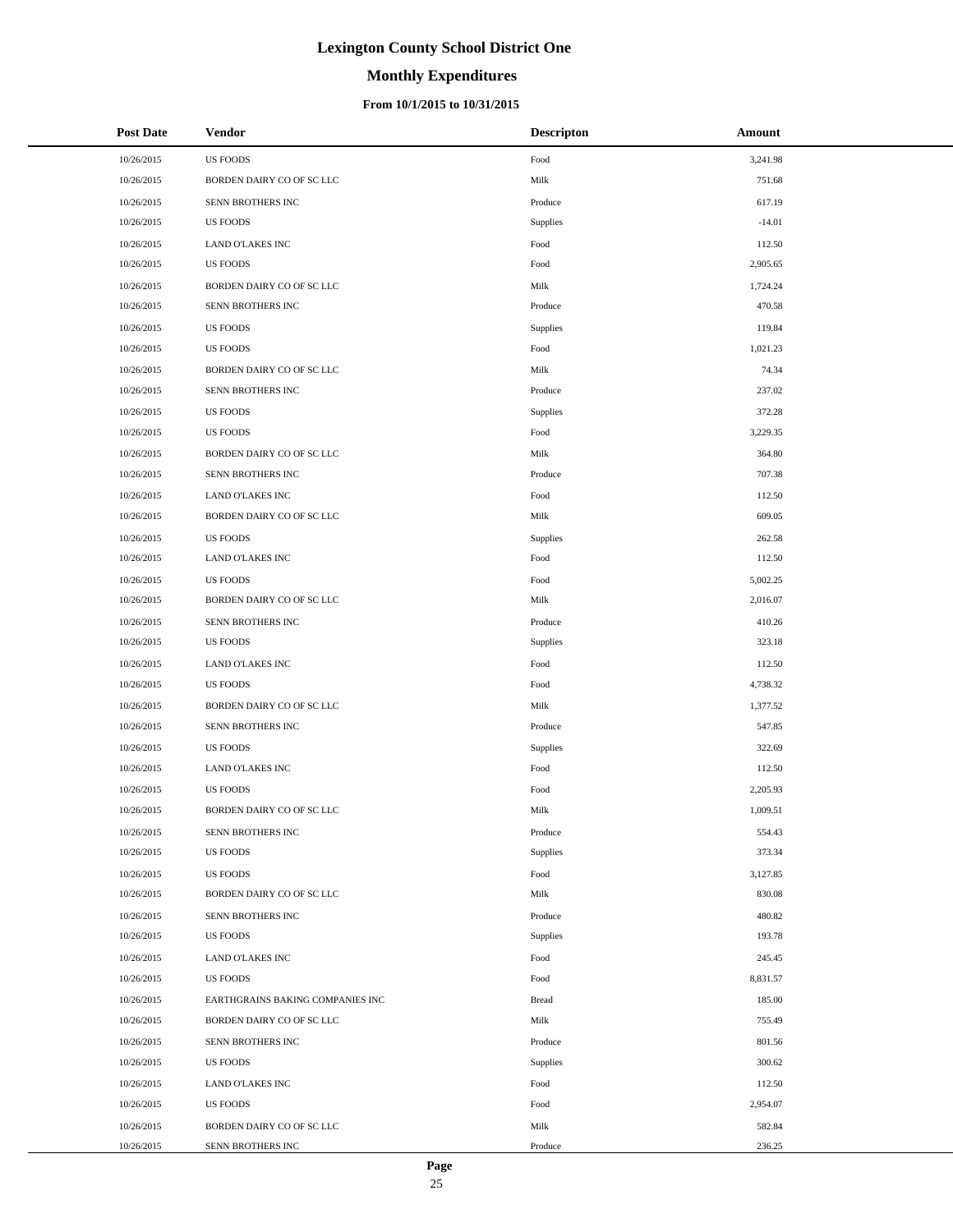# **Monthly Expenditures**

### **From 10/1/2015 to 10/31/2015**

| <b>Post Date</b> | Vendor                           | <b>Descripton</b> | Amount   |
|------------------|----------------------------------|-------------------|----------|
| 10/26/2015       | <b>US FOODS</b>                  | Supplies          | 304.46   |
| 10/26/2015       | TRIDENT BEVERAGE INC             | Food              | 768.00   |
| 10/26/2015       | <b>US FOODS</b>                  | Food              | 3,726.13 |
| 10/26/2015       | BORDEN DAIRY CO OF SC LLC        | Milk              | 420.26   |
| 10/26/2015       | SENN BROTHERS INC                | Produce           | 626.51   |
| 10/26/2015       | <b>US FOODS</b>                  | Food              | 2,888.41 |
| 10/26/2015       | BORDEN DAIRY CO OF SC LLC        | Milk              | 779.67   |
| 10/26/2015       | SENN BROTHERS INC                | Produce           | 432.53   |
| 10/26/2015       | <b>US FOODS</b>                  | Supplies          | 145.02   |
| 10/26/2015       | LAND O'LAKES INC                 | Food              | 112.50   |
| 10/26/2015       | TRIDENT BEVERAGE INC             | Food              | 384.00   |
| 10/26/2015       | <b>US FOODS</b>                  | Food              | 1,384.21 |
| 10/26/2015       | BORDEN DAIRY CO OF SC LLC        | Milk              | 480.63   |
| 10/26/2015       | SENN BROTHERS INC                | Produce           | 538.19   |
| 10/26/2015       | <b>US FOODS</b>                  | Supplies          | 359.40   |
| 10/26/2015       | LAND O'LAKES INC                 | Food              | 112.50   |
| 10/26/2015       | <b>US FOODS</b>                  | Food              | 3,289.47 |
| 10/26/2015       | BORDEN DAIRY CO OF SC LLC        | Milk              | 1,017.91 |
| 10/26/2015       | SENN BROTHERS INC                | Produce           | 858.40   |
| 10/26/2015       | <b>US FOODS</b>                  | Supplies          | 350.91   |
| 10/26/2015       | <b>US FOODS</b>                  | Food              | 2,912.49 |
| 10/26/2015       | BORDEN DAIRY CO OF SC LLC        | Milk              | $-94.49$ |
| 10/26/2015       | SENN BROTHERS INC                | Produce           | 736.65   |
| 10/26/2015       | <b>US FOODS</b>                  | Supplies          | 264.89   |
| 10/26/2015       | LAND O'LAKES INC                 | Food              | 112.50   |
| 10/26/2015       | <b>US FOODS</b>                  | Food              | 1,281.36 |
| 10/26/2015       | BORDEN DAIRY CO OF SC LLC        | Milk              | 702.12   |
| 10/26/2015       | SENN BROTHERS INC                | Produce           | 428.09   |
| 10/26/2015       | PURCHASED SERVICE                | Travel            | 145.19   |
| 10/26/2015       | <b>US FOODS</b>                  | Supplies          | 224.67   |
| 10/26/2015       | <b>US FOODS</b>                  | Food              | 6,830.16 |
| 10/26/2015       | EARTHGRAINS BAKING COMPANIES INC | <b>Bread</b>      | 125.00   |
| 10/26/2015       | BORDEN DAIRY CO OF SC LLC        | Milk              | 797.15   |
| 10/26/2015       | SENN BROTHERS INC                | Produce           | 1,628.33 |
| 10/26/2015       | <b>US FOODS</b>                  | Supplies          | 351.99   |
| 10/26/2015       | LAND O'LAKES INC                 | Food              | 112.50   |
| 10/26/2015       | <b>US FOODS</b>                  | Food              | 2,551.61 |
| 10/26/2015       | EARTHGRAINS BAKING COMPANIES INC | <b>Bread</b>      | 115.00   |
| 10/26/2015       | BORDEN DAIRY CO OF SC LLC        | Milk              | 1,234.78 |
| 10/26/2015       | SENN BROTHERS INC                | Produce           | 504.32   |
| 10/26/2015       | <b>US FOODS</b>                  | Supplies          | 200.80   |
| 10/26/2015       | LAND O'LAKES INC                 | Food              | 112.50   |
| 10/26/2015       | <b>US FOODS</b>                  | Food              | 2,482.30 |
| 10/26/2015       | BORDEN DAIRY CO OF SC LLC        | Milk              | 1,255.25 |
| 10/26/2015       | SENN BROTHERS INC                | Produce           | 668.48   |
| 10/26/2015       | <b>US FOODS</b>                  | Supplies          | 336.31   |
| 10/26/2015       | LAND O'LAKES INC                 | Food              | 112.50   |
| 10/26/2015       | US FOODS                         | Food              | 1,805.78 |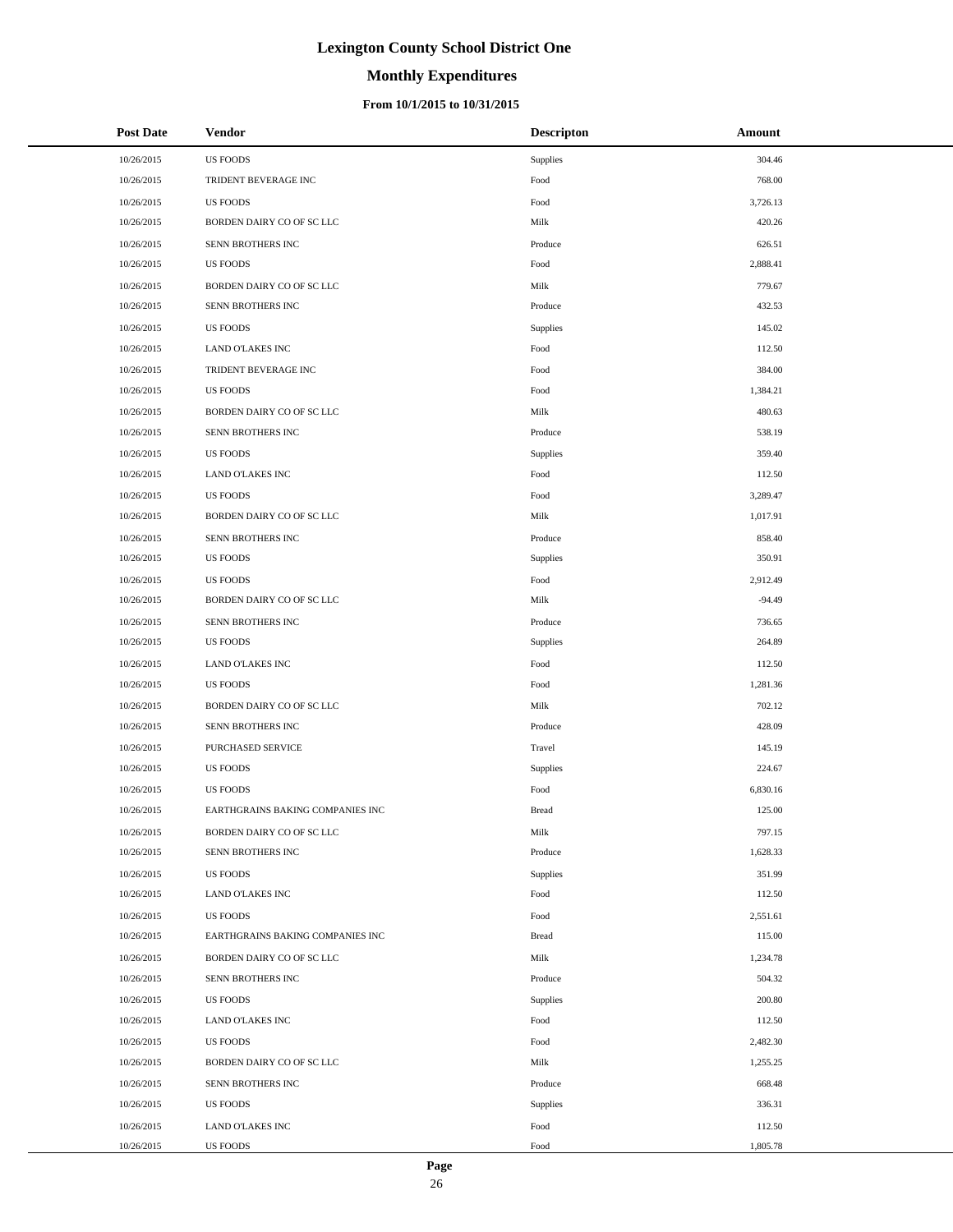# **Monthly Expenditures**

### **From 10/1/2015 to 10/31/2015**

| <b>Post Date</b> | Vendor                                      | <b>Descripton</b>              | Amount   |
|------------------|---------------------------------------------|--------------------------------|----------|
| 10/26/2015       | BORDEN DAIRY CO OF SC LLC                   | Milk                           | 432.57   |
| 10/26/2015       | SENN BROTHERS INC                           | Produce                        | 349.50   |
| 10/26/2015       | <b>US FOODS</b>                             | Supplies                       | 142.35   |
| 10/26/2015       | LAND O'LAKES INC                            | Food                           | 112.50   |
| 10/26/2015       | <b>US FOODS</b>                             | Food                           | 833.73   |
| 10/26/2015       | BORDEN DAIRY CO OF SC LLC                   | Milk                           | 555.25   |
| 10/26/2015       | SENN BROTHERS INC                           | Produce                        | 480.15   |
| 10/26/2015       | <b>US FOODS</b>                             | Supplies                       | 389.37   |
| 10/26/2015       | LAND O'LAKES INC                            | Food                           | 112.50   |
| 10/26/2015       | <b>US FOODS</b>                             | Food                           | 1,271.87 |
| 10/26/2015       | EARTHGRAINS BAKING COMPANIES INC            | <b>Bread</b>                   | 136.25   |
| 10/26/2015       | BORDEN DAIRY CO OF SC LLC                   | Milk                           | 861.67   |
| 10/26/2015       | SENN BROTHERS INC                           | Produce                        | 346.56   |
| 10/26/2015       | <b>US FOODS</b>                             | Supplies                       | 216.96   |
| 10/26/2015       | <b>US FOODS</b>                             | Food                           | 3,319.76 |
| 10/26/2015       | BORDEN DAIRY CO OF SC LLC                   | Milk                           | 320.35   |
| 10/26/2015       | SENN BROTHERS INC                           | Produce                        | 541.58   |
| 10/26/2015       | <b>LAND O'LAKES INC</b>                     | Food                           | 459.95   |
| 10/26/2015       | TRIDENT BEVERAGE INC                        | Food                           | 2,304.00 |
| 10/26/2015       | BORDEN DAIRY CO OF SC LLC                   | Milk                           | 1,076.60 |
| 10/26/2015       | <b>US FOODS</b>                             | Supplies                       | 195.03   |
| 10/26/2015       | LAND O'LAKES INC                            | Food                           | 112.50   |
| 10/26/2015       | <b>US FOODS</b>                             | Food                           | 1,356.57 |
| 10/26/2015       | EARTHGRAINS BAKING COMPANIES INC            | <b>Bread</b>                   | 119.75   |
| 10/26/2015       | BORDEN DAIRY CO OF SC LLC                   | Milk                           | 670.33   |
| 10/26/2015       | SENN BROTHERS INC                           | Produce                        | 670.16   |
| 10/26/2015       | WHITE KNOLL MIDDLE SCHOOL                   | Pupil Act-Fee/Collection Refnd | 105.00   |
| 10/26/2015       | R L BRYAN CO TEXTBOOK DEPOSITORY            | Pupil Activity                 | 441.00   |
| 10/26/2015       | INDIAN WATERS COUNCIL BOY SCOUTS OF AMERICA | Pupil Activity                 | 464.00   |
| 10/26/2015       | SCHOLASTIC CLASSROOM MAGAZINE               | Pupil Activity                 | 133.63   |
| 10/26/2015       | FORMS AND SUPPLY INC (FSI)                  | Pupil Activity                 | 2,366.57 |
| 10/26/2015       | FORMS AND SUPPLY INC (FSI)                  | Pupil Activity                 | 2,524.34 |
| 10/26/2015       | FREY SCIENTIFIC                             | Pupil Activity                 | 141.41   |
| 10/26/2015       | STOKES, JAMES LEE                           | Pupil Activity                 | 105.00   |
| 10/26/2015       | MILLER, JEFFREY J                           | Pupil Activity                 | 120.00   |
| 10/26/2015       | GILCHRIST, ANTHONY                          | Pupil Activity                 | 128.60   |
| 10/26/2015       | HEWITT, GEORGE                              | Pupil Activity                 | 102.50   |
| 10/26/2015       | O'KEEFE, DENNIS                             | Pupil Activity                 | 106.10   |
| 10/26/2015       | TALLENT, JAMES C                            | Pupil Activity                 | 107.00   |
| 10/26/2015       | SKL ENTERPRISES LLC DBA CORE COURCE GPA.COM | Pupil Activity                 | 300.00   |
| 10/26/2015       | PURCHASED SERVICE                           | Pupil Activity                 | 318.55   |
| 10/26/2015       | <b>HUDL</b>                                 | Pupil Activity                 | 400.00   |
| 10/26/2015       | ROGERS, MATTHEW                             | Pupil Activity                 | 120.00   |
| 10/26/2015       | PURCHASED SERVICE                           | Pupil Activity                 | 169.05   |
| 10/26/2015       | PURCHASED SERVICE                           | Pupil Activity                 | 118.45   |
| 10/26/2015       | CLARK, GWENDOLYN                            | Pupil Activity                 | 133.40   |
| 10/26/2015       | WHITE KNOLL MIDDLE SCHOOL                   | Pupil Activity                 | 290.02   |
| 10/26/2015       | D AND W SPORTSWEAR                          | Pupil Activity                 | 2,854.25 |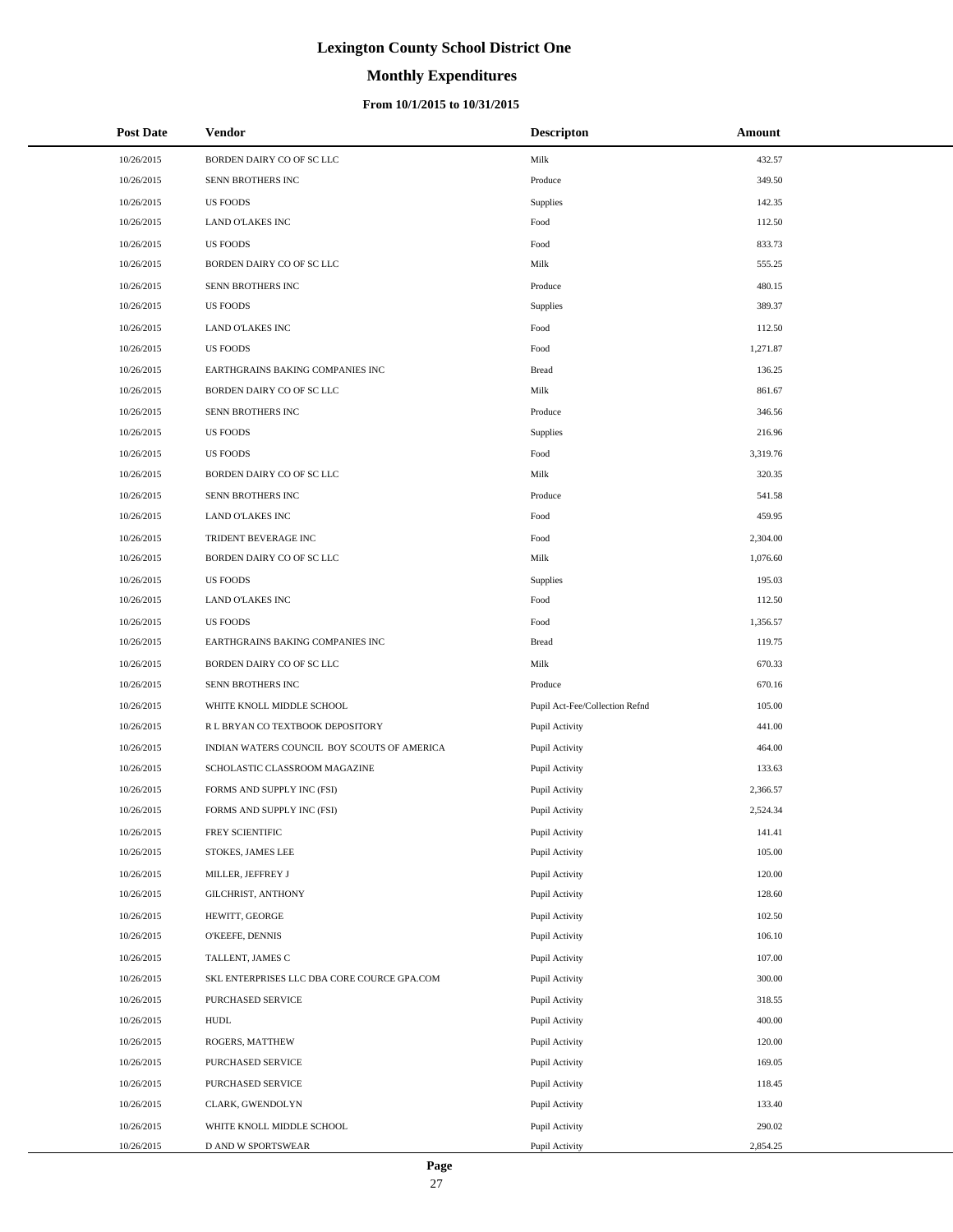# **Monthly Expenditures**

| <b>Post Date</b>         | <b>Vendor</b>                                                               | <b>Descripton</b>                          | <b>Amount</b>    |
|--------------------------|-----------------------------------------------------------------------------|--------------------------------------------|------------------|
| 10/26/2015               | <b>PURCHASED SERVICE</b>                                                    | Pupil Activity                             | 178.50           |
| 10/26/2015               | SOUTHERN SPECIAL TEES INC                                                   | Pupil Activity                             | 5,215.28         |
| 10/26/2015               | DISNEY DESTINATION LLC                                                      | Pupil Activity                             | 4,203.60         |
| 10/26/2015               | PURCHASED SERVICE                                                           | Pupil Activity                             | 400.20           |
| 10/27/2015               | FORMS AND SUPPLY INC (FSI)                                                  | Supplies                                   | 304.63           |
| 10/27/2015               | <b>HOUGHTON MIFFLIN</b>                                                     | Supplies                                   | 1,688.23         |
| 10/27/2015               | FORMS AND SUPPLY INC (FSI)                                                  | Supplies                                   | 162.43           |
| 10/27/2015               | US INK AND TONER INC                                                        | Supplies                                   | 357.28           |
| 10/27/2015               | SCHOOL SPECIALTY INC                                                        | Supplies                                   | 138.36           |
| 10/27/2015               | FISHER SCIENTIFIC COMPANY LLC                                               | Supplies-Instruction                       | 2,177.75         |
| 10/27/2015               | CDWG ACCT 305089                                                            | <b>Technology Supplies</b>                 | 487.44           |
| 10/27/2015               | CAROLINA BIOLOGICAL SUPPLY CO                                               | Supplies                                   | 344.74           |
| 10/27/2015               | TRANS STAR AUTOMOTIVE EQUIP                                                 | Repairs and Maintenance                    | 190.00           |
| 10/27/2015               | CAMBIUM LEARNING GROUP                                                      | Supplies                                   | 316.56           |
| 10/27/2015               | HAMPTON INN TRAVELERS REST                                                  | Pupil Transportation                       | 733.26           |
| 10/27/2015               | HAMPTON INN TRAVELERS REST                                                  | Travel                                     | 244.42           |
| 10/27/2015               | FORMS AND SUPPLY INC (FSI)                                                  | Supplies                                   | 169.06           |
| 10/27/2015               | SIMPLY SOUTHERN CATERING LLC                                                | Other Objects                              | 243.96           |
| 10/27/2015               | FORMS AND SUPPLY INC (FSI)                                                  | Supplies                                   | $-22.95$         |
| 10/27/2015               | <b>CULLUM SERVICES INC</b>                                                  | Repairs and Maintenance                    | 820.40           |
| 10/27/2015               | COMPASS GROUP USA INC DBA CANTEEN REFRESHMENT SERV                          | Supplies-Maintenace                        | 134.46           |
| 10/27/2015               | <b>CULLUM SERVICES INC</b>                                                  | Repairs and Maintenance                    | 1,252.23         |
| 10/27/2015               | PENHALL COMPANY                                                             | Repairs and Maintenance                    | 950.00           |
| 10/27/2015               | THERMAL RESOURCES SALES                                                     | Supplies-Maintenace                        | 25,351.51        |
| 10/27/2015               | COOK & BOARDMAN LLC                                                         | Repairs and Maintenance                    | 858.75           |
| 10/27/2015               | DADE PAPER AND BAG CO                                                       | Supplies-Maintenace                        | 931.97           |
| 10/27/2015               | SMITH AND JONES JANITORIAL SUPPLIES AND EQUIP INC                           | Supplies-Maintenace                        | 610.07           |
| 10/27/2015               | <b>BATTERIES PLUS</b>                                                       | Supplies-Maintenace                        | 746.00           |
| 10/27/2015               | <b>INTERSTATE SOLUTIONS</b>                                                 | Supplies-Maintenace                        | 186.18           |
| 10/27/2015               | SMITH AND JONES JANITORIAL SUPPLIES AND EQUIP INC                           | Supplies-Maintenace                        | 363.80           |
| 10/27/2015               | SMITH AND JONES JANITORIAL SUPPLIES AND EQUIP INC                           | Supplies-Maintenace                        | 1,017.65         |
| 10/27/2015               | <b>CULLUM SERVICES INC</b>                                                  | Repairs and Maintenance                    | 735.94           |
| 10/27/2015               | DADE PAPER AND BAG CO                                                       | Supplies-Maintenace                        | 372.79           |
| 10/27/2015               | SOUTHEASTERN PAPER                                                          | Supplies-Maintenace                        | 692.84           |
| 10/27/2015               | SMITH AND JONES JANITORIAL SUPPLIES AND EQUIP INC                           | Supplies-Maintenace                        | 119.84           |
| 10/27/2015               | <b>WW GRAINGER</b>                                                          | Supplies-Maintenace                        | 346.89           |
| 10/27/2015               | <b>JANPAK COLUMBIA</b>                                                      | Supplies-Maintenace                        | 404.73           |
| 10/27/2015               | JANPAK COLUMBIA                                                             | Supplies-Maintenace                        | 809.46           |
| 10/27/2015               | SMITH AND JONES JANITORIAL SUPPLIES AND EQUIP INC                           | Supplies-Maintenace                        | 766.77           |
| 10/27/2015               | <b>CULLUM SERVICES INC</b>                                                  | Repairs and Maintenance                    | 297.28           |
| 10/27/2015               | SMITH AND JONES JANITORIAL SUPPLIES AND EQUIP INC                           | Supplies-Maintenace                        | 181.04           |
| 10/27/2015               | MAYER ELECTRIC SUPPLY COMPANY INC                                           | Supplies-Maintenace                        | 414.63           |
| 10/27/2015               | SMITH AND JONES JANITORIAL SUPPLIES AND EQUIP INC                           | Supplies-Maintenace                        | 239.80           |
| 10/27/2015               | COASTAL CONTRACT HARDWARE INC                                               | Supplies-Maintenace                        | 875.40           |
| 10/27/2015               | MAYER ELECTRIC SUPPLY COMPANY INC                                           | Supplies-Maintenace                        | 414.62           |
| 10/27/2015               | COASTAL CONTRACT HARDWARE INC                                               | Supplies-Maintenace                        | 770.40           |
| 10/27/2015<br>10/27/2015 | SMITH AND JONES JANITORIAL SUPPLIES AND EQUIP INC<br><b>JANPAK COLUMBIA</b> | Supplies-Maintenace<br>Supplies-Maintenace | 616.32<br>809.46 |
|                          |                                                                             |                                            |                  |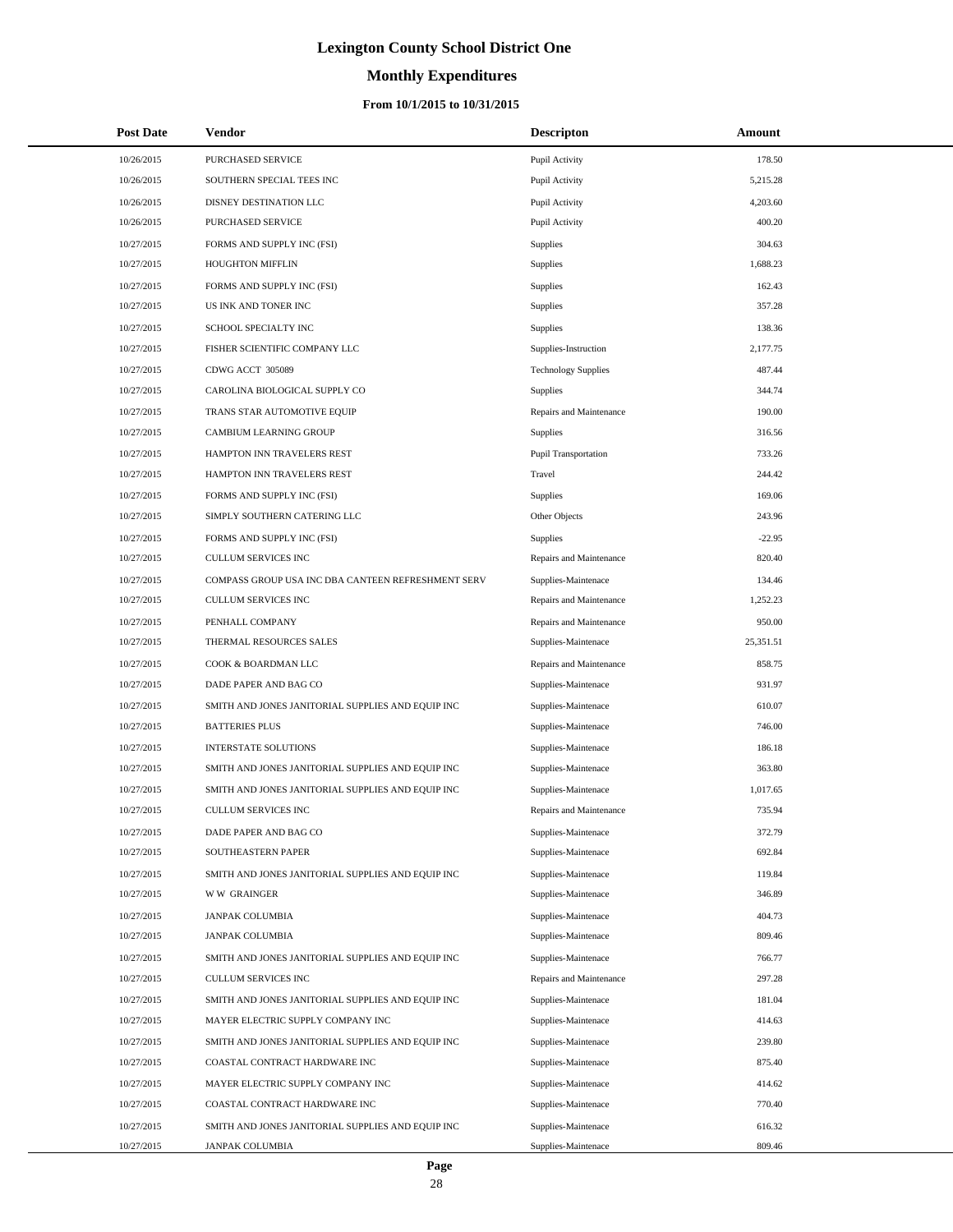# **Monthly Expenditures**

| <b>Post Date</b> | Vendor                                            | <b>Descripton</b>          | Amount    |  |
|------------------|---------------------------------------------------|----------------------------|-----------|--|
| 10/27/2015       | SMITH AND JONES JANITORIAL SUPPLIES AND EQUIP INC | Supplies-Maintenace        | 312.97    |  |
| 10/27/2015       | SURPLUS MATERIAL NETWORK INC                      | Supplies-Maintenace        | 390.55    |  |
| 10/27/2015       | RICCIARDI, CHRISTOPHER                            | Other Prof & Tech Service  | 180.00    |  |
| 10/27/2015       | MCMANUS, JOHN-PATRICK A.                          | Other Prof & Tech Service  | 120.00    |  |
| 10/27/2015       | BLACK, CALEB JAMES                                | Other Prof & Tech Service  | 180.00    |  |
| 10/27/2015       | HINZ, BRIAN E                                     | Other Prof & Tech Service  | 180.00    |  |
| 10/27/2015       | LEXINGTON PRINTING LLC                            | Printing and Binding       | 2,251.28  |  |
| 10/27/2015       | COMMUNICATION MANAGEMENT INC                      | <b>Technology Supplies</b> | 2,938.63  |  |
| 10/27/2015       | COMMUNICATION MANAGEMENT INC                      | <b>Technology Supplies</b> | 1,847.03  |  |
| 10/27/2015       | DIGITAL OFFICE SOLUTIONS INC                      | Repairs and Maintenance    | 763.85    |  |
| 10/27/2015       | COMMUNICATION MANAGEMENT INC                      | <b>Technology Supplies</b> | 3,499.71  |  |
| 10/27/2015       | SCHOLASTIC INC                                    | <b>Supplies</b>            | 204.00    |  |
| 10/27/2015       | PITSCO EDUCATION HEARILY AND COMPANY              | Supplies                   | 802.50    |  |
| 10/27/2015       | ARMSTRONG MEDICAL INDUSTRIES INC                  | Supplies                   | 1.201.78  |  |
| 10/27/2015       | JUNIOR BUS TOURS INC                              | Travel                     | 2,475.00  |  |
| 10/27/2015       | CAROLINA BIOLOGICAL SUPPLY CO                     | <b>Supplies</b>            | 294.50    |  |
| 10/27/2015       | COMPUTER DESIGN CONSULTING SERVICE LLC            | Printing and Binding       | 551.05    |  |
| 10/27/2015       | MEAD & HUNT INC                                   | Building                   | 437.50    |  |
| 10/27/2015       | NUIDEA SCHOOL SUPPLY CO                           | <b>Supplies</b>            | 3,887.44  |  |
| 10/27/2015       | COMMUNICATION MANAGEMENT INC                      | <b>Technology Supplies</b> | 6,809.93  |  |
| 10/27/2015       | COMMUNICATION MANAGEMENT INC                      | <b>Technology Supplies</b> | 27,830.50 |  |
| 10/27/2015       | BLICK ART MATERIALS LLC                           | Pupil Activity             | 324.50    |  |
| 10/27/2015       | FORMS AND SUPPLY INC (FSI)                        | Pupil Activity             | 122.24    |  |
| 10/27/2015       | FISHER SCIENTIFIC COMPANY LLC                     | Pupil Activity             | 5,309.81  |  |
| 10/27/2015       | VARSITY SPIRIT FASHIONS AND SUPPLIES LLC          | Pupil Activity             | 160.50    |  |
| 10/27/2015       | SC ATHLETIC COACHES ASSOCIATION                   | Pupil Activity             | 200.00    |  |
| 10/27/2015       | MCR INC OF COLUMBIA                               | Pupil Activity             | 380.01    |  |
| 10/27/2015       | X GRAIN SPORTWEAR                                 | Pupil Activity             | 434.00    |  |
| 10/27/2015       | T AND T SPORTS                                    | Pupil Activity             | 547.84    |  |
| 10/27/2015       | KROSSOVER INTELLIGENCE INC                        | Pupil Activity             | 1,439.10  |  |
| 10/27/2015       | RICHLAND NORTHEAST HIGH SCHOOL                    | Pupil Activity             | 275.00    |  |
| 10/27/2015       | CAUGHMAN'S MEAT PLANT INC                         | Pupil Activity             | 2,745.01  |  |
| 10/27/2015       | VARSITY SPIRIT FASHIONS AND SUPPLIES LLC          | Pupil Activity             | 10,512.30 |  |
| 10/28/2015       | FORMS AND SUPPLY INC (FSI)                        | <b>Supplies</b>            | 249.26    |  |
| 10/28/2015       | WEST MUSIC CO                                     | <b>Supplies</b>            | 175.00    |  |
| 10/28/2015       | FORMS AND SUPPLY INC (FSI)                        | Supplies                   | 122.41    |  |
| 10/28/2015       | FORMS AND SUPPLY INC (FSI)                        | <b>Supplies</b>            | 346.81    |  |
| 10/28/2015       | EXPEDITIONARY LEARNING OUTWARD BOUND INC          | Inst Prog Improvement      | 21,000.00 |  |
| 10/28/2015       | BLICK ART MATERIALS LLC                           | Supplies                   | 593.02    |  |
| 10/28/2015       | NEOPOST USA INC                                   | Supplies                   | 141.24    |  |
| 10/28/2015       | MUSICIAN SUPPLY                                   | Repairs and Maintenance    | 129.00    |  |
| 10/28/2015       | MUSICIAN SUPPLY                                   | Supplies                   | 160.50    |  |
| 10/28/2015       | FREESTYLE PHOTOGRAPHIC SUPPLIES                   | Supplies                   | 204.04    |  |
| 10/28/2015       | BARNES & NOBLE BOOKSELLERS INC                    | Supplies                   | 1,216.00  |  |
| 10/28/2015       | BRAINPOP.COM LLC                                  | Software Renewal/Agreemen  | 130.00    |  |
| 10/28/2015       | CERTIFIED TRANSLATION SERVICES                    | Other Prof & Tech Service  | 137.40    |  |
| 10/28/2015       | BARNES & NOBLE BOOKSELLERS INC                    | <b>Supplies</b>            | 621.45    |  |
| 10/28/2015       | GS2 ENGINEERING INC                               | Other Prof & Tech Service  | 8,950.00  |  |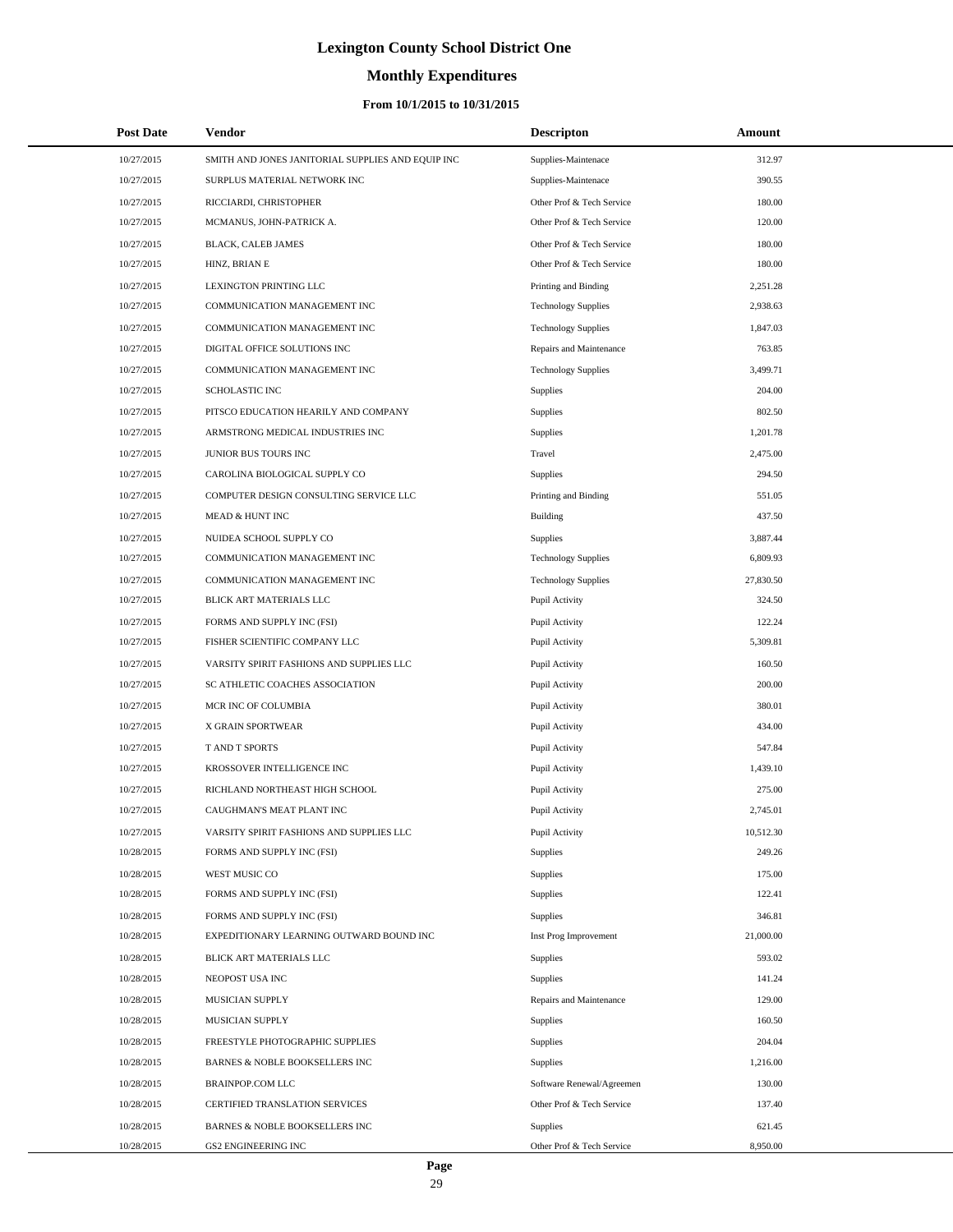# **Monthly Expenditures**

### **From 10/1/2015 to 10/31/2015**

| <b>Post Date</b> | Vendor                                      | <b>Descripton</b>          | Amount    |
|------------------|---------------------------------------------|----------------------------|-----------|
| 10/28/2015       | <b>CK SUPPLY</b>                            | Supplies-Maintenace        | 369.79    |
| 10/28/2015       | CITY ELECTRIC SUPPLY CO                     | Supplies-Maintenace        | 307.77    |
| 10/28/2015       | SUBURBAN PROPANE                            | Energy                     | 302.68    |
| 10/28/2015       | CK SUPPLY                                   | Supplies-Maintenace        | 295.83    |
| 10/28/2015       | <b>CK SUPPLY</b>                            | Supplies-Maintenace        | 725.89    |
| 10/28/2015       | <b>CK SUPPLY</b>                            | Supplies-Maintenace        | 295.83    |
| 10/28/2015       | CITY ELECTRIC SUPPLY CO                     | Supplies-Maintenace        | 307.78    |
| 10/28/2015       | <b>BUSINESS SERVICES</b>                    | Supplies-Maintenace        | 390.53    |
| 10/28/2015       | <b>CK SUPPLY</b>                            | Supplies-Maintenace        | 320.33    |
| 10/28/2015       | GATEWAY SUPPLY CO INC                       | Supplies-Maintenace        | 238.97    |
| 10/28/2015       | POSITIVE PROMOTIONS                         | Supplies                   | 1,792.03  |
| 10/28/2015       | SC DEPARTMENT OF REVENUE (SALES TAX RETURN) | Supplies                   | 113.52    |
| 10/28/2015       | SMITH, SAMUEL STEWART                       | Other Prof & Tech Service  | 180.00    |
| 10/28/2015       | SMITH, BRIAN                                | Other Prof & Tech Service  | 180.00    |
| 10/28/2015       | YOUNG, MATTHEW                              | Other Prof & Tech Service  | 120.00    |
| 10/28/2015       | MCMANUS, JOHN-PATRICK A.                    | Other Prof & Tech Service  | 180.00    |
| 10/28/2015       | SMITH, BRIAN                                | Other Prof & Tech Service  | 180.00    |
| 10/28/2015       | <b>SCHOOL CHECK IN</b>                      | Supplies                   | 446.73    |
| 10/28/2015       | SC DEPARTMENT OF SOCIAL SERVICES            | Other Prof & Tech Service  | 176.00    |
| 10/28/2015       | <b>EMERGENT LLC</b>                         | Software Renewal/Agreemen  | 629.11    |
| 10/28/2015       | <b>LENOVO US</b>                            | <b>Technology Supplies</b> | 2,126.09  |
| 10/28/2015       | <b>GATTIS PRO AUDIO</b>                     | <b>Technology Supplies</b> | 144.45    |
| 10/28/2015       | ACE EDUCATIONAL SUPPLIES INC                | Supplies                   | 178.05    |
| 10/28/2015       | ACE EDUCATIONAL SUPPLIES INC                | Supplies                   | 391.07    |
| 10/28/2015       | SCHOLASTIC INC                              | Supplies                   | 3,120.00  |
| 10/28/2015       | FORMS AND SUPPLY INC (FSI)                  | Supplies                   | 197.90    |
| 10/28/2015       | FRANKLIN COVEY CO (EDUCATION DIV)           | Inst Prog Improvement      | 3,086.32  |
| 10/28/2015       | <b>NCS PEARSON</b>                          | <b>Technology Supplies</b> | 719.04    |
| 10/28/2015       | CENGAGE LEARNING                            | Supplies                   | 2,676.70  |
| 10/28/2015       | PURCHASED SERVICE                           | Supplies                   | 250.00    |
| 10/28/2015       | <b>PURCHASED SERVICE</b>                    | Supplies                   | 250.00    |
| 10/28/2015       | PURCHASED SERVICE                           | Supplies                   | 250.00    |
| 10/28/2015       | PURCHASED SERVICE                           | Supplies                   | 250.00    |
| 10/28/2015       | PALMETTO CONSTRUCTION SERVICES              | Building                   | 340.00    |
| 10/28/2015       | EDCON INC                                   | Building                   | 44,916.00 |
| 10/28/2015       | DEERE AND COMPANY                           | Equipment - Nonexpendable  | 28,326.85 |
| 10/28/2015       | TRIDENT BEVERAGE INC                        | Food                       | 192.00    |
| 10/28/2015       | CELL PHONE REPAIR OF SC                     | Pupil Activity             | 474.00    |
| 10/28/2015       | BARNES & NOBLE BOOKSELLERS INC              | Pupil Activity             | 1,768.97  |
| 10/28/2015       | <b>EMBROID ME</b>                           | Pupil Activity             | 666.08    |
| 10/28/2015       | SC HIGH SCHOOL LEAGUE                       | Pupil Activity             | 207.00    |
| 10/28/2015       | RIDDELL / ALL AMERICAN                      | Pupil Activity             | 980.80    |
| 10/28/2015       | RIDDELL / ALL AMERICAN                      | Pupil Activity             | 679.75    |
| 10/28/2015       | PIONEER MANUFACTURING CO                    | Pupil Activity             | 866.70    |
| 10/28/2015       | <b>BSN SPORTS</b>                           | Pupil Activity             | 1,064.65  |
| 10/28/2015       | T AND T SPORTS                              | Pupil Activity             | 6,538.23  |
| 10/28/2015       | <b>CUSTOMINK</b>                            | Pupil Activity             | 284.44    |
| 10/28/2015       | FAN CLOTH                                   | Pupil Activity             | 451.00    |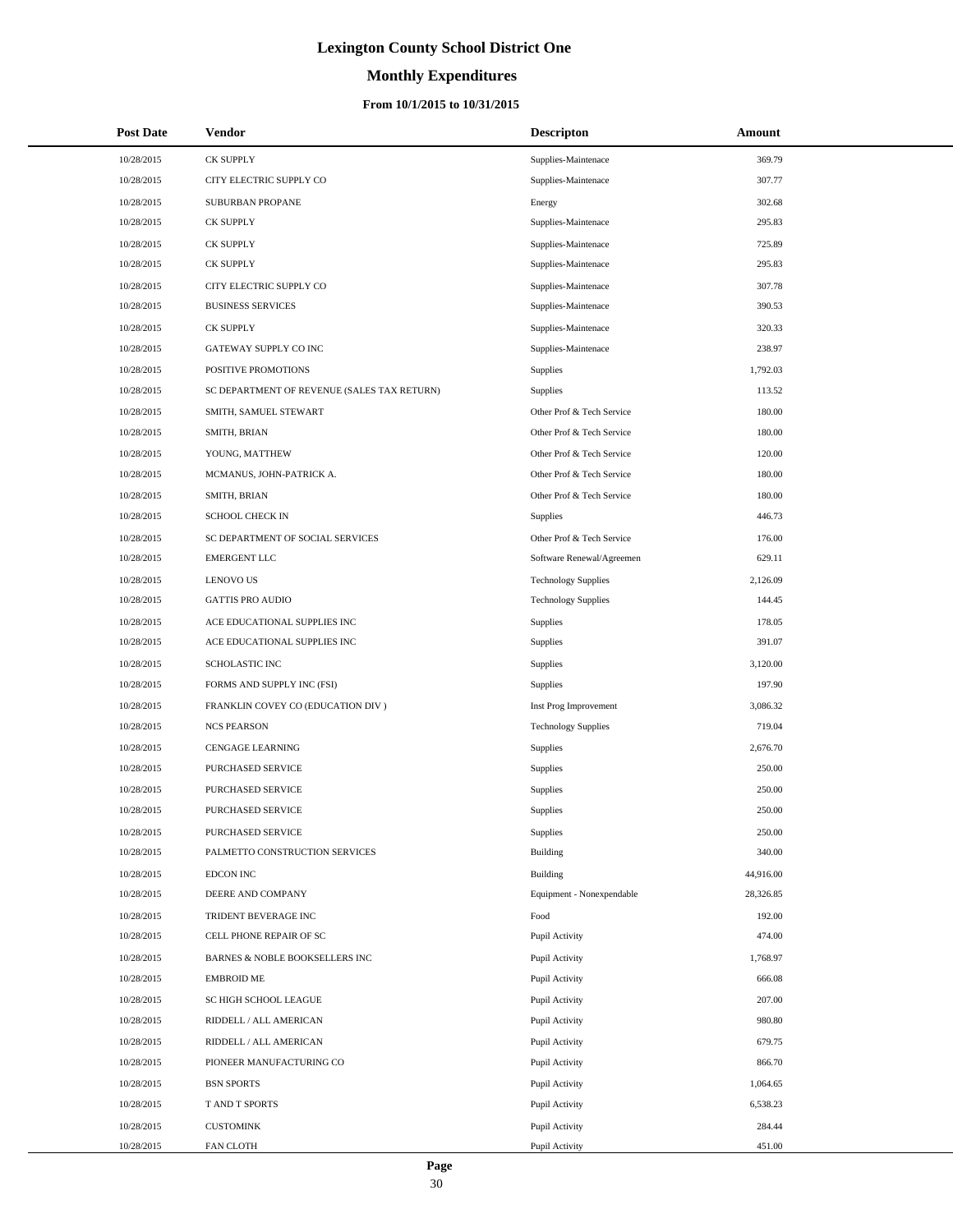# **Monthly Expenditures**

### **From 10/1/2015 to 10/31/2015**

| <b>Post Date</b> | Vendor                                      | <b>Descripton</b>           | Amount    |
|------------------|---------------------------------------------|-----------------------------|-----------|
| 10/28/2015       | SC DEPARTMENT OF REVENUE (SALES TAX RETURN) | Pupil Activity              | $-1.68$   |
| 10/28/2015       | <b>ACHIEVE 3000</b>                         | Software Renewal/Agreemen   | 51,075.00 |
| 10/28/2015       | SC DEPARTMENT OF REVENUE (SALES TAX RETURN) | Software Renewal/Agreemen   | 3,501.75  |
| 10/29/2015       | FRANKLIN COVEY CO (EDUCATION DIV)           | Inst Prog Improvement       | 305.33    |
| 10/29/2015       | PURCHASED SERVICE                           | Travel                      | 393.30    |
| 10/29/2015       | US INK AND TONER INC                        | <b>Supplies</b>             | 152.92    |
| 10/29/2015       | US INK AND TONER INC                        | Supplies                    | 553.08    |
| 10/29/2015       | MOTOROLA SOLUTIONS                          | Supplies                    | 1,250.56  |
| 10/29/2015       | PURCHASED SERVICE                           | Travel                      | 306.48    |
| 10/29/2015       | <b>BATTERIES PLUS</b>                       | <b>Supplies</b>             | 346.25    |
| 10/29/2015       | MCGRAW HILL EDUCATION INC                   | <b>Supplies</b>             | 118.50    |
| 10/29/2015       | PURCHASED SERVICE                           | Travel                      | 121.90    |
| 10/29/2015       | PURCHASED SERVICE                           | Travel                      | 150.54    |
| 10/29/2015       | PURCHASED SERVICE                           | Travel                      | 182.28    |
| 10/29/2015       | STARFALL EDUCATION                          | Software Renewal/Agreemen   | 270.00    |
| 10/29/2015       | SC DEPARTMENT OF REVENUE (SALES TAX RETURN) | Supplies                    | $-1.40$   |
| 10/29/2015       | UPSTART W5527 STATE ROAD 106                | Supplies                    | $-31.75$  |
| 10/29/2015       | <b>EBSCO</b>                                | Periodicals                 | 225.61    |
| 10/29/2015       | HP INC                                      | Repairs and Maintenance     | 299.59    |
| 10/29/2015       | PURCHASED SERVICE                           | Travel                      | 147.20    |
| 10/29/2015       | PURCHASED SERVICE                           | Travel                      | 126.50    |
| 10/29/2015       | <b>WW GRAINGER</b>                          | Supplies-Maintenace         | 507.59    |
| 10/29/2015       | <b>SUPPLY WORKS</b>                         | Supplies-Maintenace         | 1,202.74  |
| 10/29/2015       | SOUTHEASTERN PAPER                          | Supplies-Maintenace         | 1,154.74  |
| 10/29/2015       | <b>WW GRAINGER</b>                          | Supplies-Maintenace         | 581.66    |
| 10/29/2015       | <b>WW GRAINGER</b>                          | Supplies-Maintenace         | 635.69    |
| 10/29/2015       | <b>WW GRAINGER</b>                          | Supplies-Maintenace         | 737.53    |
| 10/29/2015       | <b>WW GRAINGER</b>                          | Supplies-Maintenace         | 532.54    |
| 10/29/2015       | PALMETTO PLAYGROUNDS LLC                    | Supplies-Maintenace         | 160.50    |
| 10/29/2015       | <b>SUPPLY WORKS</b>                         | Supplies-Maintenace         | 213.83    |
| 10/29/2015       | ACE GLASS CO INC                            | Repairs and Maintenance     | 125.00    |
| 10/29/2015       | PALMETTO PLAYGROUNDS LLC                    | Supplies-Maintenace         | 160.50    |
| 10/29/2015       | PALMETTO PLAYGROUNDS LLC                    | Supplies-Maintenace         | 100.31    |
| 10/29/2015       | <b>WW GRAINGER</b>                          | Supplies-Maintenace         | 479.51    |
| 10/29/2015       | MARTIN, JENNIE                              | <b>Pupil Transportation</b> | 133.10    |
| 10/29/2015       | PURCHASED SERVICE                           | Travel                      | 566.95    |
| 10/29/2015       | YOUNG, MATTHEW                              | Other Prof & Tech Service   | 120.00    |
| 10/29/2015       | WILFONG, MICHAEL BRIAN                      | Other Prof & Tech Service   | 120.00    |
| 10/29/2015       | SPIRIT COMMUNICATIONS                       | Communication               | 198.94    |
| 10/29/2015       | SUNGARD PUBLIC SECTOR INC                   | Software Renewal/Agreemen   | 1,979.40  |
| 10/29/2015       | MOTOROLA SOLUTIONS                          | Supplies                    | 1,765.53  |
| 10/29/2015       | SPIRIT COMMUNICATIONS                       | Communication               | 106.34    |
| 10/29/2015       | SCHOOL SPECIALTY INC                        | Supplies                    | 117.46    |
| 10/29/2015       | APPLIED VIDEO                               | Supplies                    | 6,956.07  |
| 10/29/2015       | PHONAK INC USA                              | Repairs and Maintenance     | 1,620.00  |
| 10/29/2015       | PURCHASED SERVICE                           | Travel                      | 135.70    |
| 10/29/2015       | US INK AND TONER INC                        | Supplies                    | 411.97    |
| 10/29/2015       | NUIDEA SCHOOL SUPPLY CO                     | Supplies                    | 9,886.80  |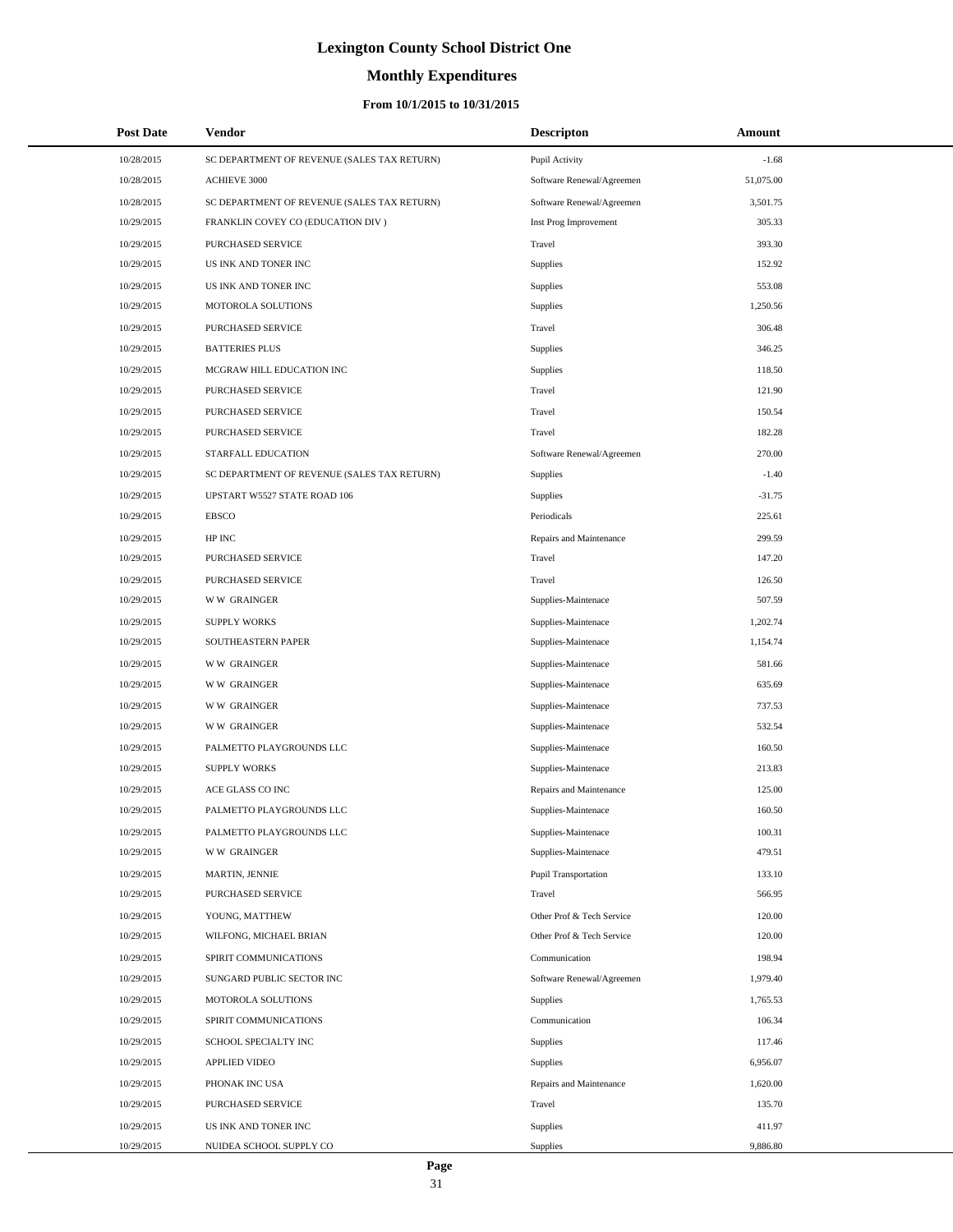# **Monthly Expenditures**

### **From 10/1/2015 to 10/31/2015**

| <b>Post Date</b> | <b>Vendor</b>                    | <b>Descripton</b>        | Amount   |
|------------------|----------------------------------|--------------------------|----------|
| 10/29/2015       | SUNGARD PUBLIC SECTOR INC        | Technology Equipment D F | 1,800.00 |
| 10/29/2015       | <b>US FOODS</b>                  | Food                     | 9,181.73 |
| 10/29/2015       | SENN BROTHERS INC                | Produce                  | 674.97   |
| 10/29/2015       | <b>US FOODS</b>                  | Food                     | 3,191.74 |
| 10/29/2015       | SENN BROTHERS INC                | Produce                  | 340.51   |
| 10/29/2015       | <b>US FOODS</b>                  | Food                     | 5,471.06 |
| 10/29/2015       | SENN BROTHERS INC                | Produce                  | 506.31   |
| 10/29/2015       | <b>US FOODS</b>                  | Food                     | 5,562.35 |
| 10/29/2015       | SENN BROTHERS INC                | Produce                  | 575.02   |
| 10/29/2015       | <b>US FOODS</b>                  | Food                     | 3,463.13 |
| 10/29/2015       | SENN BROTHERS INC                | Produce                  | 351.20   |
| 10/29/2015       | <b>US FOODS</b>                  | Food                     | 4,885.45 |
| 10/29/2015       | EARTHGRAINS BAKING COMPANIES INC | <b>Bread</b>             | 112.50   |
| 10/29/2015       | SENN BROTHERS INC                | Produce                  | 920.66   |
| 10/29/2015       | <b>US FOODS</b>                  | Food                     | 824.46   |
| 10/29/2015       | SENN BROTHERS INC                | Produce                  | 249.58   |
| 10/29/2015       | <b>US FOODS</b>                  | Food                     | 2,328.09 |
| 10/29/2015       | SENN BROTHERS INC                | Produce                  | 362.14   |
| 10/29/2015       | <b>US FOODS</b>                  | Food                     | 3,972.88 |
| 10/29/2015       | EARTHGRAINS BAKING COMPANIES INC | <b>Bread</b>             | 147.50   |
| 10/29/2015       | SENN BROTHERS INC                | Produce                  | 843.89   |
| 10/29/2015       | <b>US FOODS</b>                  | Food                     | 2,483.76 |
| 10/29/2015       | SENN BROTHERS INC                | Produce                  | 586.68   |
| 10/29/2015       | <b>US FOODS</b>                  | Food                     | 2,805.86 |
| 10/29/2015       | SENN BROTHERS INC                | Produce                  | 255.00   |
| 10/29/2015       | <b>US FOODS</b>                  | Food                     | 3,440.45 |
| 10/29/2015       | SENN BROTHERS INC                | Produce                  | 552.13   |
| 10/29/2015       | <b>US FOODS</b>                  | Food                     | 2,514.08 |
| 10/29/2015       | SENN BROTHERS INC                | Produce                  | 374.94   |
| 10/29/2015       | PURCHASED SERVICE                | Travel                   | 102.93   |
| 10/29/2015       | <b>US FOODS</b>                  | Food                     | 3,830.42 |
| 10/29/2015       | EARTHGRAINS BAKING COMPANIES INC | <b>Bread</b>             | 187.50   |
| 10/29/2015       | SENN BROTHERS INC                | Produce                  | 548.07   |
| 10/29/2015       | <b>US FOODS</b>                  | Food                     | 1,442.13 |
| 10/29/2015       | SENN BROTHERS INC                | Produce                  | 291.91   |
| 10/29/2015       | <b>US FOODS</b>                  | Food                     | 5,762.31 |
| 10/29/2015       | SENN BROTHERS INC                | Produce                  | 842.42   |
| 10/29/2015       | <b>US FOODS</b>                  | Food                     | 1,880.95 |
| 10/29/2015       | EARTHGRAINS BAKING COMPANIES INC | <b>Bread</b>             | 110.00   |
| 10/29/2015       | SENN BROTHERS INC                | Produce                  | 430.42   |
| 10/29/2015       | <b>US FOODS</b>                  | Food                     | 3,005.05 |
| 10/29/2015       | SENN BROTHERS INC                | Produce                  | 287.46   |
| 10/29/2015       | <b>US FOODS</b>                  | Food                     | 3,792.15 |
| 10/29/2015       | EARTHGRAINS BAKING COMPANIES INC | <b>Bread</b>             | 102.50   |
| 10/29/2015       | SENN BROTHERS INC                | Produce                  | 438.54   |
| 10/29/2015       | <b>US FOODS</b>                  | Food                     | 3,572.37 |
| 10/29/2015       | SENN BROTHERS INC                | Produce                  | 512.56   |
| 10/29/2015       | US FOODS                         | Food                     | 1,971.06 |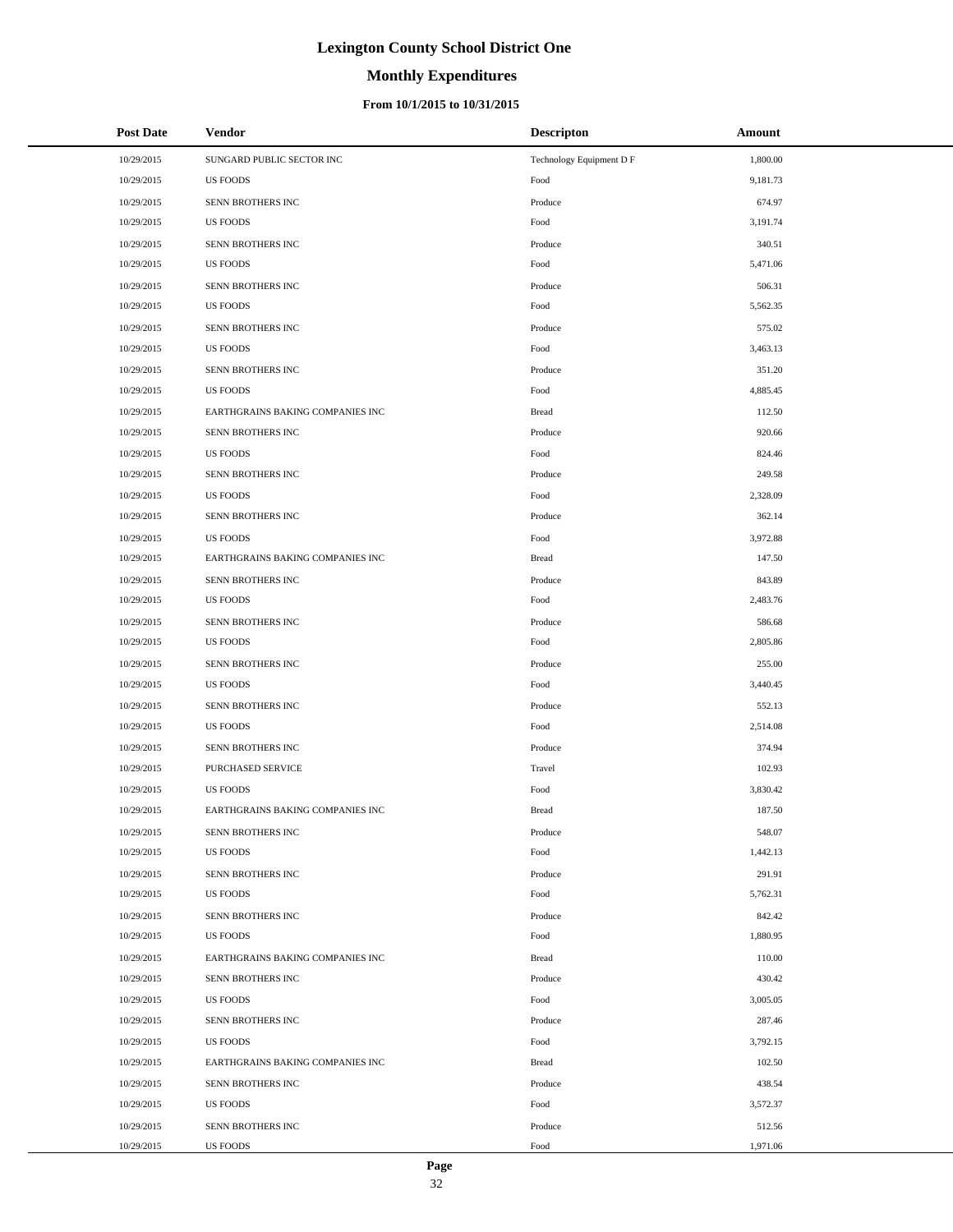# **Monthly Expenditures**

### **From 10/1/2015 to 10/31/2015**

| <b>Post Date</b> | Vendor                           | <b>Descripton</b>         | Amount     |
|------------------|----------------------------------|---------------------------|------------|
| 10/29/2015       | SENN BROTHERS INC                | Produce                   | 377.71     |
| 10/29/2015       | <b>US FOODS</b>                  | Food                      | 3,419.85   |
| 10/29/2015       | EARTHGRAINS BAKING COMPANIES INC | <b>Bread</b>              | 117.50     |
| 10/29/2015       | SENN BROTHERS INC                | Produce                   | 606.14     |
| 10/29/2015       | <b>US FOODS</b>                  | Food                      | 2,802.53   |
| 10/29/2015       | SENN BROTHERS INC                | Produce                   | 473.75     |
| 10/29/2015       | <b>US FOODS</b>                  | Food                      | 3,088.79   |
| 10/29/2015       | SENN BROTHERS INC                | Produce                   | 695.31     |
| 10/29/2015       | <b>US FOODS</b>                  | Food                      | 1,996.83   |
| 10/29/2015       | SENN BROTHERS INC                | Produce                   | 466.97     |
| 10/29/2015       | <b>US FOODS</b>                  | Food                      | 1,997.66   |
| 10/29/2015       | SENN BROTHERS INC                | Produce                   | 495.24     |
| 10/29/2015       | <b>US FOODS</b>                  | Food                      | 3,011.74   |
| 10/29/2015       | EARTHGRAINS BAKING COMPANIES INC | <b>Bread</b>              | 118.75     |
| 10/29/2015       | SENN BROTHERS INC                | Produce                   | 562.31     |
| 10/29/2015       | <b>US FOODS</b>                  | Food                      | 4,231.02   |
| 10/29/2015       | SENN BROTHERS INC                | Produce                   | 477.04     |
| 10/29/2015       | <b>US FOODS</b>                  | Food                      | 18,841.16  |
| 10/29/2015       | EARTHGRAINS BAKING COMPANIES INC | <b>Bread</b>              | 271.25     |
| 10/29/2015       | SENN BROTHERS INC                | Produce                   | 1,074.56   |
| 10/29/2015       | <b>US FOODS</b>                  | Food                      | 1,539.06   |
| 10/29/2015       | SENN BROTHERS INC                | Produce                   | 231.84     |
| 10/29/2015       | OAK GROVE ELEMENTARY SCHOOL      | Pupil Activity            | 175.00     |
| 10/29/2015       | <b>BARRETT, S LEE</b>            | Pupil Activity            | 120.00     |
| 10/29/2015       | <b>BUSBY, RALPH LENNY</b>        | Pupil Activity            | 120.00     |
| 10/29/2015       | EASTMAN, JAMES ALLEN             | Pupil Activity            | 120.00     |
| 10/29/2015       | FRANKLIN, TIMOTHY WILLIAM        | Pupil Activity            | 120.00     |
| 10/29/2015       | <b>GUNTER, JAIME L</b>           | Pupil Activity            | 120.00     |
| 10/29/2015       | MCCLARY, JONAIRE                 | Pupil Activity            | 150.00     |
| 10/29/2015       | REED, JOHN MARCUS                | Pupil Activity            | 150.00     |
| 10/29/2015       | SMITH, BRIAN                     | Pupil Activity            | 120.00     |
| 10/29/2015       | SPIVEY, STEPHEN J                | Pupil Activity            | 120.00     |
| 10/29/2015       | XANTHAKIS, TED                   | Pupil Activity            | 120.00     |
| 10/29/2015       | ZYLSTRA, SCOTT LEWIS             | Pupil Activity            | 120.00     |
| 10/29/2015       | BROOME, ROBBIE SHANE             | Pupil Activity            | 149.60     |
| 10/29/2015       | <b>BUCKNER JR, EDWARD</b>        | Pupil Activity            | 118.10     |
| 10/29/2015       | DRENNING, DOUGLAS T              | Pupil Activity            | 101.00     |
| 10/29/2015       | ROBINSON, RICKY D                | Pupil Activity            | 145.10     |
| 10/29/2015       | HI-POD INC                       | Pupil Activity            | 5,225.00   |
| 10/29/2015       | EDWIN WATTS GOLF SHOP            | Pupil Activity            | 963.00     |
| 10/29/2015       | DISCOVERY EDUCATION INC          | Software Renewal/Agreemen | 26,725.80  |
| 10/29/2015       | <b>EDGENUITY</b>                 | Software Renewal/Agreemen | 224,700.00 |
| 10/30/2015       | FORMS AND SUPPLY INC (FSI)       | Supplies                  | 352.33     |
| 10/30/2015       | FORMS AND SUPPLY INC (FSI)       | Supplies                  | 1,950.31   |
| 10/30/2015       | WRITING IMPROVEMENT NETWORK      | Travel                    | 105.00     |
| 10/30/2015       | DELL COMPUTERS                   | Supplies                  | 1,408.76   |
| 10/30/2015       | FORMS AND SUPPLY INC (FSI)       | Supplies                  | 2,158.73   |
| 10/30/2015       | ALFRED WILLIAMS AND CO           | Supplies                  | 512.54     |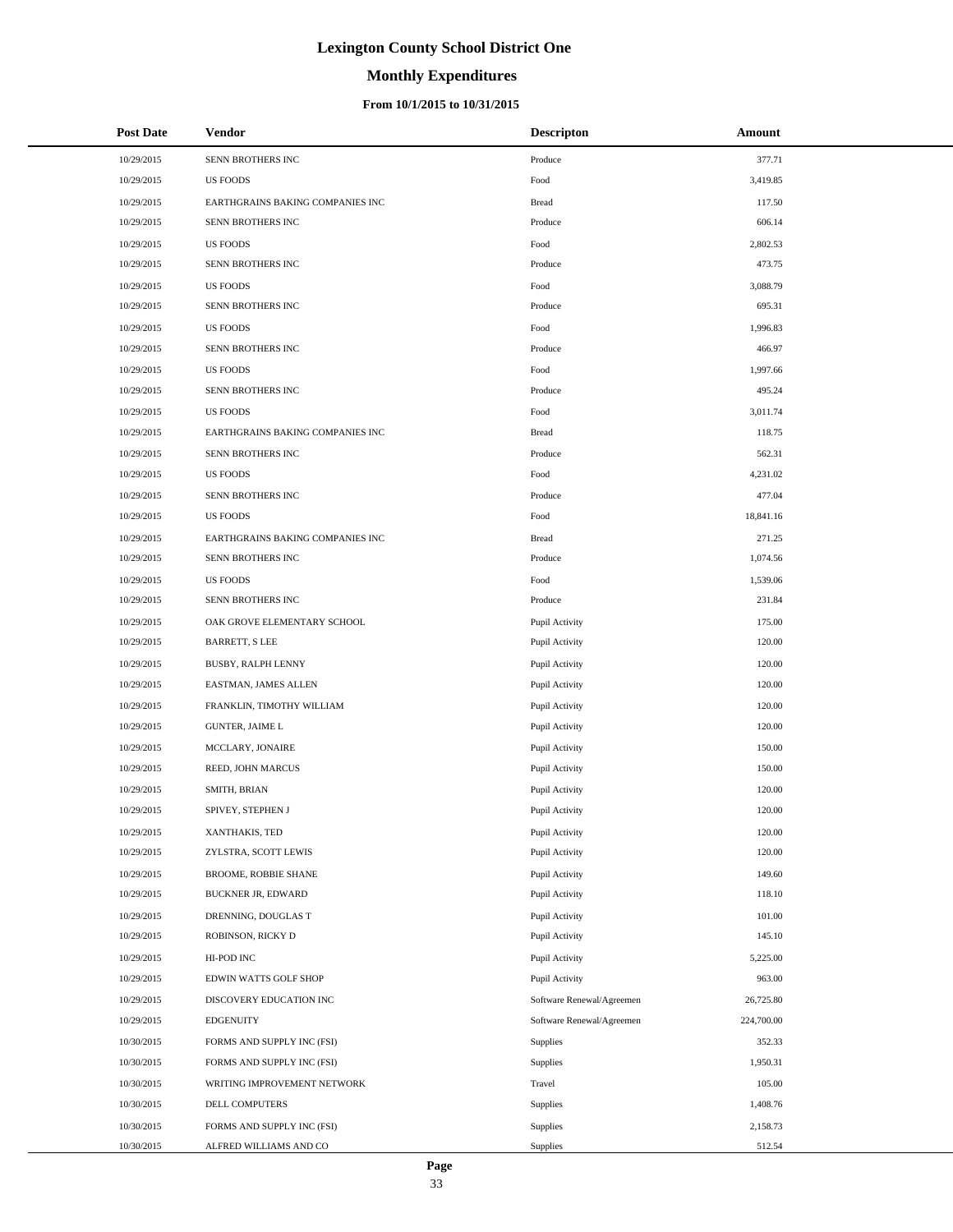# **Monthly Expenditures**

### **From 10/1/2015 to 10/31/2015**

| <b>Post Date</b> | Vendor                                          | <b>Descripton</b>              | Amount   |
|------------------|-------------------------------------------------|--------------------------------|----------|
| 10/30/2015       | PURCHASED SERVICE                               | Supplies                       | 371.72   |
| 10/30/2015       | FOLLETT SCHOOL SOLUTIONS INC                    | <b>Library Books</b>           | 197.96   |
| 10/30/2015       | FOLLETT SCHOOL SOLUTIONS INC                    | <b>Library Books</b>           | 395.62   |
| 10/30/2015       | FOLLETT SCHOOL SOLUTIONS INC                    | <b>Library Books</b>           | 2,615.13 |
| 10/30/2015       | ASSOC SCHOOL BUSINESS OFFICIALS INTERNAT'L ASBO | Dues and Fees                  | 219.00   |
| 10/30/2015       | A MOBILE STORAGE CO INC                         | Rentals                        | 100.80   |
| 10/30/2015       | <b>COUNTY OF LEXINGTON</b>                      | <b>Other Property Services</b> | 2,157.66 |
| 10/30/2015       | TRITEK FIRE AND SECURITY LLC                    | Repairs and Maintenance        | 1,089.03 |
| 10/30/2015       | CONCRETE SUPPLY CO LLC                          | Supplies-Maintenace            | 457.75   |
| 10/30/2015       | ANIXTER POWER SOLUTIONS LLC                     | Supplies-Maintenace            | 288.90   |
| 10/30/2015       | CALICO INDUSTRIES INC                           | Supplies-Maintenace            | 769.22   |
| 10/30/2015       | CALICO INDUSTRIES INC                           | Supplies-Maintenace            | 274.72   |
| 10/30/2015       | ANIXTER POWER SOLUTIONS LLC                     | Supplies-Maintenace            | 570.31   |
| 10/30/2015       | CALICO INDUSTRIES INC                           | Supplies-Maintenace            | 274.72   |
| 10/30/2015       | CALICO INDUSTRIES INC                           | Supplies-Maintenace            | 549.45   |
| 10/30/2015       | CALICO INDUSTRIES INC                           | Supplies-Maintenace            | 274.72   |
| 10/30/2015       | SC DEPARTMENT OF ADMINISTRATION                 | Repairs and Maintenance        | 6,169.98 |
| 10/30/2015       | V AND O TIRE AND AUTO SUPPLY                    | Repairs and Maintenance        | 394.56   |
| 10/30/2015       | <b>BLACK, CALEB JAMES</b>                       | Other Prof & Tech Service      | 180.00   |
| 10/30/2015       | <b>ANOTHER PRINTER</b>                          | Printing and Binding           | 576.28   |
| 10/30/2015       | CDWG ACCT 305089                                | <b>Technology Supplies</b>     | 1,270.59 |
| 10/30/2015       | DIGITAL OFFICE SOLUTIONS INC                    | Repairs and Maintenance        | 880.73   |
| 10/30/2015       | DIGITAL OFFICE SOLUTIONS INC                    | Repairs and Maintenance        | 1,000.03 |
| 10/30/2015       | DIGITAL OFFICE SOLUTIONS INC                    | Repairs and Maintenance        | 637.43   |
| 10/30/2015       | DIGITAL OFFICE SOLUTIONS INC                    | Repairs and Maintenance        | 758.91   |
| 10/30/2015       | DIGITAL OFFICE SOLUTIONS INC                    | Repairs and Maintenance        | 807.39   |
| 10/30/2015       | DIGITAL OFFICE SOLUTIONS INC                    | Repairs and Maintenance        | 849.85   |
| 10/30/2015       | ACTE (ASSN FOR CAREER AND TECH EDUC)            | Travel                         | 2,780.00 |
| 10/30/2015       | <b>US FOODS</b>                                 | Supplies                       | 930.78   |
| 10/30/2015       | <b>US FOODS</b>                                 | Supplies                       | 406.36   |
| 10/30/2015       | <b>US FOODS</b>                                 | Supplies                       | 633.43   |
| 10/30/2015       | <b>US FOODS</b>                                 | Supplies                       | 364.62   |
| 10/30/2015       | <b>US FOODS</b>                                 | Supplies                       | 106.71   |
| 10/30/2015       | <b>US FOODS</b>                                 | <b>Supplies</b>                | 649.44   |
| 10/30/2015       | <b>US FOODS</b>                                 | <b>Supplies</b>                | 330.58   |
| 10/30/2015       | <b>US FOODS</b>                                 | Supplies                       | 463.15   |
| 10/30/2015       | <b>US FOODS</b>                                 | <b>Supplies</b>                | 200.52   |
| 10/30/2015       | <b>US FOODS</b>                                 | <b>Supplies</b>                | 243.40   |
| 10/30/2015       | <b>US FOODS</b>                                 | Supplies                       | 537.78   |
| 10/30/2015       | <b>US FOODS</b>                                 | <b>Supplies</b>                | 240.83   |
| 10/30/2015       | <b>US FOODS</b>                                 | Supplies                       | 638.85   |
| 10/30/2015       | <b>US FOODS</b>                                 | <b>Supplies</b>                | 436.54   |
| 10/30/2015       | <b>US FOODS</b>                                 | <b>Supplies</b>                | 616.53   |
| 10/30/2015       | <b>US FOODS</b>                                 | <b>Supplies</b>                | 604.90   |
| 10/30/2015       | <b>US FOODS</b>                                 | Supplies                       | 286.78   |
| 10/30/2015       | <b>US FOODS</b>                                 | <b>Supplies</b>                | 210.11   |
| 10/30/2015       | <b>US FOODS</b>                                 | <b>Supplies</b>                | 349.60   |
| 10/30/2015       | US FOODS                                        | Supplies                       | 351.57   |